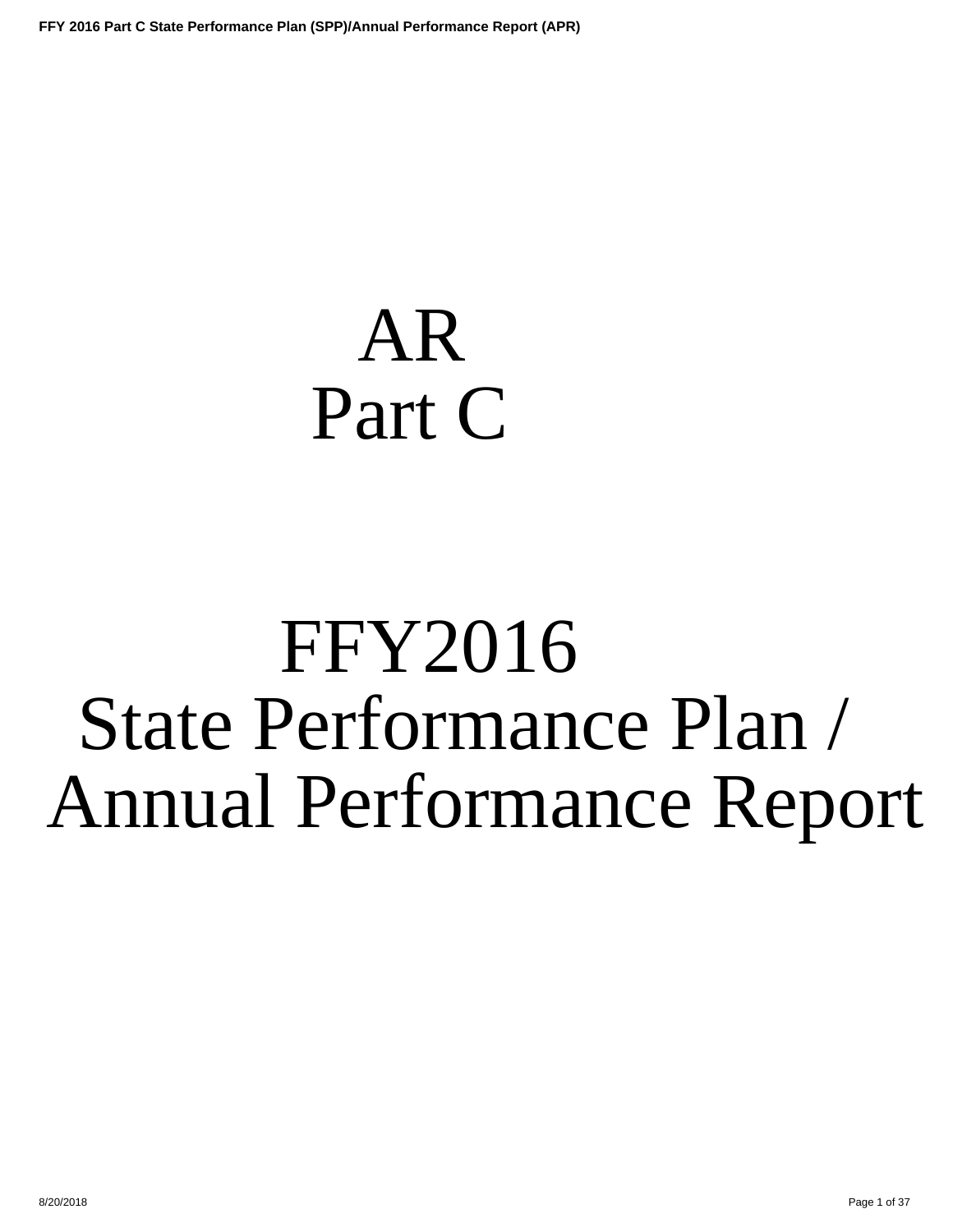## **Introduction to the State Performance Plan (SPP)/Annual Performance Report (APR) FFY 2016 Part C State Performance Plan (SPP)/Annual Performance Report (APR)**

#### **Executive Summary:**

As required in 34 CFR Parts 300 and 303, the Office of Special Education Programs (OSEP) directs each Part C Lead Agency to develop a State Performance Plan ( SPP) to evaluate its effectiveness in implementing the requirements of the Individuals with Disabilities Education Act (IDEA) . On a yearly basis each Part C state is required to report on its efforts in the Annual Performance Report (APR). The state must report on 11 SPP\APR indicators, the first ten indicators include baseline data and rigorous targets. OSEP sets compliance indicators targets at 100%, while states are allowed to set their own targets for each results indicator. Indicator 11, State Systemic Improvement Plan(SSIP) is a five year plan developed to improve the quality of early intervention services provided to infants and toddlers and their families through the Part C system. The SSIP is comprised three phases: Phase I- Analysis , Phase II- Planning, and Phase III- Implementation and Evaluation.

This SPP/APR covers Federal Fiscal Year (FFY) 2016, reporting on data from State Fiscal Year 2016 (July 1,2016 through June 30,2017). SPP/APR Part C Indicators 1-10 must be submitted February 2, 2018 and Phase III of the SSIP( Indicator 11) on April 2, 2018.

The Arkansas Department of Human Services (ADHS) is the lead agency for the planning and implementation of the Part C grant. Within the ADHS , the Division of Developmental Disability Services, is responsible for the supervision of activities related to the administration of the Part C program. First Connection is the official program name for Arkansas Part C.

The First Connections program has five distinctive, collaborative units responsible for network development. Arkansas Part C Program Units are as follows: Fiscal Management, Program Management, Data Management, Data Manage Comprehensive System of Professional Development Management and Quality Assurance/ Monitoring Licensure and Certification Mangement. Agency personnel within each unit analyzes, coordinates, reviews and develops all aspects of the First Connection system to ensure that Arkansas Early Intervention Service(AEIS) providers and agency staff act in accordance with federal regulations and state policy/procedures.

Arkansas' Lead Agency has Agreements with local independent programs to provide supports/services on behalf of the Part C program. The work of the First Connection program is guided by a general supervision system that supports EIS providers through targeted technical assistance and training and by program administrative oversite to ensure compliance with federal and state policies.

**File Name Uploaded By Uploaded Date** No APR attachments found.

#### **General Supervision System:**

**Attachments**

The systems that are in place to ensure that IDEA Part C requirements are met, e.g., monitoring systems, dispute resolution systems.

The Arkansas Department of Human Services, Division of Developmental Disability Services, is the lead agency responsible for the supervision and implementation of the Part C statewide comprehensive program. Arkansas' General Supervision System consist of of policies and procedures that line up with the federal regulations to make certain that Arkansas Early Intervention Service(AEIS) programs meet federal and state conditions. Arkansas Part C Quality Assurance/Monitoring Unit is responsible for the monitoring and oversight of local providers to ensure compliance with regards to policies and procedures as required in the regulations.

During the reporting period, the First Connections monitoring staff used the Comprehensive Data System (CDS) to examine child files to ensure compliance with timelines and other program requirements. As part of the monitoring process, all AEIS providers received an extensive review of of their files, while, programs with ongoing concerns receive onsite visits as needed. Data outlined in the APR were attained through the CDS, from des assessments, in addition to interviews from local program staff.

As a part of the states ongoing general supervision sytem, Part C staff conducts numerous annual activities for each AEIS to monitor the practice of the actions required under IDEA. This also allows staff to identify possi areas of noncompliance. The annual activities include the following:

\* Collection and Analysis of program data

\* Verification of data for the SPP\APR compliance and results indicator

\* Determination for local programs in meeting the requirements of IDEA

\* Public Reporting of SPP/APR data

Monitoring tools were developed to assist the QA/Monitoring unit in performing a thorough evalution of the AEIS programs records. Monitoring staff also conduct related activites that assist in program improvement. Activite that include fiscal accountability that exaimines the use of Part C funds as well as the accuracy of billing. The monitoring staff also use other available resources to ensure that local agencies are provided the most adva information to improve the performance of the program. In order to provide additional support to local AEIS programs, intensive or targeted activities are implemented when issues or concerns are identified through monitoring. AEIS providers maybe required to participate in specialized professional development activities to support their efforts to improve results for infants and toddlers.

#### **Attachments**

No APR attachments found.

**Technical Assistance System:**

The mechanisms that the State has in place to ensure the timely delivery of high quality, evidenced based technical assistance and support to early intervention service (EIS) programs.

Technical Assistance (TA) is provided through numerous systems within Part C. Each First Connections unit (QA/Monitoring, CSPD, Data, Fiscal and Program Management) provides ongoing technical assistance related to their particular section, as required. The assistance is provided in an integrated effort that guides providers and staff in building their capacity to support families. An outline of the units' collaborative efforts to technical assistance is included in the Personnel Development System section of the APR. Unit members meet regularly to discuss issues and examine program data to identify strengths and needs, to develop a quality action plan.

Arkansas Part C technical assistance is designed to meet the specific needs of the provider. The assistance is determined in an array of ways: QA monitor identified need, AEI professionals' submit TA request and AEI professionals survey; fiscal unit identified need; service coordinator identified; data unit identified need.

Team Members deliver TA in a variety of ways:

**File Name Uploaded By Uploaded Date**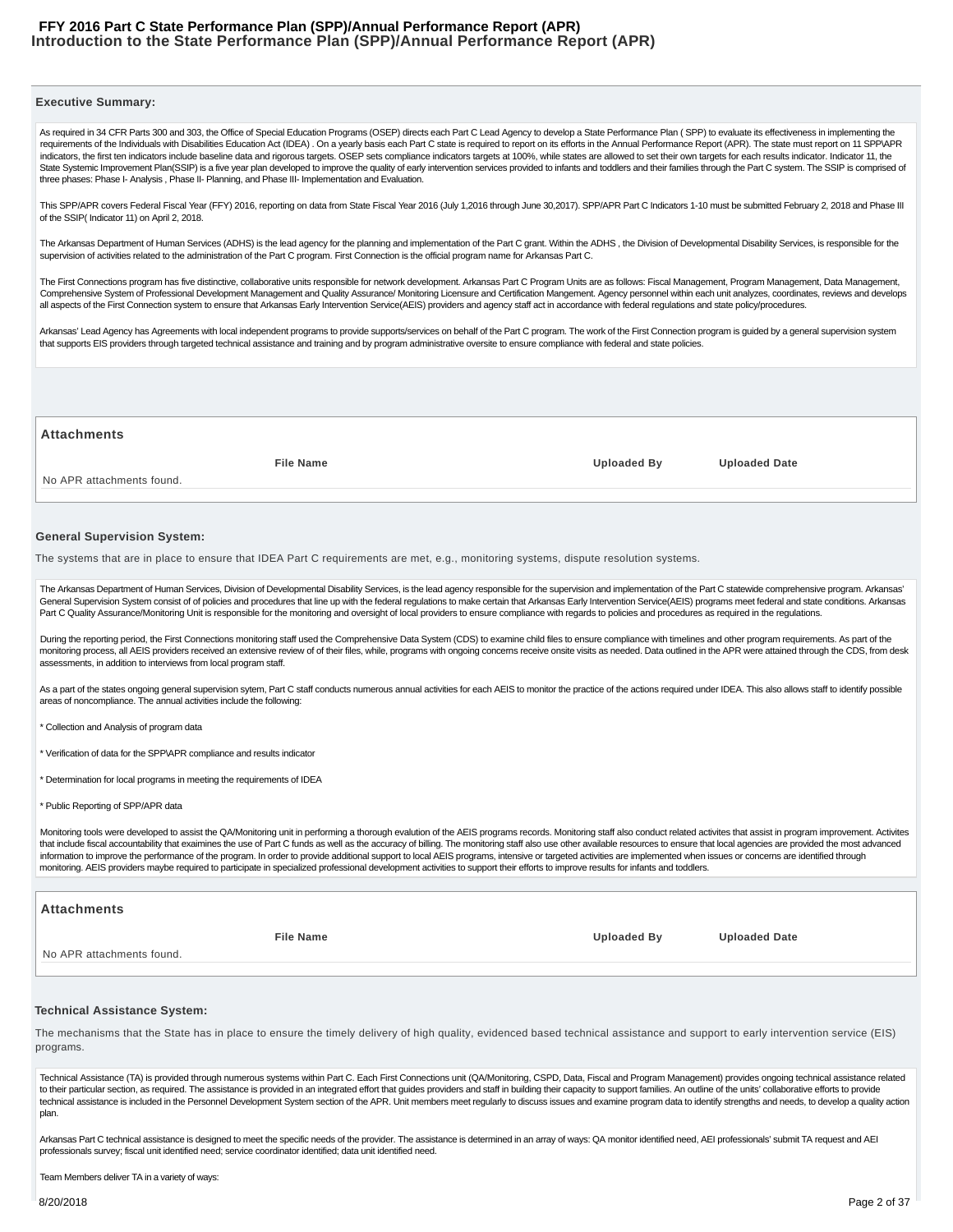- QA monitor may recommend TA on a particular topic of identified need and provide self-study guides developed by the CSPD Unit on that topic.
- Lead Agency issues written policy briefs or clarifications on identified issues.
- QA monitor may recommend TA on a particular topic of identified need (based on provider questions and/or minor inconsistencies in files reviewed) and refer the provider administration to contact the CSPD Unit. QA may require TA on a particular topic of identified need as part of a Corrective Action Plan (CAP) when a provider or provider program is out of compliance. The provider or provider organization is given a time limit by which to complete the TA.
- . Quarterly First Connections' staff meeting where TA topic is delivered face to face as part of each staff meeting. The topic for TA is based on identified needs. Staff needs are identified collaboratively by the program manager over the state staff service coordinators, QA Unit, Fiscal Unit, and Data Unit based on recurring errors noted, record review, any parent or provider complaints, and staff TA requests/questions.
- · By EI professional's request (phone call or e-mail to the Data Unit, QA Unit, CSPD Unit, or Fiscal Unit). TA may be provided on a specific topic via self-study guide sent electronically, Web training, routing individual or group to a regularly scheduled workshop, scheduling a site TA visit for staff, the question answered on the phone or in an email, or one-on-one assistance (provider comes to office for tutorial or AEI professional and TA provider connects via phone and computer screen sharing for guided assistance).
- CSPD Unit maintains a quarterly provider newsletter, Connections. The 4-page quarterly newsletter features articles on best practices, latest research, policy changes or points of frequent misunderstanding frequently asked questions, and upcoming professional development opportunities.
- . CSPD Unit develops a one-hour "Lunch and Learn" Webinar on a frequently asked question/topic and posts the TA offering on the training calendar in the database accessible to all AEI professionals, then notifies each of the unit personnel so that they can recommend the TA Webinar to those with an interest and/or need.

Technical Assistance for professionals outside of the Part C system is provided by the CSPD Unit to support parents/parent advocacy groups, other referral sources, and "other related agencies." Technical Assistance of this nature is provided upon request by the group, organization, or agency that contacts First Connections. The scope of this TA varies, but generally revolves around understanding Part C and how to refer, family rights under IDEA, IDEA timelines/process from referral to completed IFSP, IDEA guidelines/requirements around supporting families of toddlers transitioning out of Part C to other appropriate early learning programs/services. Some examples include: "Family Rights under IDEA" training to early childhood special education students at Henderson State University's Teachers College.

Arkansas Part C First continues to receive high quality Technical Assistance and valuable resources from our national partners: Early Childhood Technical Assistance Center (ECTA Center), IDEA Early Childhood Data System (DaSY) , IDEA Data Center (IDC), and National Center for Systemic Improvement (NCSI).

Also, through the reporting period, Part C staff has taken benefit from webinars, conference calls, and other professional development opportunities made available through OSEP and OSEP national technical assistance programs. First Connections assembled an "Improving Family Outcomes Team" consisting of the Part C Coordinator, CSPD Unit Manager, Data Unit Manager, QA Monitor, IHE representative, and a parent. Members of this team participates in the Cross-State Family Outcomes Learning Collaborative (annual face to face workdays, team calls, and Webinars geared to improving family and child outcomes). As an added beneifit for the First Connections staff, they attend national conferences and other Part C-related meetings to ensure ongoing professional development for First Connections staff as well as appropriate program guduiance.

#### **Attachments**

**File Name Uploaded By Uploaded Date**

No APR attachments found.

#### **Professional Development System:**

The mechanisms the State has in place to ensure that service providers are effectively providing services that improve results for infants and toddlers with disabilities and their families.

The State's Comprehensive System of Personnel Development (CSPD) ensures that service providers and service coordinators are effectively providing services that improve results for infants and toddlers with disabilities and their families.

First Connections' professional development activities seek to ensure accountability and promote the use of recommended and evidence-based practices. The goal of First Connections' ongoing professional development is to provide El professionals (service coordinators, El direct service providers, and El program administration) with the tools, confidence, and competence to equip them to support families in helping their child develop and le (our SSIP SiMR). To meet this goal, First Connections' professional development activities seek to support providers in meeting program requirements (compliance) while also supporting EI practitioners in providing quality family-centered supports and services to families of eligible infants and toddlers in an individualized, culturally sensitive, and ethical manner.

First Connections' Comprehensive System of Personnel Development (CSPD) involves many organized elements that include: policy development, developing PD and TA around provider requests and/or program identified needs, coordinating staff development/in-service, providing PD and TA in a variety of formats (self-study guides, lunchtime live Webinars, Web-based training modules, site TA, and face to face workshops), and developing training to prepare EI practitioners to serve as peer mentors/coaches.

To ensure that First Connections' (FC) PD and TA is high-quality, evidence-based training, CSPD staff and TA providers from other FC units reference the philosophy and guiding principles of Early Intervention, IDEA guidelines, First Connections policy & procedures, and DEC Recommended Practices in all training materials, QA sessions/discussions, and written responses to inquiries. CSPD Unit staff is supported by program administration in maintaining their own professional development in order to stay abreast of current trends in the field of early learning/early intervention; staff is provided current literature on routines-based interven environment principles, family engagement, and coaching/consultative approaches in EI. CSPD staff is trained both in principles of adult learning as well as principles of peer to peer coaching. All PD and TA workshops and Webinars include a combination of lecture (with visual representations in the form of screen shots, diagrams, graphs, videos), reflective activities and/or self-assessment, discussion, and "putting it into practice" applic information than what could be covered in a short amount of time together.

The CSPD conducts formal and informal assessment to determine personnel development needs and develops pre and post assessments to gauge the effectiveness of training. CSPD unit personnel participate in Part C record review as well as review EI professionals' (and others') questions and/or complaints to determine areas of PD/TA need. CSPD collaborates with other units within First Connections to maintain awareness of program needs in areas of compliance and quality. New courses and/or materials are developed and existing professional development courses are revised/updated whenever:

- a. an identified need is reported from one or more units that needs to be addressed within a particular topic
- b. state or federal policy change require adjustments
- c. OSEP DMR and/or Determination show an area of needed improvement
- d. provider(s) request more in-depth information or submit frequent questions on a policy or procedure
- e. new information is obtained on principles/best practices from a national TA partner, a Part C-related Webinar or conference, and/or from CSPD Unit research
- f. SSIP strategy implementation/focus areas require a change in the way training is provided or a more in-depth coverage of a procedure, topic, etc.

Existing training materials and courses are updated/revised or new materials are developed when a need is identified (see a-f above). For example, in response to "f" above, during initial implementation of SSIP work with t first cohort group, data review identified a need for state-staff service coordinators to be included in the intensive training. Beginning in February of 2017, all First Connections staff began the first phase of intensive around DEC Recommended Practices – basically "re-training" the entire First Connections staff through quarterly face to face workdays with hands-on learning activities supplemented by monthly Web trainings and "Putting it into Practice" activities to solidify their learning and implementation of key strategies trained.

In response to "c" above, when First Connections' DMR identified a need for improvement in the area of Child Find, the CSPD used the First Connections' Child Find Plan for improvement and SSIP strategies around "remarketing the program" to develop a brief EI Orientation training geared to primary referral sources. CSPD staff collaborated with Arkansas' Children's Hospital (ACH) to identify which individuals would benefit from this information. CSPD is currently working with ACH administration to schedule dates/times/locations to provide the "EI Orientation" to hospital staff such as social workers, NICU nurses, and other clinicians in early 2018.

Similarly, in various years when Arkansas' Determination data showed child outcomes data at a level below where the State would like for it to be, the CSPD worked with other units in First Connections to analyze data and determine what steps needed to be taken to support practitioners in improving child outcomes. Provider focus groups, feedback at face to face COS trainings, and talking to service coordinators about how they complete the COS ratings helped First Connections identify small changes in State-approved rating tool that could be made to support practitioners in helping families participate in the COS rating process, and the CSPD Unit made the practitioner-suggested changes to a State-approved tool (Decision Tree Rating Flowchart). Additionally, information gathered from the field helped the CSPD Unit develop training around COS that was geared to "who needed it" and "what information and support they needed." The result included a one-hour introductory Webinar on "teamwork" in completing the COS rating with family members as part of the IFSP process using approved tools and enhancing the hands-on simulated small group learning activity/practice in the face to face COS workshop. The CSPD Unit and Data Unit are in the process of working together to host regional data camps around COS data in 2018 where providers registering to attend will be given their program's COS data and taught how to interpret and use their data. Participants in the data camps will also practice using a case study and stateapproved tools to complete a COS rating as part of a simulated IFSP meeting where peer coaches are available to support.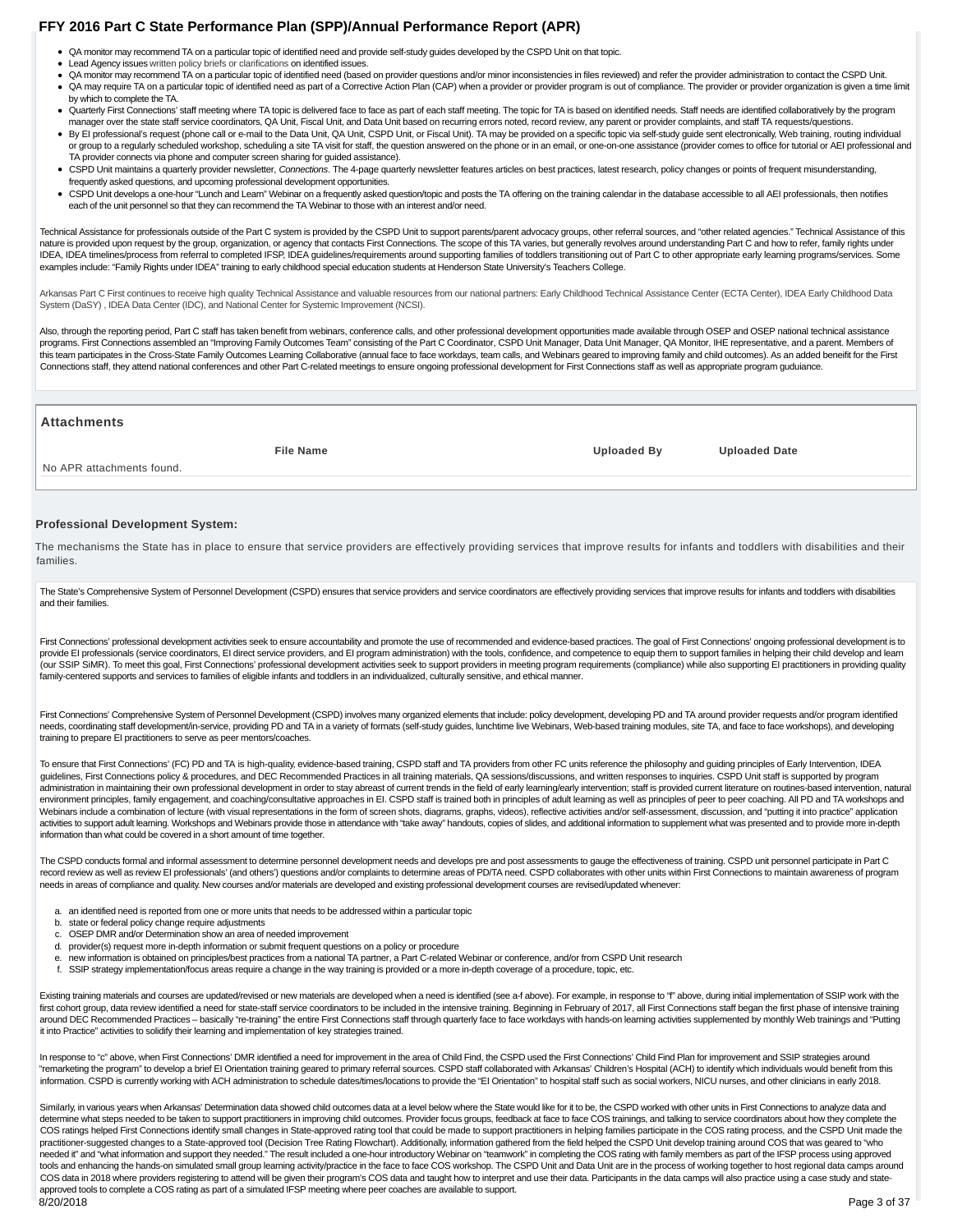The CSPD work is informed by collaboration with the Quality Assurance/Certification and Licensure Unit as well. Communication between the CSPD and Certification and Licensure members of the QA Unit identified a need for all personnel working within the Part C program to have certain "core competencies." Ongoing collaboration across units within the State's Part C program resulted in the identification of core competencies and the development of an online training module to orient direct service providers, provider program administration, and service coordinators to changes in the Part C program, program requirements, and the core competencies. This online course is a pre-requisite for a newly developed two-day certification training (face to face workshop) on the core competencies. Practitioners must complete an assessment following both the online prerequisite module and the two-day certification workshop with at least 70% accuracy to receive credit for these professional development activities. Program certification standards were revised during this reporting period to reflect these new certification/licensure requirements and will be promulgated and go into effect in the next reporting period.

In this reporting year, the CSPD Unit staff developed training to prepare EI practitioners selected by their professional peers to serve as peer mentors/coaches. One cohort group of peer mentors/coaches have completed the first phase of initial coaches' training and are now in phase two of coaches' training as they prepare to begin peer coaching in the next reporting year. A second cohort began phase one coaches' training to become peer mentors/coaches. Practitioners in each cohort receive monthly training and complete and submit "Putting it into Practice" activities each month to apply key skills that have been trained. The CSPD Unit reviews submissions of peer coaches to inform and shape follow up training activities.

The CSPD, in response to EI provider request has converted some of the basic level face to face workshops to pre-recorded online Web modules that practitioners can complete on their own time. Each module has a post-assessment that participants must complete with 70% accuracy in order to receive credit for the course. In this reporting period, the following face to face workshops were reconfigured as online training modules with post assessments: : EI Orientation, Procedural Safeguards, Natural Environment Practices, Appointing a "Surrogate Parent" (educational surrogate) and Meeting CAPTA Requirements, and Report Writing. Face to face workshop trainings scheduled for conversion in the next reporting period include: Evaluation Interpretation and Transition.

To support EI practitioners in topics identified by the Data Unit and the QA Unit as areas of low performance or areas in which providers contact these units with frequent questions, the CSPD Unit conducted bi-monthly "Lunch and Learn" live Web TA. Each of these one-hour targeted TA topics were recorded and made available as online Web-based modules accessible to provider program administration, service coordinators, and direct service providers. Targeted TA courses do not have a post-assessment and are not part of the required courses for certification/licensure. Lunch and Learn targeted TA offerings included: Best Practices for Intake, OSEP Child and Family Outcomes and the Parent Goal on the IFSP, Completing the First Connections Child & Family Assessment, Using Results of Family Assessment to Develop a Family-centered IFSP, Writing Functional Outcomes, Teamwork in Completing the COS Process, IFSP Development, IFSP Review / Targeting and Retargeting Goals on the IFSP, and Procedures for Meeting Exit Requirements.

To support the Quality Assurance Unit, the CSPD provides onsite targeted TA to meet identified needs from monitoring reports. The QA Unit provides the CSPD Unit with copies of monitoring reports whenever a quality and/or compliance issue is documented on a provider's report. The report includes information for the provider program on scheduling on- site targeted TA. The QA Unit and CSPD Unit work with the provider program administration to develop an agenda around the identified needs. One or two CSPD Unit staff visit the provider program staff to conduct training that includes hands-on practices and simulated case studies to support these professionals in implementing procedures to improve compliance as well as to improve the quality of services provided to families of infants and toddlers with disabilities.

To serve the entire state network of EI professionals, much of the professional development (or "training") is provided via live Webinars, Web-based training modules, guided individual tutorials (connected by phone and PC screen sharing), phone/chat/email consultation and Q/A, and self-study guides. More complex topics and many of the courses required for certification and/or licensure are trained in traditional face to face workshops that employ adult learning strategies including small and large group discussion, reflection, and small group simulated training activities around case studies. Feedback from EI professionals who have participated in these face to face workshops is used to inform planning of future PD and TA offerings. Feedback on the content and quality of face to face workshops is obtained from participants by requiring them to complete an anonymous paper course evaluation form. The course evaluation form requires the practitioner to rate the usefulness of the information, the quality of the materials/presentation, and skills of the trainer.

The form also provides space for the practitioner to write in suggestions for improvement and/or to identify other needed topics for future PD/TA.

First Connections maintains a "training calendar" on the Part C database accessible to all EI Professionals to provide details of upcoming PD or TA opportunities, and practitioners can register on the database. The trainin calendar is updated quarterly and lists all scheduled PD and TA offerings. Regularly scheduled face to face workshops for certification training and/or ongoing professional development include: Transition, Best Practices i Case Management/Service Coordination, Best Practices for Intake, OSEP Child and Family Outcomes, Child & Family Assessment and Using Results of Family Assessment to Develop a Functional IFSP, Writing Functional Outcomes, Prior Authorization (fiscal), Report Writing, Evaluation Interpretation, IFSP Team Teamwork in Completing the COSF, IFSP Development & Ongoing Review, Transition and Exit Requirements. Additionally, the Data Unit provides bi-annual (or more often as needed) "train the trainer" interactive workshops on using the Comprehensive Data System (CDS) so that staff from each provider organization can attend the two day certification workshop and go back to support their staff in appropriate use of the State-approved data system (CDS).

During the prior reporting cycle, First Connections collaborated with the State's B/619 program to convene a state-wide, cross-sector PD Leadership Team as part of SSIP work in the area of Personnel Development. This group, in the prior reporting cycle completed the personnel component of the ECTA Center Systems Framework to assess the state-wide network of personnel development (across sectors, including Part C). Based on the group, in the prior reporting system provided the personnel committees were developed to address the areas of In-service and Personnel Standards. Aligning personnel standards across disciplines was identified as a priority In this reporting cycle, the Personnel Standards committee has worked to collect information and identify personnel competencies across disciplines. The committee has collaborated with national TA providers and representatives of other States' PD systems to align the personnel competencies across disciplines to AR competencies found in the State's Family Engagement Guide and to applicable DEC Recommended Practices. Work on the cross-disciplinary standards is ongoing.

| <b>Attachments</b>                                                                                                                                                                                                                                                                                                                                                                                                                                                                                                                                                                                                                                                                                                                                                                                   |                    |                      |        |  |  |  |  |
|------------------------------------------------------------------------------------------------------------------------------------------------------------------------------------------------------------------------------------------------------------------------------------------------------------------------------------------------------------------------------------------------------------------------------------------------------------------------------------------------------------------------------------------------------------------------------------------------------------------------------------------------------------------------------------------------------------------------------------------------------------------------------------------------------|--------------------|----------------------|--------|--|--|--|--|
| <b>File Name</b>                                                                                                                                                                                                                                                                                                                                                                                                                                                                                                                                                                                                                                                                                                                                                                                     | <b>Uploaded By</b> | <b>Uploaded Date</b> |        |  |  |  |  |
| No APR attachments found.                                                                                                                                                                                                                                                                                                                                                                                                                                                                                                                                                                                                                                                                                                                                                                            |                    |                      |        |  |  |  |  |
|                                                                                                                                                                                                                                                                                                                                                                                                                                                                                                                                                                                                                                                                                                                                                                                                      |                    |                      |        |  |  |  |  |
| Stakeholder Involvement:<br><u>Meapply</u> this to all Part C results indicators<br>The mechanism for soliciting broad stakeholder input on targets in the SPP, including revisions to targets.                                                                                                                                                                                                                                                                                                                                                                                                                                                                                                                                                                                                      |                    |                      |        |  |  |  |  |
| Arkansas Part C developed the Annual Performance Report with extensive stakeholder input. The Arkansas' State Interagency Coordinating Council (AICC) continues to serves as the leading stakeholder group for the Part C<br>program, providing on-going guidance and support. Thoughout the year, council members are giving multiple opportunities to provide input on program improvement. Program updates are shared with AICC members via<br>emails, webinars and meetings. Summary data for each indicator is presented to council members at regular intervals. During the reporting period, the AICC provided advice and assistance to the lead agency on the<br>SPP/APR, SIPP, professional development activities, data requirements, monitoring, fiscal and program improvements actions. |                    |                      |        |  |  |  |  |
| The First Connections program collaborated with several partners during the 2016-2017 reporting period. Partners include: Arkansas Department of Health, Arkansas Medicaid, Arkansas Department of Education, Arkansas<br>Fetal Alcohol Spectrum Disorder, Head Start Association, Human Services Personnel Office, Arkansas School for the Deaf, Arkansas Early Intervention Providers, Zero to Three the Division of Child Care and Early<br>Childhood Education, Division of Children and Family Services, Quality Assurance Committee, Arkansas Disability Coalition and Division of Developmental Disabilities Services Administrative Staff.                                                                                                                                                   |                    |                      |        |  |  |  |  |
|                                                                                                                                                                                                                                                                                                                                                                                                                                                                                                                                                                                                                                                                                                                                                                                                      |                    |                      |        |  |  |  |  |
| <b>Attachments</b>                                                                                                                                                                                                                                                                                                                                                                                                                                                                                                                                                                                                                                                                                                                                                                                   |                    |                      |        |  |  |  |  |
| <b>File Name</b>                                                                                                                                                                                                                                                                                                                                                                                                                                                                                                                                                                                                                                                                                                                                                                                     | <b>Uploaded By</b> | <b>Uploaded Date</b> | Remove |  |  |  |  |
| icc certification form for ffy 2016 apr -signed (01-25-2018).pdf                                                                                                                                                                                                                                                                                                                                                                                                                                                                                                                                                                                                                                                                                                                                     | LaToya Pettus      | 1/25/2018 7:05 PM    |        |  |  |  |  |
|                                                                                                                                                                                                                                                                                                                                                                                                                                                                                                                                                                                                                                                                                                                                                                                                      |                    |                      |        |  |  |  |  |
| <b>Reporting to the Public:</b>                                                                                                                                                                                                                                                                                                                                                                                                                                                                                                                                                                                                                                                                                                                                                                      |                    |                      |        |  |  |  |  |

How and where the State reported to the public on the FFY 2015 performance of each EIS Program or Provider located in the State on the targets in the SPP/APR as soon as practicable, but no later than 120 days following the State's submission of its FFY 2015 APR, as required by 34 CFR §303.702(b)(1)(i)(A); and a description of where, on its Web site, a complete copy of the State's SPP, including any revision if the State has revised the SPP that it submitted with its FFY 2015 APR in 2017, is available.

The SPP/APR can be found on the Arkansas First Connections website at www.arkansas.gov/dhs/ddds/FirstConn . As required, no later than 120 days following the submission of the 2015 APR, the Lead Agency has reported 8/20/2018 Page 4 of 37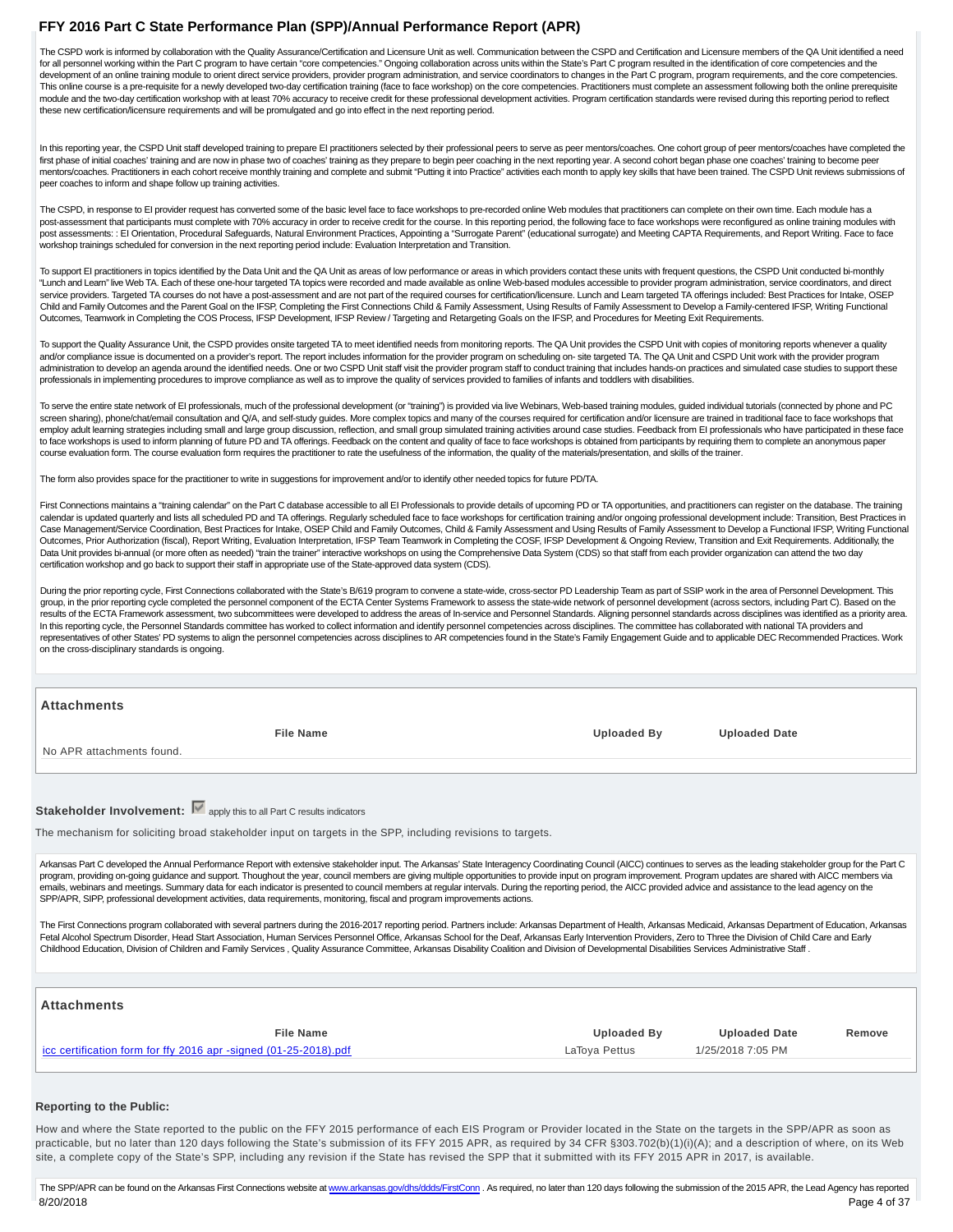<span id="page-4-0"></span>and made available the public data from the 2015 APR. AEIS provider report cards posted on the state's website displays the performance of each local early intervention program and status in meeting the state's rigorous<br>ta

| Attachments                           |                  |                    |                      |
|---------------------------------------|------------------|--------------------|----------------------|
|                                       | <b>File Name</b> | <b>Uploaded By</b> | <b>Uploaded Date</b> |
| No APR attachments found.             |                  |                    |                      |
|                                       |                  |                    |                      |
| Actions required in FFY 2015 response |                  |                    |                      |

#### **OSEP Response**

States were instructed to submit Phase III Year Two of the State Systemic Improvement Plan (SSIP) by April 2, 2018. The State provided the required information.

In the FFY 2017 APR, the State must report FFY data for the State-identified Measurable Result (SiMR). Additionally, the State must, consistent with its evaluation plan described in Phase II, assess and report on its<br>progr impact the SiMR.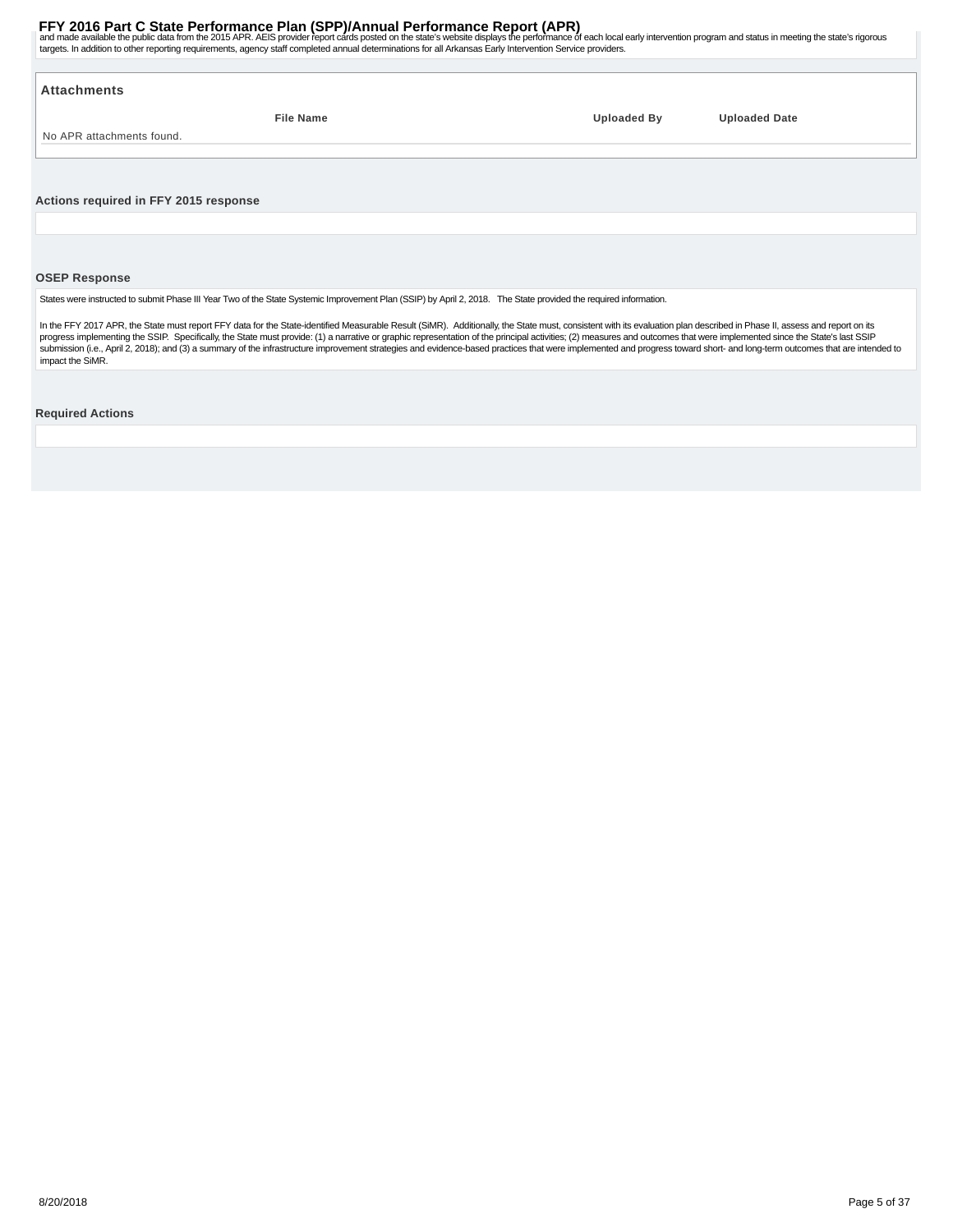## **Indicator 1: Timely provision of services FFY 2016 Part C State Performance Plan (SPP)/Annual Performance Report (APR)**

Monitoring Priority: Early Intervention Services In Natural Environments

**Compliance indicator: Percent of infants and toddlers with Individual Family Service Plans (IFSPs) who receive the early intervention services on their IFSPs in a timely manner.**

#### **(20 U.S.C. 1416(a)(3)(A) and 1442)**

| <b>Historical Data</b><br>Baseline Data: 2005                                 |        |        |        |        |        |        |        |        |        |        |        |
|-------------------------------------------------------------------------------|--------|--------|--------|--------|--------|--------|--------|--------|--------|--------|--------|
| <b>FFY</b>                                                                    | 2004   | 2005   | 2006   | 2007   | 2008   | 2009   | 2010   | 2011   | 2012   | 2013   | 2014   |
| Target                                                                        |        |        | 100%   | 100%   | 100%   | 100%   | 100%   | 100%   | 100%   | 100%   | 100%   |
| Data                                                                          |        | 94.90% | 77.00% | 88.40% | 82.00% | 95.00% | 90.00% | 91.00% | 91.00% | 88.52% | 93.00% |
| <b>FFY</b>                                                                    | 2015   |        |        |        |        |        |        |        |        |        |        |
| Target                                                                        | 100%   |        |        |        |        |        |        |        |        |        |        |
| Data                                                                          | 92.70% |        |        |        |        |        |        |        |        |        |        |
| Key: $\boxed{\phantom{a}}$ Gray – Data Prior to Baseline<br>Yellow - Baseline |        |        |        |        |        |        |        |        |        |        |        |

### **FFY 2016 - FFY 2018 Targets**

| FFY                 | 2016         | 2017 | 2018 |
|---------------------|--------------|------|------|
| <sup>'</sup> Target | 1000<br>100% | 100% | 100% |

#### **FFY 2016 SPP/APR Data**

| Number of infants and toddlers with IFSPs who<br>receive the early intervention services on their IFSPs in<br>a timely manner | Total number of infants and toddlers with IFSPs | <b>FFY 2015</b><br>Data* | <b>FFY 2016</b><br>Target* | <b>FFY 2016</b><br><b>Data</b> |
|-------------------------------------------------------------------------------------------------------------------------------|-------------------------------------------------|--------------------------|----------------------------|--------------------------------|
| 341                                                                                                                           | 457                                             | 92.70%                   | 100%                       | 88.62%                         |

#### **Reasons for Slippage**

Arkansas defines timely services as 30 days from the date that parents provide signed consent for services on the IFSP. First Connection requires that services be implemented as soon as possible (but no later than 30 days) from consent. This includes the initial IFSP as well as services added at a later date.

For this reporting period, the Lead Agency's data reflects a small percentage of delay for Indicator 1. The information for the Arkansas SPP\APR is obtained from the Comprehensive Data System that houses child specific data for each individual serviced by AEIS providers. Reports are created and sent to state staff and AEIS programs for review and verification. Upon receipt of required information, the Data Manager conducts an in-depth analysis of the inquiry reports submitted by providers and state staff. The analysis identifies the percentage of delays due to exceptional family circumstances, which is allowable under the regulations.

Based on the data received and our analysis, providers and state staff continue to have difficulty obtaining a prescription for services in a timely manner. Also, in certain areas of the state their continues to be a short Connections providers. Because of the limited number of therapist in rural areas, Arkansas Part C opened provider enrollment to increase the number of providers to serve eligible infants and toddlers. Interested parties submitted an application and required to complete extensive training to ensure compliance and build capacity. After completing the certification process, Arkansas added several new providers in limited areas.

The Lead Agency will continue to develop strategies around improving the percentage of infants and toddlers receipt of services in a timely manner. For 2018, one of our priorities will be to assess our monitoring and quali assurance processes so that we can conduct more root cause analyses and begin focused monitoring to help us identify and alleviate consistent challenges.

| Number of documented delays attributable to exceptional family circumstances<br>This number will be added to the "Number of infants and toddlers with IFSPs who receive their early intervention services on their IFSPs in a timely manner" field above to<br>calculate the numerator for this indicator. |
|------------------------------------------------------------------------------------------------------------------------------------------------------------------------------------------------------------------------------------------------------------------------------------------------------------|
|------------------------------------------------------------------------------------------------------------------------------------------------------------------------------------------------------------------------------------------------------------------------------------------------------------|

Include your State's criteria for "timely" receipt of early intervention services (i.e., the time period from parent consent to when IFSP services are actually initiated).

The Lead Agency defines timely as 30 days from the date that parents provide signed consent for services on the IFSP. Arkansas Part C requires that services be implemented as soon as possible( but no later than 30 days) fr consent. This includes the intial IFSP as well as services added at a later date.

**What is the source of the data provided for this indicator?**

- **State monitoring**
- **State database**

**Provide the time period in which the data were collected (e.g., September through December, fourth quarter, selection from the full reporting period).**

The Arkansas' Part C program selected the time period of February 1- April 30, 2017 to collect data to represent reporting for the full fiscal year. (2016)

**Describe how the data accurately reflect data for infants and toddlers with IFSPs for the full reporting period.**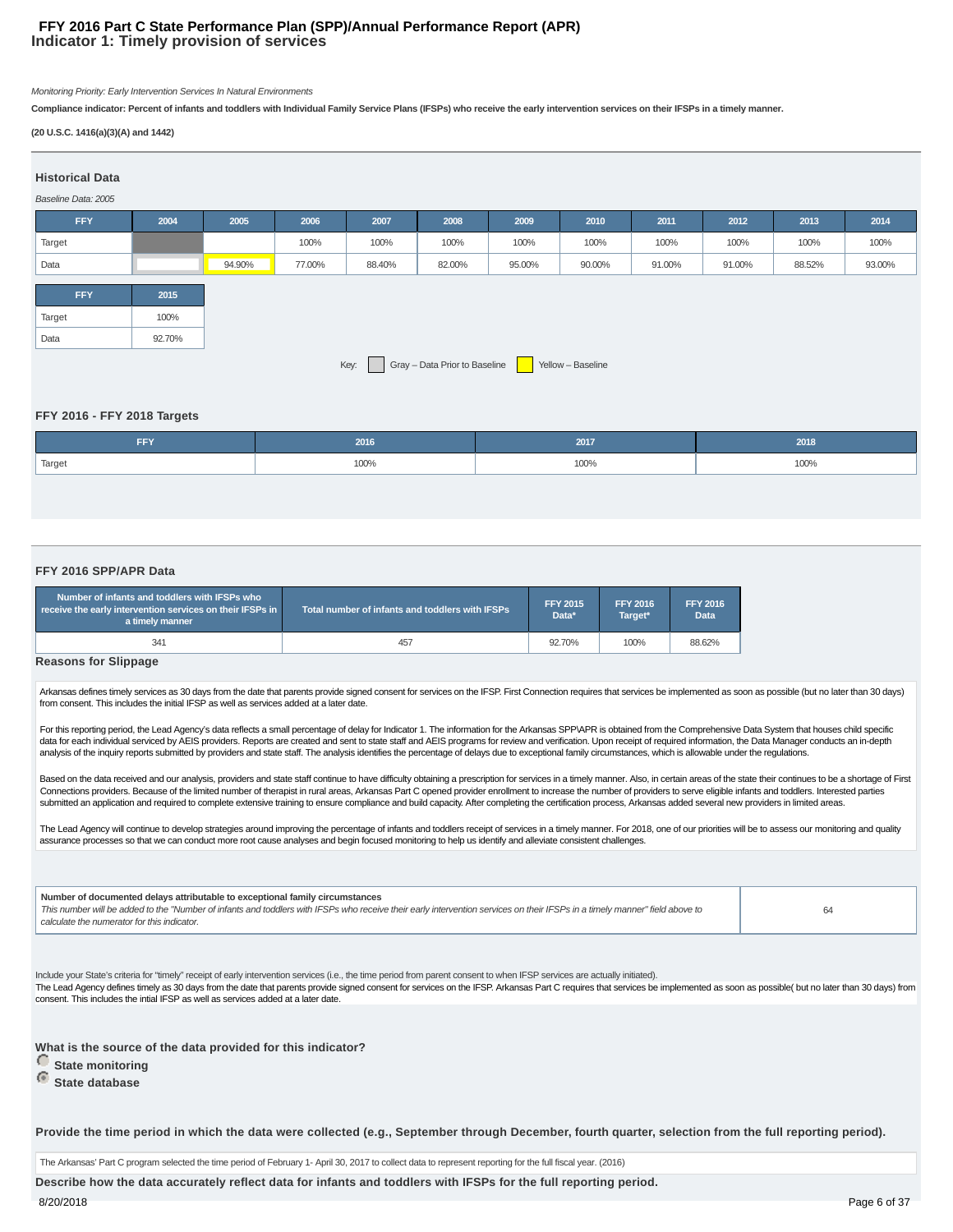The Comprehensive Data System was designed to capture and display data that accurately exhibits the status of the infant and toddlers record at any given time and period. Lead Agency staff are given direct access to the electronic record of each AEIS provider that allows specific unit staff to provide clarification and guidance to address concerns connected to the families that they serve. The Part C data system allows for a direct flow o information from each user in the system. Also, as part of the child's record, the First Connections' data system includes, the start date of the IFSPand the first date of service that the child received as indicated on the Individualized Family Service Plan.

Program data for indicator 1 was gathered from the Comprehensive Data System (CDS). First Connections Data Unit use the inquiry process to authenticate the data gathered in the states comprehensive system. As required for proper analysis, program data is collected from state service coordinators and local service providers. The AEIS providers use the Comprehensive Data System to report data on the infants and toddlers that they serve in their local agency. Each state service coordinator and early intervention provider use the data system to generate an electronic file for each infant and toddler that is served under First Connections.

As required, data was collected from IFSP with dates starting a February 1- April 30, 2017. Data unit staff sent individualized information to each AEIS provider for verification and submission back to the Part C program. Agency staff selected this time period because of the quality of data. First Connections opted to select the period of time closest to the end of the year to give new state service coordinators and AEIS providers needed ti improve their ability to navigate the intricacy of the CDS. In order to certify the quality of the data; sufficient time was needed to validate the information given. Arkansas Data Team examined the information that was co this time period to data for the full year (FFY2016) and established that it is representative of a full year of the state's data because the data includes all areas of the state. all provider types and all categories of e and toddlers.

## **Provide additional information about this indicator (optional)**

In accordance with OSEP Memo 09-02, Arkansas used the following procedure where findings of noncompliance were not corrected in the required time period. Providers who were not able to correct noncompliance were placed under a corrective action plan which outlined specific steps that the provider needed to complete, such as training, technical assistance and one on one support from Lead Agency staff. Quality Assurance staff closel monitored the completion of the corrective action plan and reviewed updated data to ensure that the program is correctly implementing the regulatory requirements. Additionally, uncorrected noncompliance was a used as a factor in the local programs determination status.

#### **Actions required in FFY 2015 response**

The State must provide, in its FFY 2016 SPP/APR, a clear explanation as to why it updated its FFY 2014 data. OSEP notes that in the FFY 2015 SPP/APR the State did report on the correction of six findings of noncompliance identified in FFY 2014.

Note: Any actions required in last year's response table that are related to correction of findings should be responded to on the "Correction of Previous Findings of Noncompliance" page of this indicator. If your State's only actions required in last year's response are related to findings of noncompliance, a text field will not be displayed on this page.

#### **Responses to actions required in FFY 2015 response, not including correction of findings**

Arkansas records have always reflected 93% for Indicator 1 for FFY 2014; and we do not understand why the incorrect percentage was in Grads360. It is our belief, that this is an error on the Part of Grads360. Therefore, in FFY 2015, Arkansas revised the 2014 data to 93% because that was the correct percentage. Furthermore, in the 2015 APR, the State also provided an explanation for how the findings of noncompliance for timely services reported previously were corrected in accordance with the OSEP 09-02 memo. That is, the state has verified that each EIS provider is correctly implementing the regulatory requirements based on a review of subsequent data and that the provider has corrected each instance of noncompliance unless the children is no longer within the jurisdiction of the provider. This information was verified through our data system and through our onsite monitoring.

#### **Correction of Findings of Noncompliance Identified in FFY 2015**

| Findings of Noncompliance Verified as<br>Findings of Noncompliance Identified<br><b>Corrected Within One Year</b> |  | <b>Findings of Noncompliance Subsequently</b><br>Corrected | <b>Findings Not Yet Verified as Corrected</b> |  |  |
|-------------------------------------------------------------------------------------------------------------------|--|------------------------------------------------------------|-----------------------------------------------|--|--|
|                                                                                                                   |  |                                                            |                                               |  |  |

#### **FFY 2015 Findings of Noncompliance Verified as Corrected**

Describe how the State verified that the source of noncompliance is correctly implementing the regulatory requirements

On an annual basis, Arkansas is required to gather data to report on its compliance. As part of that process the Lead Agency examined AEIS provider data to make certain that infants and toddlers receive services listed on IFSP within 30 days of the parental consent for services.

Also, Lead Agency staff reviewed updated data from each AEIS provider to determine if providers are initiating services of subsequent infants and toddlers in the required time frame. Arkansas First Connections staff conducted this procedure in accordance with guidance provided in OSEP Memorandum 09-02, dated October 17, 2008 (OSEP Memo 09-02). Arkansas Part C staff determined that each AEIS provider for whom data formerly showed noncompliance has corrected the noncompliance and is correctively implementing the regulatory requirement for infants and toddlers with IFSPs to receive their services in a timely manner.

Describe how the State verified that each individual case of noncompliance was corrected

First Connections administrative staff reviewed each individual record of infant or toddler for whom services were not started within 30 days of parent consent; to ensure that children were receiving services as written on IFSP's. The review of records for FFY 2015 indicaited that children who had not received timely services were indeed receiving the services on the IFSP, even though late.

#### **FFY 2015 Findings Not Yet Verified as Corrected**

Actions taken if noncompliance not corrected

#### **OSEP Response**

The State reported that it used data from a State database to report on this indicator. The State further reported that it did not use data for the full reporting period (July 1, 2016-June 30, 2017). The State described ho period in which the data were collected accurately reflects data for infants and toddlers with IFSPs for the full reporting period.

The State did not report on the actions it took to address the uncorrected noncompliance identified in FFY 2015, as required by the measurement table.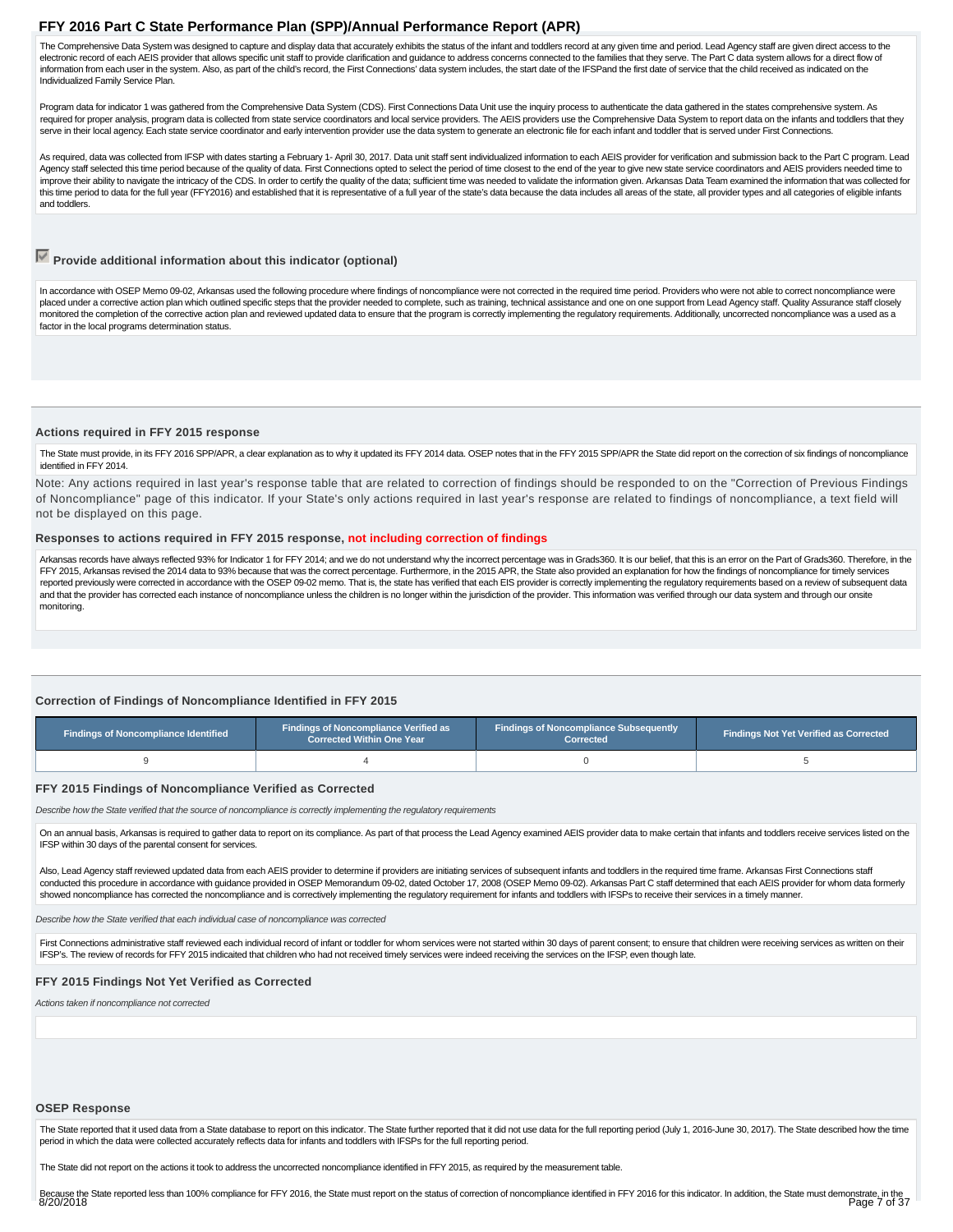## <span id="page-7-0"></span>FFY 2016 Part C State Performance Plan (SPP)/Annual Performance Report (APR)<br>FFY 2017 SPP/APR, that the remaining five uncorrected findings of noncompliance identified in FFY 2015 were corrected. When reporting on the corr

SPP/APR, that it has verified that each EIS program or provider with findings of noncompliance identified in FFY 2016 and each EIS program or provider with remaining noncompliance identified in FFY 2015: (1) is correctly implementing the specific regulatory requirements (i.e., achieved 100% compliance) based on a review of updated data such as data subsequently collected through on-site monitoring or a State data system; and (2) has corrected each individual case of noncompliance, unless the child is no longer within the jurisdiction of the EIS program or provider, consistent with OSEP Memo 09-02. In the FFY 2017 SPP/APR, the State must describe the<br>s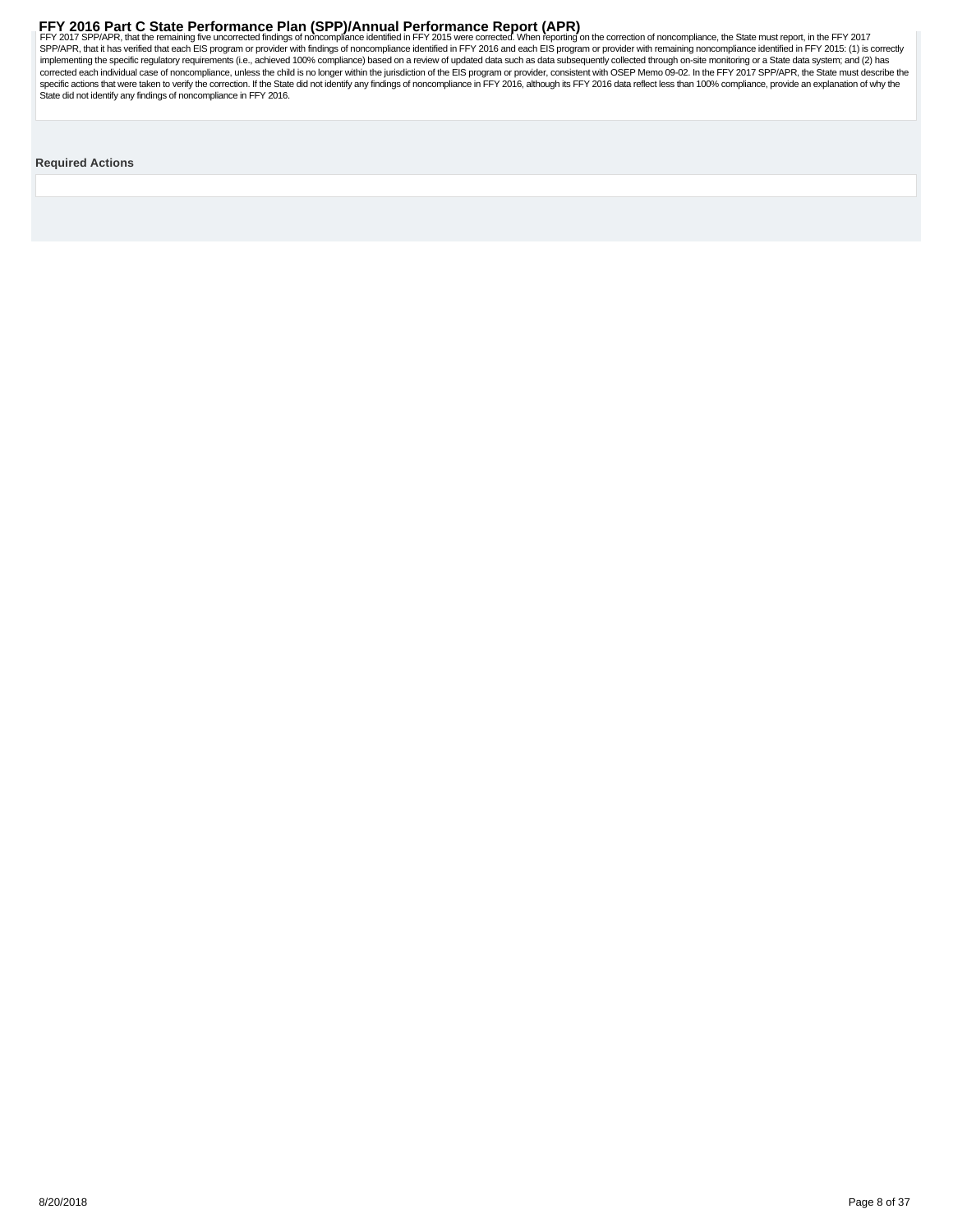## **Indicator 2: Services in Natural Environments FFY 2016 Part C State Performance Plan (SPP)/Annual Performance Report (APR)**

Monitoring Priority: Early Intervention Services In Natural Environments

**Results indicator: Percent of infants and toddlers with IFSPs who primarily receive early intervention services in the home or community-based settings.**

### **(20 U.S.C. 1416(a)(3)(A) and 1442)**

| <b>Historical Data</b><br>Baseline Data: 2005                                   |        |        |        |        |        |        |        |        |        |        |        |
|---------------------------------------------------------------------------------|--------|--------|--------|--------|--------|--------|--------|--------|--------|--------|--------|
| <b>FFY</b>                                                                      | 2004   | 2005   | 2006   | 2007   | 2008   | 2009   | 2010   | 2011   | 2012   | 2013   | 2014   |
| Target $\geq$                                                                   |        |        | 64.00% | 68.00% | 70.00% | 72.00% | 45.50% | 45.75% | 46.00% | 70.00% | 73.00% |
| Data                                                                            |        | 62.95% | 52.72% | 46.00% | 42.00% | 45.00% | 38.00% | 32.00% | 33.00% | 74.38% | 74.48% |
| <b>FFY</b>                                                                      | 2015   |        |        |        |        |        |        |        |        |        |        |
| Target $\geq$                                                                   | 76.00% |        |        |        |        |        |        |        |        |        |        |
| Data                                                                            | 76.28% |        |        |        |        |        |        |        |        |        |        |
| Gray - Data Prior to Baseline   Yellow - Baseline<br>Blue - Data Update<br>Key: |        |        |        |        |        |        |        |        |        |        |        |

## **FFY 2016 - FFY 2018 Targets**

| FFY           | 2016   | 2017   | 2018   |  |  |  |
|---------------|--------|--------|--------|--|--|--|
| Target $\geq$ | 79.00% | 82.00% | 85.00% |  |  |  |
| Key:          |        |        |        |  |  |  |

## **Targets: Description of Stakeholder Input** - Please see the Stakeholder Involvement section of the *introduction*.

**Enter additional information about stakeholder involvement** 

## **Prepopulated Data**

| <b>Source</b>                                                        | <b>Date</b> | <b>Description</b>                                                                                                                     | <b>Data</b> | <b>Overwrite Data</b> |
|----------------------------------------------------------------------|-------------|----------------------------------------------------------------------------------------------------------------------------------------|-------------|-----------------------|
| SY 2016-17 Child Count/Educational<br><b>Environment Data Groups</b> | 7/12/2017   | Number of infants and toddlers with IFSPs who primarily receive early intervention services in the<br>home or community-based settings | 1,445       |                       |
| SY 2016-17 Child Count/Educational<br><b>Environment Data Groups</b> | 7/12/2017   | Total number of infants and toddlers with IFSPs                                                                                        | 1,722       |                       |

## **FFY 2016 SPP/APR Data**

| Number of infants and toddlers with IFSPs who<br>primarily receive early intervention services in<br>the home or community-based settings | Total number of infants and toddlers with<br><b>IFSPs</b> | <b>FFY 2015</b><br>Data* | <b>FFY 2016</b><br>Target* | <b>FFY 2016</b><br><b>Data</b> |
|-------------------------------------------------------------------------------------------------------------------------------------------|-----------------------------------------------------------|--------------------------|----------------------------|--------------------------------|
| 1.445                                                                                                                                     | 1.722                                                     | 76.28%                   | 79.00%                     | 83.91%                         |

| Actions required in FFY 2015 response |  |  |
|---------------------------------------|--|--|
| none                                  |  |  |
|                                       |  |  |
|                                       |  |  |
| <b>OSEP Response</b>                  |  |  |
|                                       |  |  |
|                                       |  |  |
|                                       |  |  |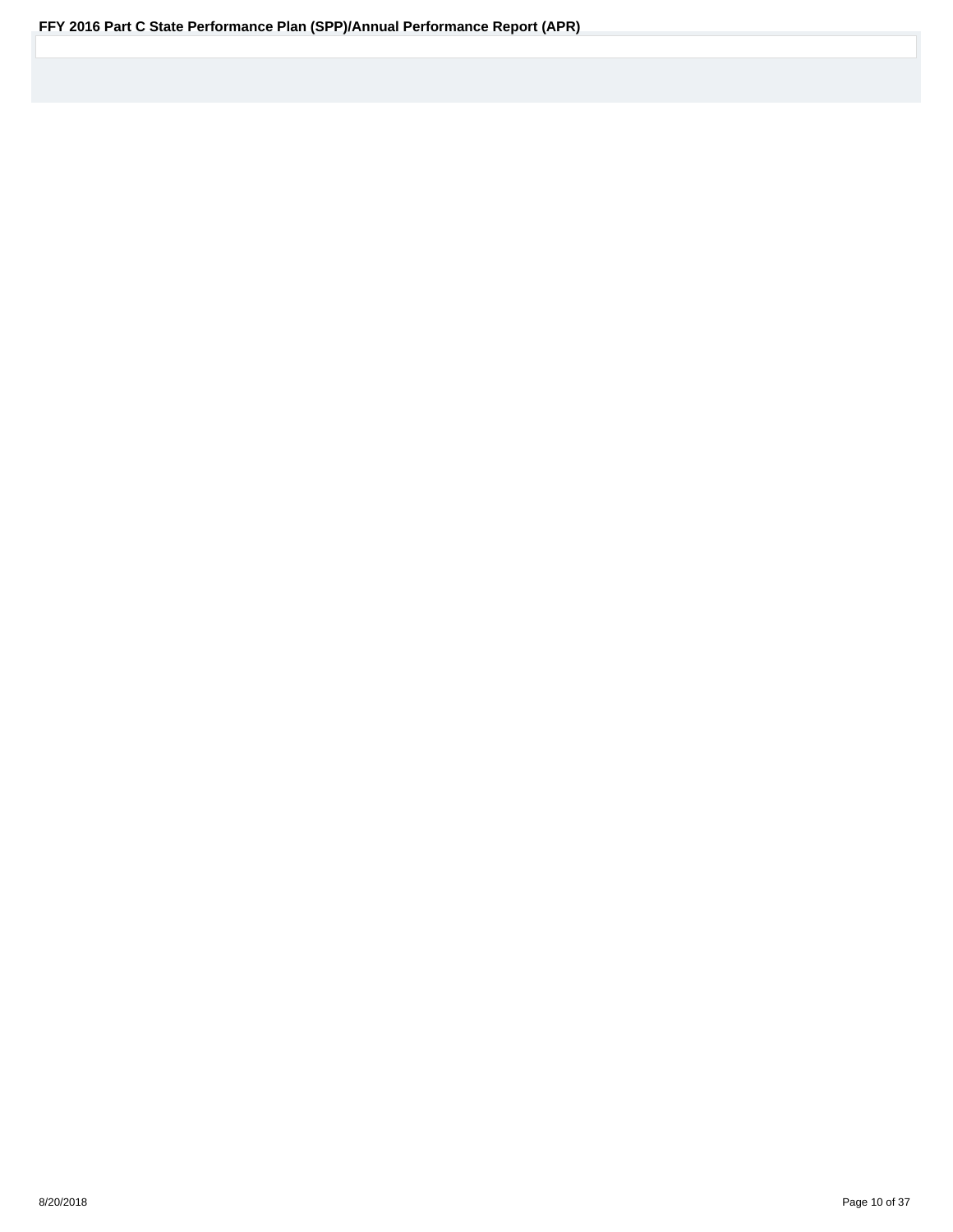## **Indicator 3: Early Childhood Outcomes FFY 2016 Part C State Performance Plan (SPP)/Annual Performance Report (APR)**

Monitoring Priority: Early Intervention Services In Natural Environments

**Results indicator: Percent of infants and toddlers with IFSPs who demonstrate improved:**

- 
- A. Positive social-emotional skills (including social relationships);<br>B. Acquisition and use of knowledge and skills (including early language/ communication); and<br>C. Use of appropriate behaviors to meet their needs.
- 

**(20 U.S.C. 1416(a)(3)(A) and 1442)**

**Does your State's Part C eligibility criteria include infants and toddlers who are at risk of having substantial developmental delays (or "at-risk infants and toddlers") under IDEA section 632(5)(B)(i)? No**

## **Historical Data**

|                | <b>Baseline</b><br>Year | <b>FFY</b>    | 2004 | 2005 | 2006 | 2007 | 2008   | 2009   | 2010   | 2011   | 2012   | 2013   | 2014   |
|----------------|-------------------------|---------------|------|------|------|------|--------|--------|--------|--------|--------|--------|--------|
| A1             | 2008                    | Target $\geq$ |      |      |      |      |        | 56.50% | 56.75% | 56.00% | 56.25% | 60.00% | 61.00% |
|                |                         | Data          |      |      |      |      | 56.00% | 67.00% | 66.00% | 70.00% | 59.00% | 68.13% | 81.93% |
| A <sub>2</sub> | 2008                    | Target $\geq$ |      |      |      |      |        | 24.50% | 24.75% | 25.00% | 25.25% | 30.00% | 31.00% |
|                |                         | Data          |      |      |      |      | 24.00% | 23.00% | 25.00% | 41.00% | 22.00% | 32.49% | 46.99% |
| <b>B1</b>      |                         | Target $\geq$ |      |      |      |      |        | 52.50% | 52.75% | 53.00% | 53.25% | 63.00% | 62.00% |
|                | 2008                    | Data          |      |      |      |      | 53.00% | 65.00% | 64.00% | 69.00% | 60.00% | 68.52% | 71.79% |
| <b>B2</b>      | 2008                    | Target $\geq$ |      |      |      |      |        | 20.50% | 20.75% | 21.00% | 21.25% | 28.00% | 30.00% |
|                |                         | Data          |      |      |      |      | 20.00% | 23.00% | 25.00% | 39.00% | 21.00% | 34.32% | 39.84% |
| C <sub>1</sub> | 2008                    | Target $\geq$ |      |      |      |      |        | 56.25% | 56.50% | 56.75% | 57.00% | 60.00% | 61.00% |
|                |                         | Data          |      |      |      |      | 56.00% | 65.00% | 64.00% | 69.00% | 58.00% | 66.28% | 79.01% |
| C <sub>2</sub> | 2008                    | Target $\geq$ |      |      |      |      |        | 22.50% | 22.75% | 23.00% | 23.25% | 28.00% | 30.00% |
|                |                         | Data          |      |      |      |      | 22.00% | 21.00% | 26.00% | 41.00% | 23.00% | 34.50% | 41.46% |

|                | <b>FFY</b>    | 2015   |
|----------------|---------------|--------|
| A <sub>1</sub> | Target $\geq$ | 62.00% |
|                | Data          | 64.34% |
| A <sub>2</sub> | Target $\geq$ | 31.25% |
|                | Data          | 42.90% |
| <b>B1</b>      | Target $\geq$ | 62.50% |
|                | Data          | 67.01% |
| <b>B2</b>      | Target $\geq$ | 31.00% |
|                | Data          | 36.91% |
| C <sub>1</sub> | Target $\geq$ | 62.75% |
|                | Data          | 65.83% |
| C <sub>2</sub> | Target $\geq$ | 32.00% |
|                | Data          | 42.43% |

Key: Gray – Data Prior to Baseline Yellow – Baseline Blue – Data Update

## **FFY 2016 - FFY 2018 Targets**

| <b>FFY</b>       | 2016   | 2017   | 2018   |
|------------------|--------|--------|--------|
| Target $A1 \geq$ | 63.00% | 64.00% | 65.00% |
| Target $A2 \geq$ | 31.50% | 31.75% | 32.00% |
| Target B1 $\geq$ | 62.75% | 62.75% | 63.00% |
| Target $B2 \geq$ | 33.00% | 33.00% | 34.00% |
| Target C1 $\geq$ | 63.00% | 63.00% | 63.25% |
| Target $C2 \geq$ | 33.00% | 33.00% | 34.00% |

Key:

**Targets: Description of Stakeholder Input** - Please see the Stakeholder Involvement section of the introduction.

Enter additional information about stakeholder involvement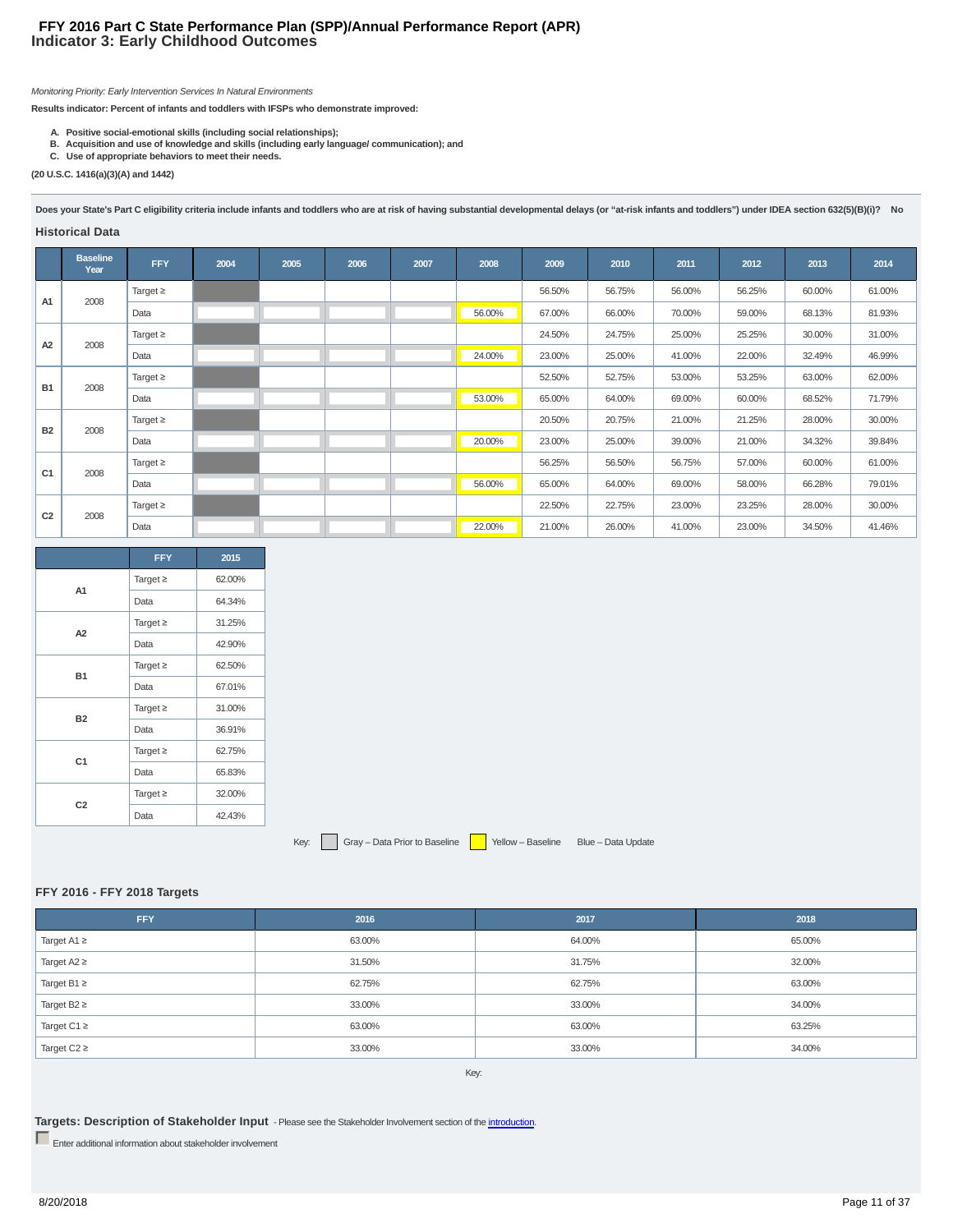| FFY 2016 SPP/APR Data                              |        |
|----------------------------------------------------|--------|
| Number of infants and toddlers with IFSPs assessed | 620.00 |

## **Outcome A: Positive social-emotional skills (including social relationships)**

|                                                                                                                                 | <b>Number of</b><br><b>Children</b> | Percentage of<br><b>Children</b> |
|---------------------------------------------------------------------------------------------------------------------------------|-------------------------------------|----------------------------------|
| a. Infants and toddlers who did not improve functioning                                                                         | 9.00                                | 1.45%                            |
| b. Infants and toddlers who improved functioning but not sufficient to move nearer to functioning comparable to same-aged peers | 63.00                               | 10.16%                           |
| c. Infants and toddlers who improved functioning to a level nearer to same-aged peers but did not reach it                      | 251.00                              | 40.48%                           |
| d. Infants and toddlers who improved functioning to reach a level comparable to same-aged peers                                 | 205.00                              | 33.06%                           |
| e. Infants and toddlers who maintained functioning at a level comparable to same-aged peers                                     | 92.00                               | 14.84%                           |

|                                                                                                                                                                                                                                                  | <b>Numerator</b> | <b>Denominator</b> | <b>FFY 2015</b><br>Data* | <b>FFY 2016</b><br>Target* | <b>FFY 2016</b><br><b>Data</b> |
|--------------------------------------------------------------------------------------------------------------------------------------------------------------------------------------------------------------------------------------------------|------------------|--------------------|--------------------------|----------------------------|--------------------------------|
| A1. Of those children who entered or exited the program below age<br>expectations in Outcome A, the percent who substantially increased<br>their rate of growth by the time they turned 3 years of age or exited the<br>program (c+d)/(a+b+c+d). | 456.00           | 528.00             | 64.34%                   | 63.00%                     | 86.36%                         |
| A2. The percent of infants and toddlers who were functioning within<br>age expectations in Outcome A by the time they turned 3 years of age<br>or exited the program (d+e)/(a+b+c+d+e).                                                          | 297.00           | 620.00             | 42.90%                   | 31.50%                     | 47.90%                         |

## **Outcome B. Acquisition and use of knowledge and skills (including early language/ communication)**

|                                                                                                                                 | <b>Number of</b><br><b>Children</b> | Percentage of<br><b>Children</b> |
|---------------------------------------------------------------------------------------------------------------------------------|-------------------------------------|----------------------------------|
| a. Infants and toddlers who did not improve functioning                                                                         | 8.00                                | 1.29%                            |
| b. Infants and toddlers who improved functioning but not sufficient to move nearer to functioning comparable to same-aged peers | 64.00                               | 10.32%                           |
| c. Infants and toddlers who improved functioning to a level nearer to same-aged peers but did not reach it                      | 295.00                              | 47.58%                           |
| d. Infants and toddlers who improved functioning to reach a level comparable to same-aged peers                                 | 199.00                              | 32.10%                           |
| e. Infants and toddlers who maintained functioning at a level comparable to same-aged peers                                     | 54.00                               | 8.71%                            |

|                                                                                                                                                                                                                                                  | Numerator | <b>Denominator</b> | <b>FFY 2015</b><br>Data* | <b>FFY 2016</b><br>Target* | <b>FFY 2016</b><br>Data |
|--------------------------------------------------------------------------------------------------------------------------------------------------------------------------------------------------------------------------------------------------|-----------|--------------------|--------------------------|----------------------------|-------------------------|
| B1. Of those children who entered or exited the program below age<br>expectations in Outcome B, the percent who substantially increased<br>their rate of growth by the time they turned 3 years of age or exited the<br>program (c+d)/(a+b+c+d). | 494.00    | 566.00             | 67.01%                   | 62.75%                     | 87.28%                  |
| B2. The percent of infants and toddlers who were functioning within<br>age expectations in Outcome B by the time they turned 3 years of age<br>or exited the program (d+e)/(a+b+c+d+e).                                                          | 253.00    | 620.00             | 36.91%                   | 33.00%                     | 40.81%                  |

## **Outcome C: Use of appropriate behaviors to meet their needs**

|                                                                                                                                 | Number of<br><b>Children</b> | Percentage of<br><b>Children</b> |
|---------------------------------------------------------------------------------------------------------------------------------|------------------------------|----------------------------------|
| a. Infants and toddlers who did not improve functioning                                                                         | 9.00                         | 1.45%                            |
| b. Infants and toddlers who improved functioning but not sufficient to move nearer to functioning comparable to same-aged peers | 55.00                        | 8.87%                            |
| c. Infants and toddlers who improved functioning to a level nearer to same-aged peers but did not reach it                      | 250.00                       | 40.32%                           |
| d. Infants and toddlers who improved functioning to reach a level comparable to same-aged peers                                 | 217.00                       | 35.00%                           |
| e. Infants and toddlers who maintained functioning at a level comparable to same-aged peers                                     | 89.00                        | 14.35%                           |

|                                                                                                                                                                                                                                                  | <b>Numerator</b> | <b>Denominator</b> | <b>FFY 2015</b><br>Data* | <b>FFY 2016</b><br>Target* | <b>FFY 2016</b><br>Data |
|--------------------------------------------------------------------------------------------------------------------------------------------------------------------------------------------------------------------------------------------------|------------------|--------------------|--------------------------|----------------------------|-------------------------|
| C1. Of those children who entered or exited the program below age<br>expectations in Outcome C, the percent who substantially increased<br>their rate of growth by the time they turned 3 years of age or exited the<br>program (c+d)/(a+b+c+d). | 467.00           | 531.00             | 65.83%                   | 63.00%                     | 87.95%                  |
| C2. The percent of infants and toddlers who were functioning within<br>age expectations in Outcome C by the time they turned 3 years of age<br>or exited the program (d+e)/(a+b+c+d+e).                                                          | 306.00           | 620.00             | 42.43%                   | 33.00%                     | 49.35%                  |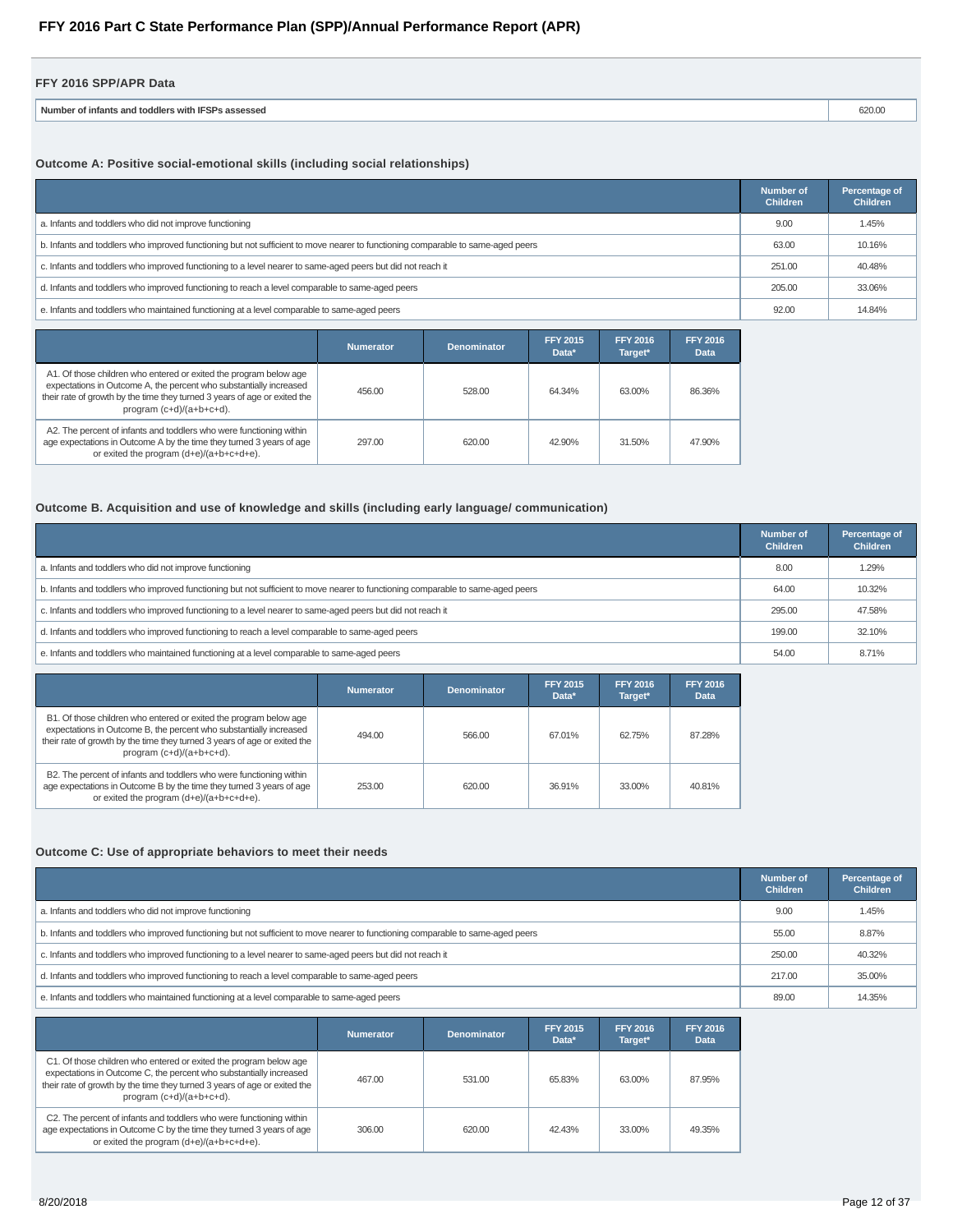# <span id="page-12-0"></span>FFY 2016 Part C State Performance Plan (SPP)/Annual Performance Report (APR)<br>The number of infants and toddlers who did not receive early intervention services for at least six months before exiting the Part C program

The number of infants and toddlers who exited the Part C program during the reporting period, as reported in the State's part C exiting 618 data The number of those infants and toddlers who did not receive early intervention services for at least six months before exiting the Part C program.

Please note that this data about the number of infants and toddlers who did not receive early intervention services for at least six months before exiting the Part C program is optional in this FFY16 submission. It will be in the FFY17 submission.

Was sampling used? No

**Did you use the Early Childhood Outcomes Center (ECO) Child Outcomes Summary (COS) process?** Yes

**List the instruments and procedures used to gather data for this indicator.**

The instruments used were the exiting data along with the child outcomes survey data. We compared the two sets of data making sure that we had a survey for every child that exited and who met the criteria of receiving serv for at least six months.

**Actions required in FFY 2015 response**

none

#### **OSEP Response**

States must report the following data starting with the FFY 2017 SPP/APR submission, due February 2019: (1) the number of infants and toddlers who exited the Part C program during the reporting period, as reported in the State's Part C exiting data under Section 618 of the IDEA; and (2) the number of those infants and toddlers who did not receive early intervention services for at least six months before exiting the Part C program.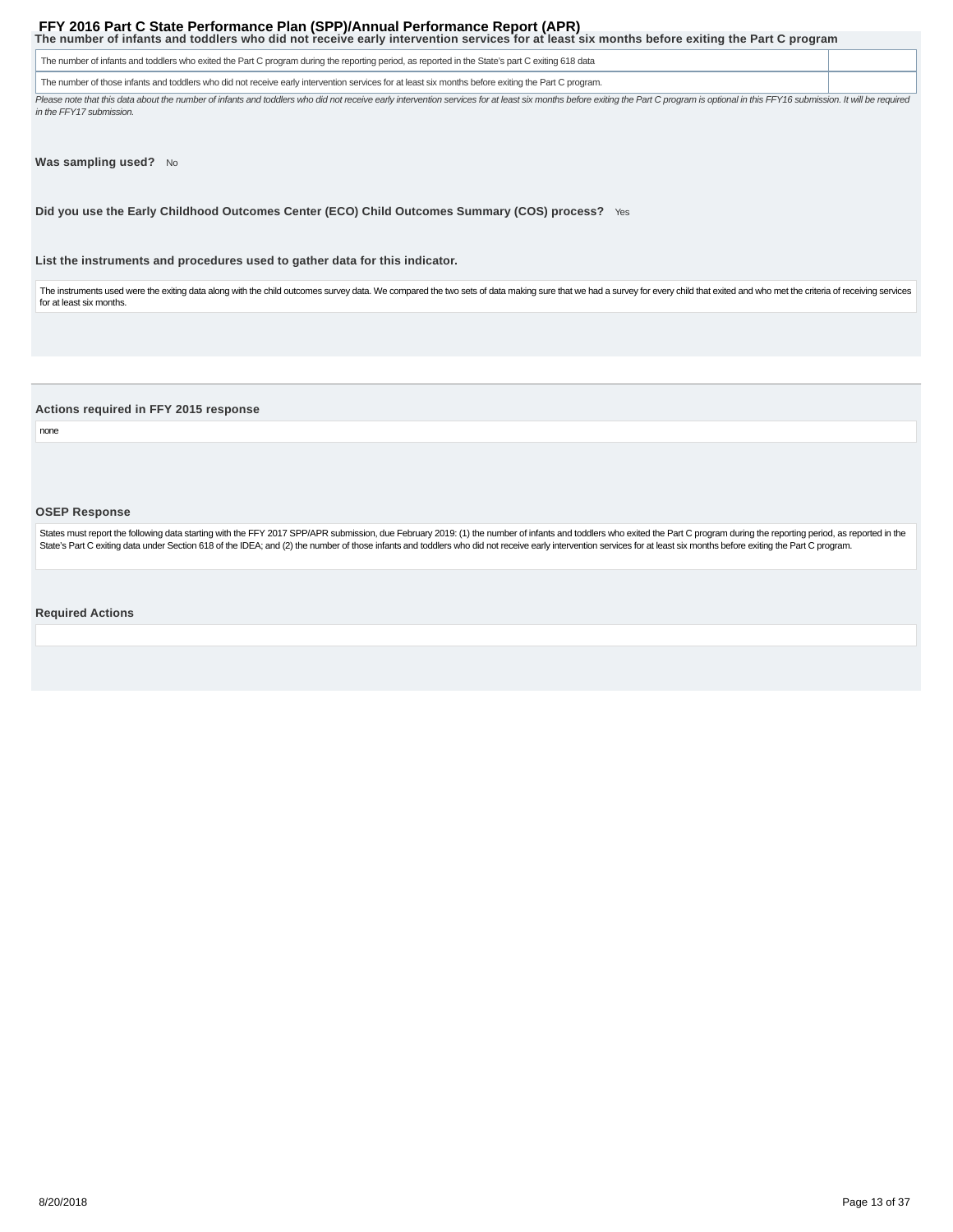## **Indicator 4: Family Involvement FFY 2016 Part C State Performance Plan (SPP)/Annual Performance Report (APR)**

Monitoring Priority: Early Intervention Services In Natural Environments

**Results indicator: Percent of families participating in Part C who report that early intervention services have helped the family:**

- **A. Know their rights;**
- **B. Effectively communicate their children's needs; and C. Help their children develop and learn.**

**(20 U.S.C. 1416(a)(3)(A) and 1442)**

#### **Historical Data**

|   | <b>Baseline</b><br>Year | <b>FFY</b>    | 2004 | 2005 | 2006   | 2007   | 2008   | 2009   | 2010   | 2011   | 2012   | 2013   | 2014   |
|---|-------------------------|---------------|------|------|--------|--------|--------|--------|--------|--------|--------|--------|--------|
|   | 2006                    | Target $\geq$ |      |      |        |        | 77.00% | 78.00% | 80.00% | 80.25% | 80.25% | 80.00% | 82.00% |
| A |                         | Data          |      |      | 59.00% | 62.00% | 65.10% | 65.00% | 67.90% | 64.20% | 68.00% | 75.00% | 78.96% |
|   |                         | Target $\geq$ |      |      |        |        | 67.00% | 68.00% | 70.00% | 70.25% | 70.25% | 80.00% | 82.00% |
| в | 2006                    | Data          |      |      | 70.00% | 67.50% | 70.30% | 69.00% | 71.30% | 67.90% | 71.00% | 81.00% | 81.84% |
|   |                         | Target $\geq$ |      |      |        |        | 84.00% | 85.00% | 87.00% | 87.25% | 87.25% | 80.00% | 82.00% |
| с | 2006                    | Data          |      |      | 71.00% | 70.80% | 72.80% | 73.00% | 75.90% | 73.20% | 75.00% | 80.00% | 87.84% |

|   | <b>FFY</b>    | 2015   |
|---|---------------|--------|
| A | Target $\geq$ | 84.00% |
|   | Data          | 81.24% |
| в | Target $\geq$ | 84.00% |
|   | Data          | 85.55% |
| с | Target $\geq$ | 84.00% |
|   | Data          | 85.55% |

Key: Gray – Data Prior to Baseline Vellow – Baseline Blue – Data Update

## **FFY 2016 - FFY 2018 Targets**

| <b>FFY</b>                         | 2016   | 2017   | 2018   |
|------------------------------------|--------|--------|--------|
| Target $A \geq$<br>______          | 86.00% | 88.00% | 90.00% |
| Target $B \geq$<br><b>Property</b> | 86.00% | 88.00% | 90.00% |
| Target $C \geq$                    | 86.00% | 88.00% | 90.00% |

Key:

## **Targets: Description of Stakeholder Input** - Please see the Stakeholder Involvement section of the *introduction*.

Enter additional information about stakeholder involvement

#### **FFY 2016 SPP/APR Data**

| Number of families to whom surveys were distributed                                                                                                                         |        | 2416.00 |
|-----------------------------------------------------------------------------------------------------------------------------------------------------------------------------|--------|---------|
| Number of respondent families participating in Part C                                                                                                                       | 20.41% | 493.00  |
| A1. Number of respondent families participating in Part C who report that early intervention services have helped the family know their rights                              |        | 397.00  |
| A2. Number of responses to the question of whether early intervention services have helped the family know their rights                                                     |        | 489.00  |
| B1. Number of respondent families participating in Part C who report that early intervention services have helped the family effectively communicate their children's needs |        | 436.00  |
| B2. Number of responses to the question of whether early intervention services have helped the family effectively communicate their children's needs                        |        | 489.00  |
| C1. Number of respondent families participating in Part C who report that early intervention services have helped the family help their children develop and learn          |        | 436.00  |
| C2. Number of responses to the question of whether early intervention services have helped the family help their children develop and learn                                 |        | 489.00  |

|                                                                                                                              | <b>FFY 2015</b><br>Data* | <b>FFY 2016</b><br>Target* | <b>FFY 2016</b><br>Data |
|------------------------------------------------------------------------------------------------------------------------------|--------------------------|----------------------------|-------------------------|
| A. Percent of families participating in Part C who report that early intervention services have helped the family know their | 81.24%                   | 86.00%                     | 81.19%                  |
| 8/20/2018                                                                                                                    |                          |                            |                         |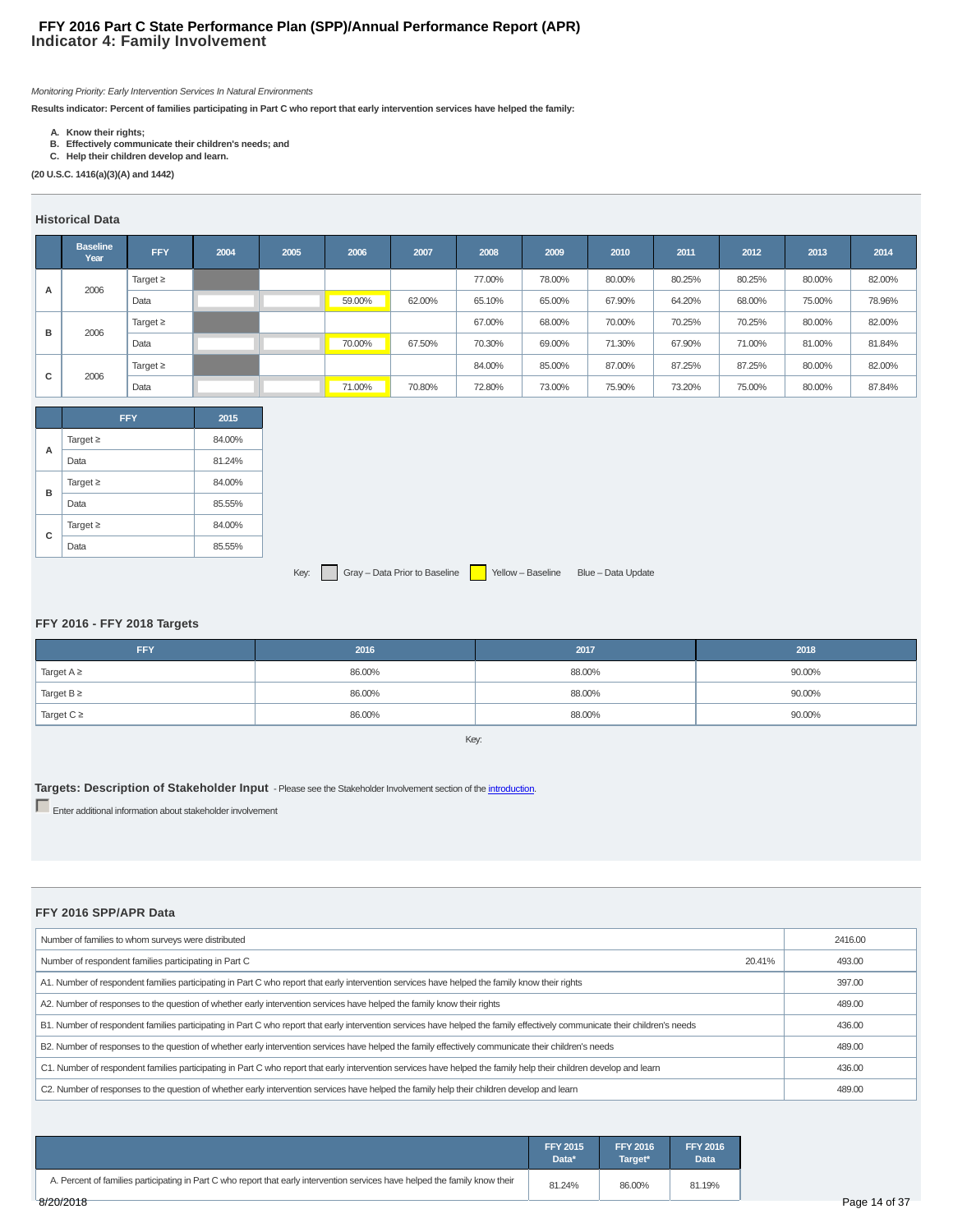<span id="page-14-0"></span>

|                                                                                                                                                                     | <b>FFY 2015</b><br>Data* | <b>FFY 2016</b><br>Target* | FFY 2016 Data |
|---------------------------------------------------------------------------------------------------------------------------------------------------------------------|--------------------------|----------------------------|---------------|
| rights                                                                                                                                                              |                          |                            |               |
| B. Percent of families participating in Part C who report that early intervention services have helped the family effectively<br>communicate their children's needs | 85.55%                   | 86.00%                     | 89.16%        |
| C. Percent of families participating in Part C who report that early intervention services have helped the family help their<br>children develop and learn          | 85.55%                   | 86.00%                     | 89.16%        |

## **Was sampling used?** No

Was a collection tool used? Yes

**Is it a new or revised collection tool?** No

**The demographics of the families responding are representative of the demographics of infants, toddlers, and families enrolled in the Part C program.** Yes

**Include the State's analysis of the extent to which the demographics of the families responding are representative of the demographics of infants, toddlers, and families enrolled in the Part C program.**

During the reporting period, Arkansas Part C staff distributed over 2416 surveys to families of infants and toddlers with active IFSPs. Parents of the Part C program were given numerous opportunties to respond to the famil survey, hard copy via mail, telephone and the First Connections website. The following demographics were collected from all respondents: county of residence, race and ethnicity,and child's AEIS provider. Arkansas First<br>Con

## **Actions required in FFY 2015 response**

none

## **OSEP Response**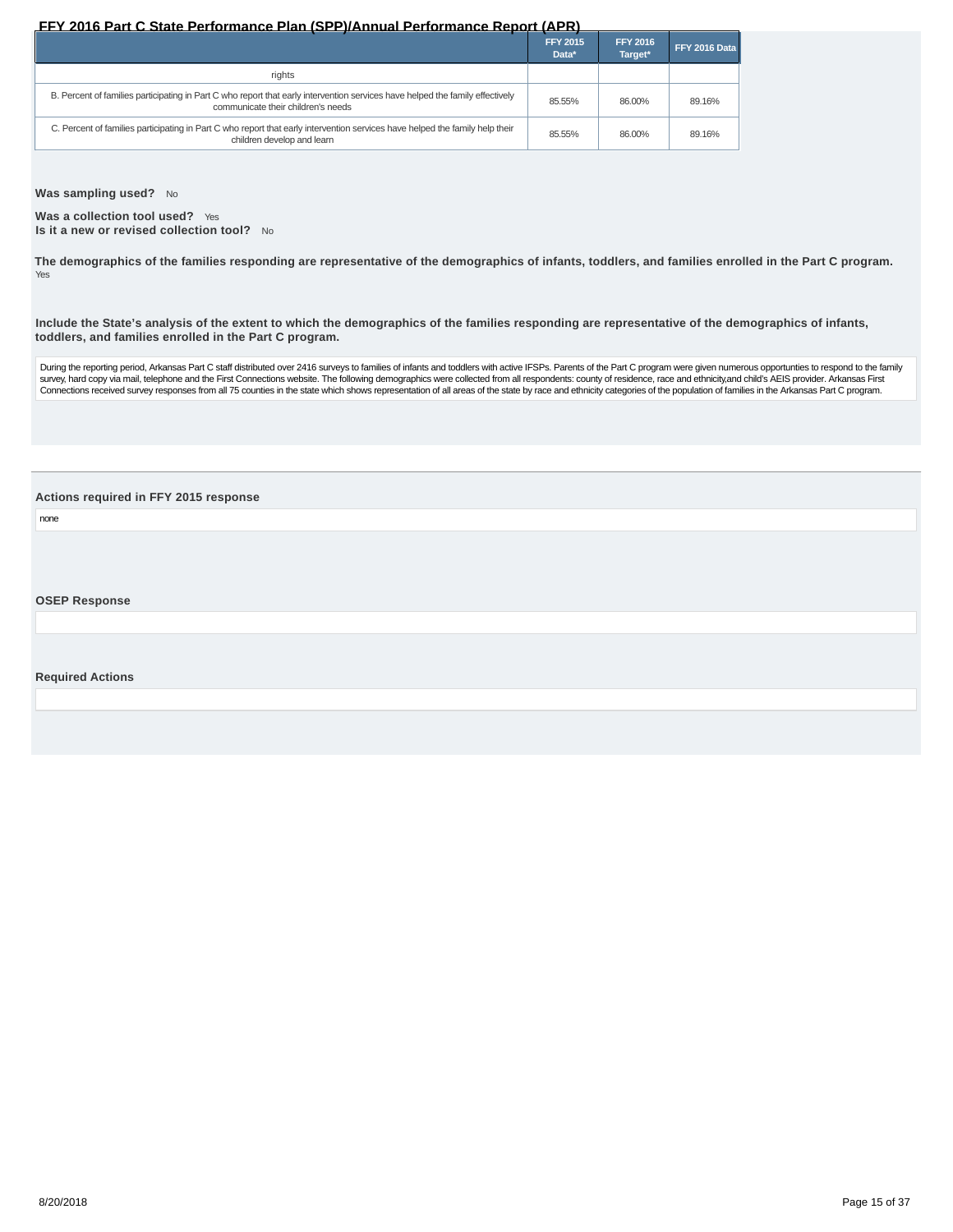## **Indicator 5: Child Find (Birth to One) FFY 2016 Part C State Performance Plan (SPP)/Annual Performance Report (APR)**

Monitoring Priority: Effective General Supervision Part C / Child Find

**Results indicator: Percent of infants and toddlers birth to 1 with IFSPs compared to national data.**

#### **(20 U.S.C. 1416(a)(3)(B) and 1442)**

| <b>Historical Data</b><br>Baseline Data: 2005                                   |       |       |       |       |       |       |       |       |       |       |       |
|---------------------------------------------------------------------------------|-------|-------|-------|-------|-------|-------|-------|-------|-------|-------|-------|
| <b>FFY</b>                                                                      | 2004  | 2005  | 2006  | 2007  | 2008  | 2009  | 2010  | 2011  | 2012  | 2013  | 2014  |
| Target $\geq$                                                                   |       |       | 0.42% | 0.45% | 0.66% | 0.55% | 0.55% | 0.57% | 0.58% | 0.45% | 0.45% |
| Data                                                                            |       | 0.39% | 1.02% | 0.72% | 0.66% | 0.61% | 0.96% | 0.85% | 1.01% | 0.44% | 0.36% |
| <b>FFY</b>                                                                      | 2015  |       |       |       |       |       |       |       |       |       |       |
| Target $\geq$                                                                   | 0.47% |       |       |       |       |       |       |       |       |       |       |
| Data                                                                            | 1.56% |       |       |       |       |       |       |       |       |       |       |
| Key: $Gray - Data Prior to Baseline$<br>Yellow - Baseline<br>Blue - Data Update |       |       |       |       |       |       |       |       |       |       |       |

## **FFY 2016 - FFY 2018 Targets**

| FFY           | 2016  | 2017  | 2018  |  |  |  |  |
|---------------|-------|-------|-------|--|--|--|--|
| Target $\geq$ | 0.48% | 0.49% | 0.50% |  |  |  |  |
| Key:          |       |       |       |  |  |  |  |

## **Targets: Description of Stakeholder Input** - Please see the Stakeholder Involvement section of the *introduction*.

**Enter additional information about stakeholder involvement** 

## **Prepopulated Data**

| Source                                                                                    | <b>Date</b> | <b>Description</b>                                   | <b>Data</b> | <b>Overwrite Data</b> |
|-------------------------------------------------------------------------------------------|-------------|------------------------------------------------------|-------------|-----------------------|
| SY 2016-17 Child Count/Educational<br><b>Environment Data Groups</b>                      | 7/12/2017   | Number of infants and toddlers birth to 1 with IFSPs | 416         | null                  |
| U.S. Census Annual State Resident<br>Population Estimates April 1, 2010 to July<br>1.2016 | 6/22/2017   | Population of infants and toddlers birth to 1        | 37.737      | null                  |
| <b>TBD</b>                                                                                |             |                                                      | null        |                       |

## **FFY 2016 SPP/APR Data**

| Number of infants and toddlers birth to 1 with IFSPs | $\blacksquare$ Population of infants and toddlers birth $\blacksquare$<br>to 1 |       | FFY 2015 Data* FFY 2016 Target* | FFY 2016 Data |
|------------------------------------------------------|--------------------------------------------------------------------------------|-------|---------------------------------|---------------|
| 416                                                  | 37.737                                                                         | 1.56% | 0.48%                           | 1.10%         |

#### **Compare your results to the national data**

Arkansas is making a great effort to identify children for early intervention supports and to serve them and their families as early as possible. We will continue to implement strategies to increase awareness of the import early intervention and of the First Connections Program. First Connections served 1.10 percent of the population of children (0-1) compared to the national average of 1.24. This is only slightly less than the national aver percentage of children. Others served a range from .65 percent to 1.05 percent in the same age range.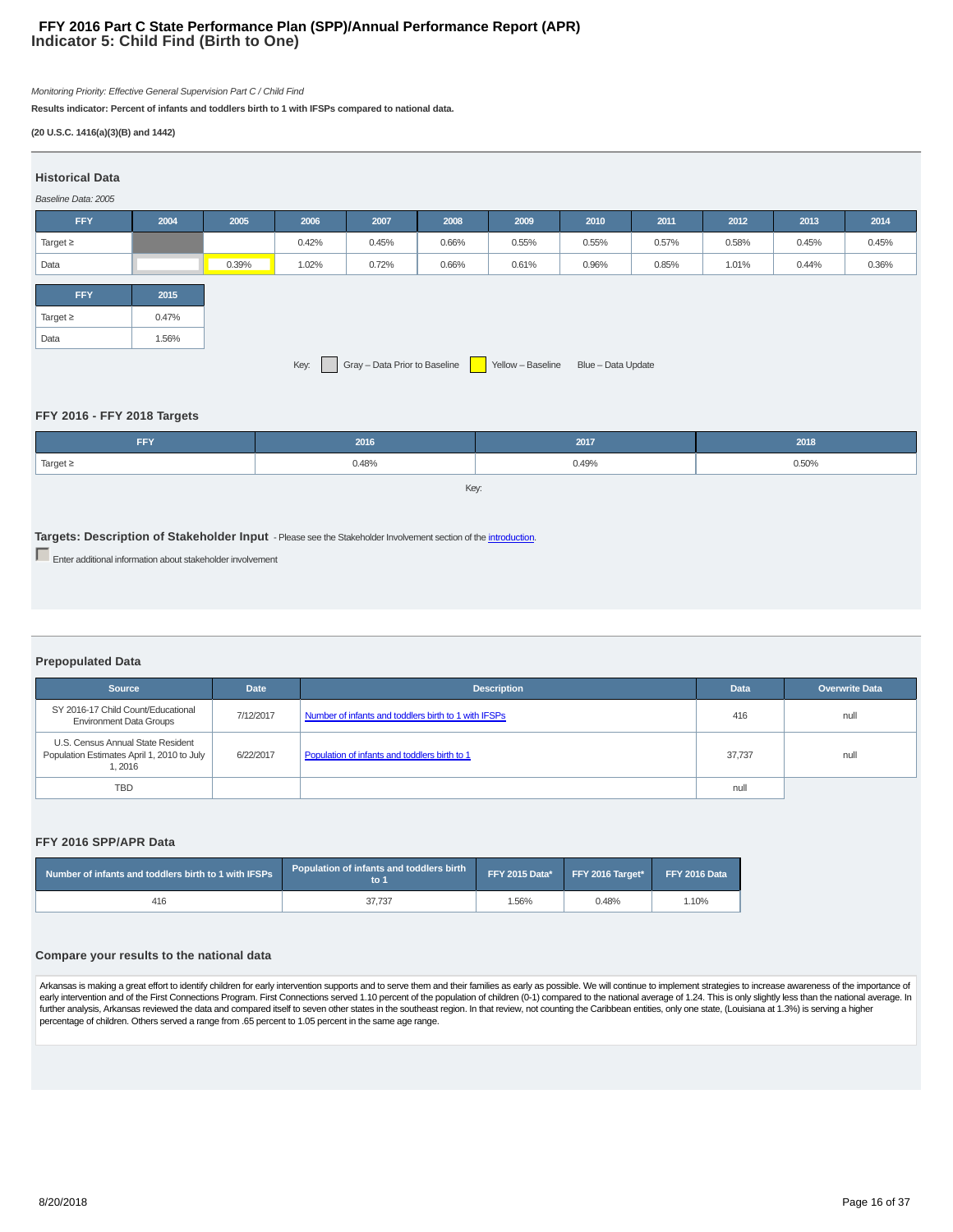<span id="page-16-0"></span>

|                                       | $\sim$ $\sim$ | . . |  |
|---------------------------------------|---------------|-----|--|
| Actions required in FFY 2015 response |               |     |  |
| none                                  |               |     |  |
|                                       |               |     |  |
|                                       |               |     |  |
|                                       |               |     |  |
|                                       |               |     |  |
| <b>OSEP Response</b>                  |               |     |  |
|                                       |               |     |  |
|                                       |               |     |  |
|                                       |               |     |  |
| <b>Required Actions</b>               |               |     |  |
|                                       |               |     |  |
|                                       |               |     |  |
|                                       |               |     |  |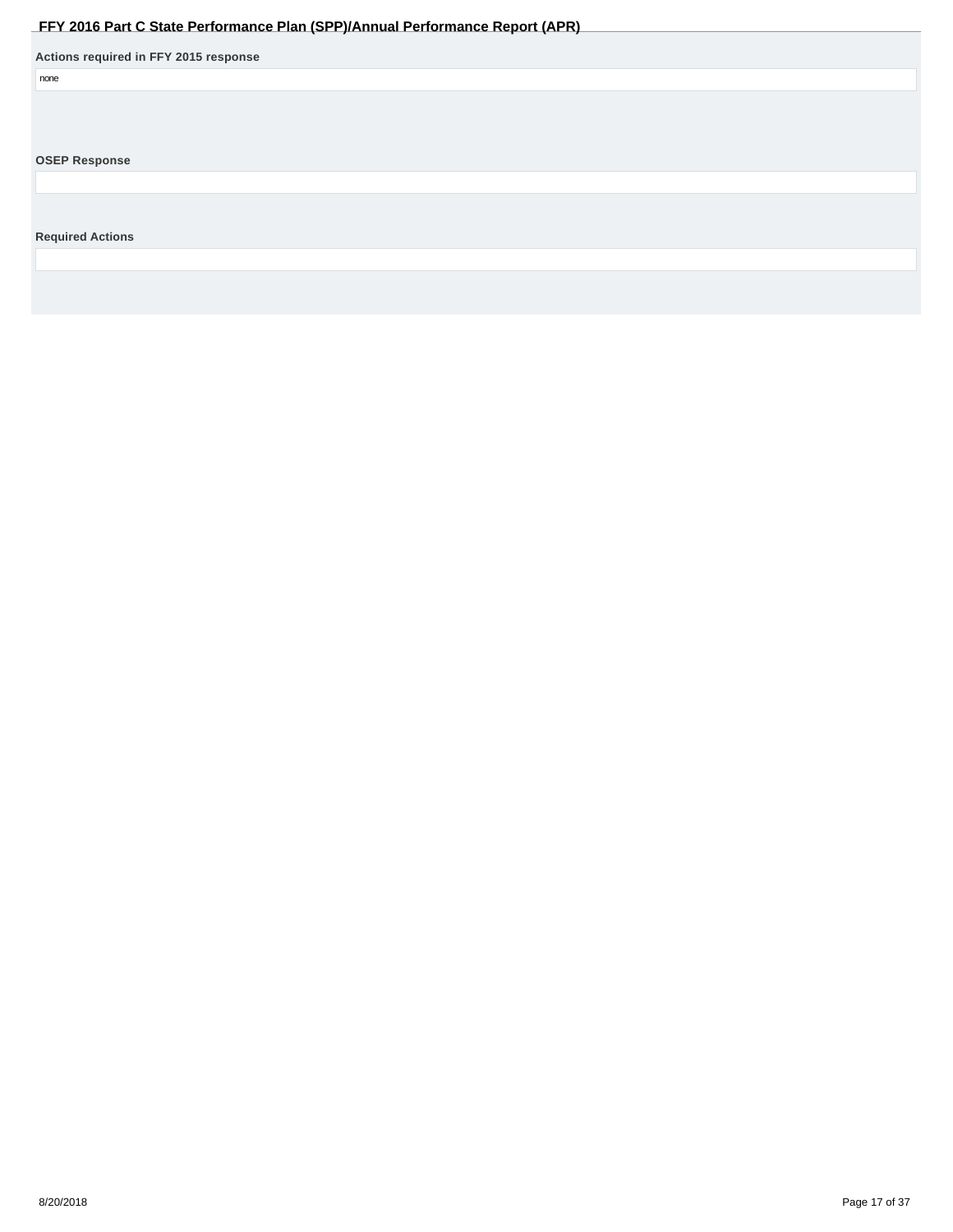## **Indicator 6: Child Find (Birth to Three) FFY 2016 Part C State Performance Plan (SPP)/Annual Performance Report (APR)**

Monitoring Priority: Effective General Supervision Part C / Child Find

**Results indicator: Percent of infants and toddlers birth to 3 with IFSPs compared to national data.**

#### **(20 U.S.C. 1416(a)(3)(B) and 1442)**

| <b>Historical Data</b> |       |       |       |       |       |                                                                         |       |       |       |       |       |
|------------------------|-------|-------|-------|-------|-------|-------------------------------------------------------------------------|-------|-------|-------|-------|-------|
| Baseline Data: 2005    |       |       |       |       |       |                                                                         |       |       |       |       |       |
| <b>FFY</b>             | 2004  | 2005  | 2006  | 2007  | 2008  | 2009                                                                    | 2010  | 2011  | 2012  | 2013  | 2014  |
| Target $\geq$          |       |       | 2.25% | 2.78% | 2.30% | 2.35%                                                                   | 2.37% | 2.37% | 2.37% | 1.20% | 1.30% |
| Data                   |       | 2.25% | 2.75% | 2.34% | 2.33% | 2.19%                                                                   | 2.75% | 2.73% | 2.72% | 1.19% | 1.00% |
| <b>FFY</b>             | 2015  |       |       |       |       |                                                                         |       |       |       |       |       |
| Target $\geq$          | 1.40% |       |       |       |       |                                                                         |       |       |       |       |       |
| Data                   | 1.74% |       |       |       |       |                                                                         |       |       |       |       |       |
|                        |       |       |       |       |       | Key: Gray - Data Prior to Baseline Yellow - Baseline Blue - Data Update |       |       |       |       |       |
|                        |       |       |       |       |       |                                                                         |       |       |       |       |       |

#### **FFY 2016 - FFY 2018 Targets**

| FFY      | 2016  | 2017  | 2018  |  |  |  |  |
|----------|-------|-------|-------|--|--|--|--|
| Target ≥ | 1.50% | 1.80% | 1.90% |  |  |  |  |
| Key:     |       |       |       |  |  |  |  |

## **Targets: Description of Stakeholder Input** - Please see the Stakeholder Involvement section of the *introduction*.

**Enter additional information about stakeholder involvement** 

## **Prepopulated Data**

| <b>Source</b>                                                                             | <b>Date</b> | <b>Description</b>                                   | <b>Data</b> | <b>Overwrite Data</b> |
|-------------------------------------------------------------------------------------------|-------------|------------------------------------------------------|-------------|-----------------------|
| SY 2016-17 Child Count/Educational<br><b>Environment Data Groups</b>                      | 7/12/2017   | Number of infants and toddlers birth to 3 with IFSPs | 1,722       |                       |
| U.S. Census Annual State Resident<br>Population Estimates April 1, 2010 to July<br>1.2016 | 6/22/2017   | Population of infants and toddlers birth to 3        | 113.811     |                       |
| <b>TBD</b>                                                                                |             |                                                      | nul         |                       |

#### **FFY 2016 SPP/APR Data**

| Number of infants and toddlers birth to 3 with | Population of infants and toddlers birth to 3 | <b>FFY 2015</b> | <b>FFY 2016</b> | <b>FFY 2016</b> |
|------------------------------------------------|-----------------------------------------------|-----------------|-----------------|-----------------|
| <b>IFSPs</b>                                   |                                               | Data*           | Target*         | Data            |
| .722                                           | 113.811                                       | .74%            | .50%            | 1.51%           |

#### **Compare your results to the national data**

Arkansas continues to explore strategies for increasing the number and percentages of children identified and served by the First Connections Program. When compared to the national average of 3.12 percent, Arkansas serves significantly fewer children birth to three (1.51 percent). As reported in our most recent SSIP, there are a number of activities that we have developed to increase our identification of children birth to three. We that we will be able to show improvement over time if we continue to implement these activities. In further analysis, Arkansas looked at seven other states in the region to compare ourselves to similar populations. We rema that we are closest in demographics to these three states. As with Indicator 5, Louisiana serves the highest percentage of children in this age range. We don't understand the phenomena, but wonder if states in our region would benefit from cross-state targeted TA in this area.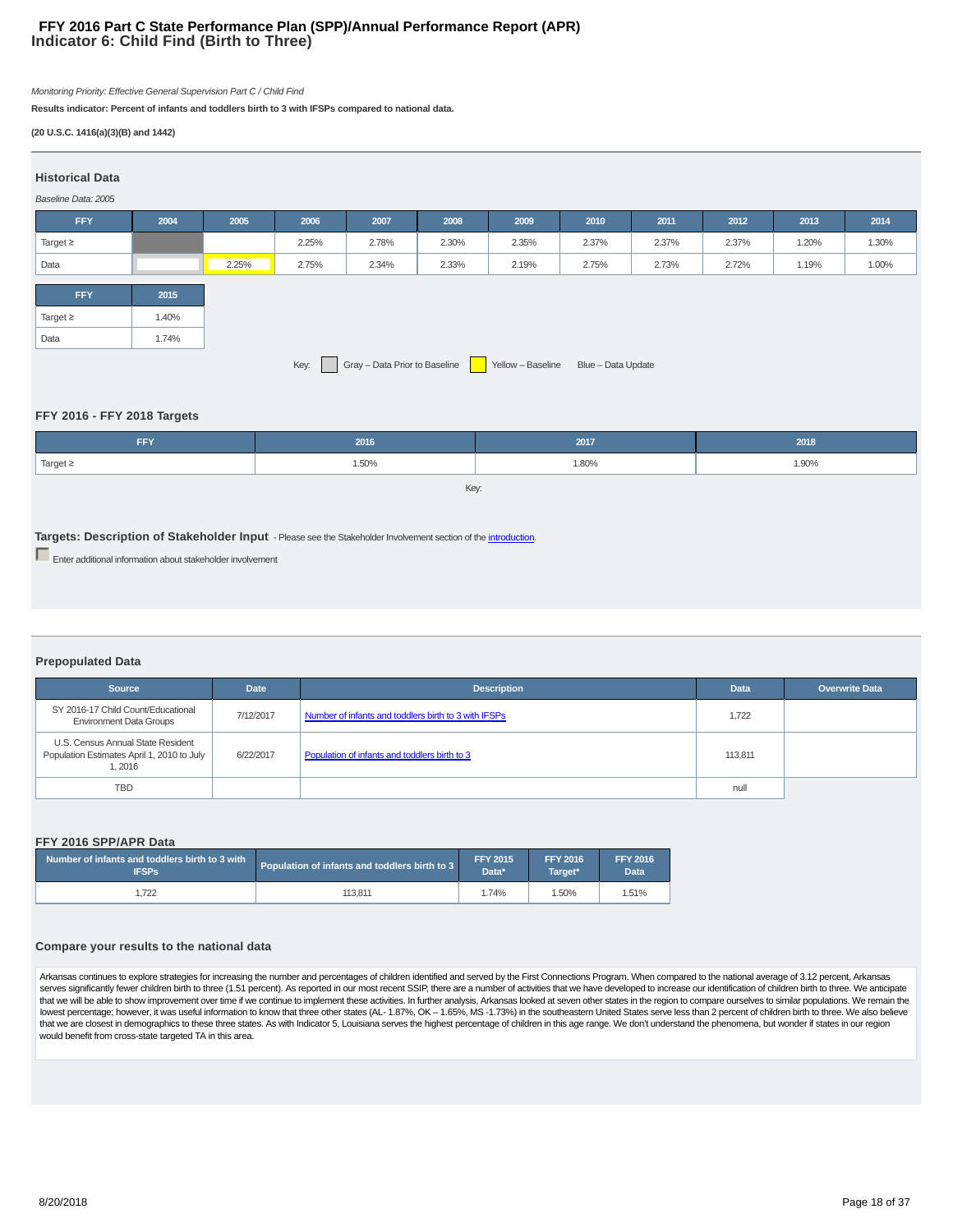<span id="page-18-0"></span>

|                                       | . . |  |
|---------------------------------------|-----|--|
| Actions required in FFY 2015 response |     |  |
| none                                  |     |  |
|                                       |     |  |
|                                       |     |  |
|                                       |     |  |
| <b>OSEP Response</b>                  |     |  |
|                                       |     |  |
|                                       |     |  |
|                                       |     |  |
| <b>Required Actions</b>               |     |  |
|                                       |     |  |
|                                       |     |  |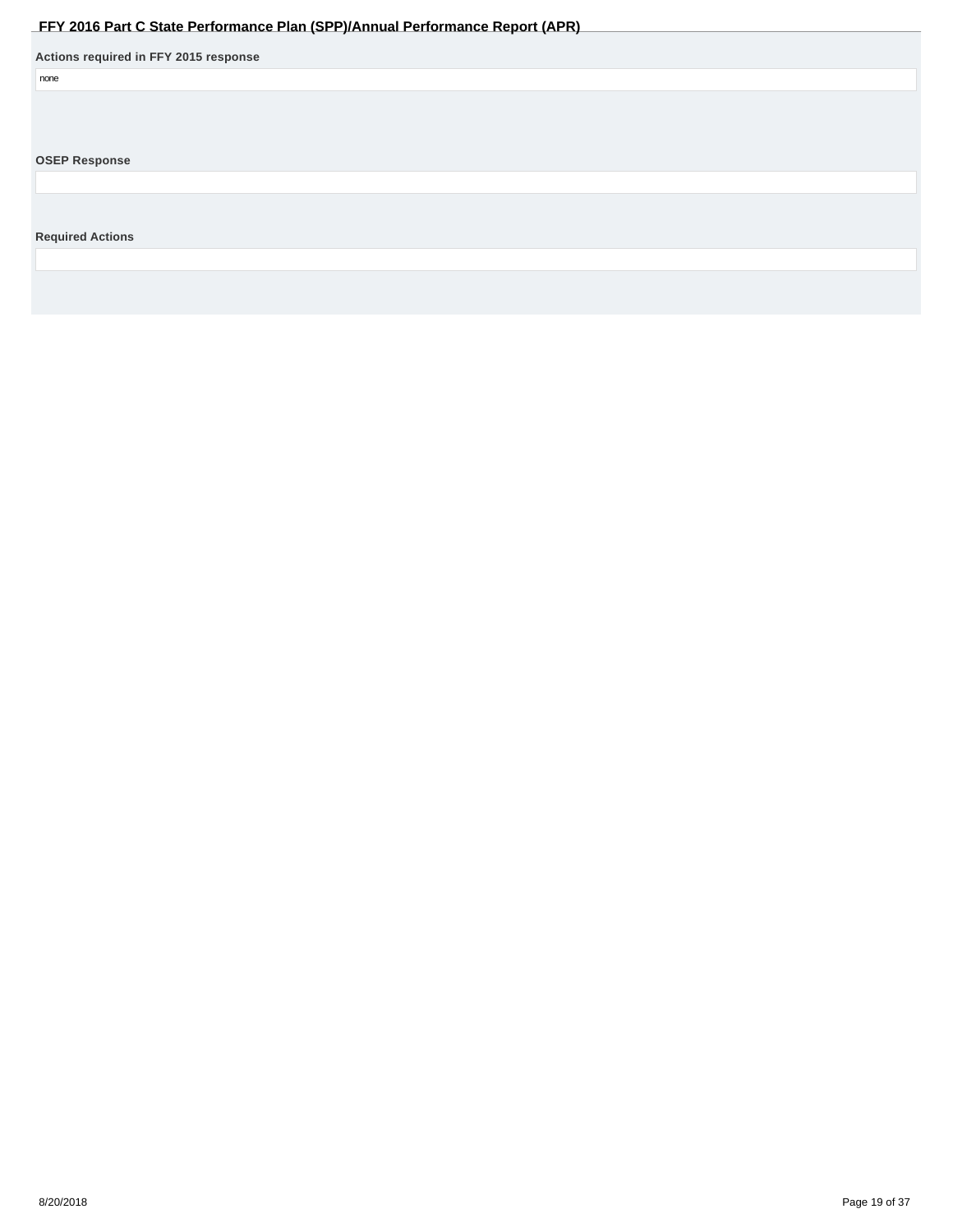## **Indicator 7: 45-day timeline FFY 2016 Part C State Performance Plan (SPP)/Annual Performance Report (APR)**

Monitoring Priority: Effective General Supervision Part C / Child Find

**Compliance indicator: Percent of eligible infants and toddlers with IFSPs for whom an initial evaluation and initial assessment and an initial IFSP meeting were conducted within Part C's 45-day timeline.**

#### **(20 U.S.C. 1416(a)(3)(B) and 1442)**

| <b>Historical Data</b><br>Baseline Data: 2005 |        |        |        |                                      |        |        |                   |        |        |        |        |
|-----------------------------------------------|--------|--------|--------|--------------------------------------|--------|--------|-------------------|--------|--------|--------|--------|
| <b>FFY</b>                                    | 2004   | 2005   | 2006   | 2007                                 | 2008   | 2009   | 2010              | 2011   | 2012   | 2013   | 2014   |
| Target                                        |        |        | 100%   | 100%                                 | 100%   | 100%   | 100%              | 100%   | 100%   | 100%   | 100%   |
| Data                                          |        | 75.80% | 84.00% | 88.00%                               | 82.00% | 99.00% | 94.00%            | 92.00% | 93.00% | 88.11% | 87.97% |
| <b>FFY</b>                                    | 2015   |        |        |                                      |        |        |                   |        |        |        |        |
| Target                                        | 100%   |        |        |                                      |        |        |                   |        |        |        |        |
| Data                                          | 92.41% |        |        |                                      |        |        |                   |        |        |        |        |
|                                               |        |        |        | Key: $Gray - Data Prior to Baseline$ |        |        | Yellow - Baseline |        |        |        |        |

## **FFY 2016 - FFY 2018 Targets**

| FFY    | 2016 | 2017 | 2018 |
|--------|------|------|------|
| Target | 100% | 100% | 100% |

## **FFY 2016 SPP/APR Data**

| Number of eligible infants and toddlers with IFSPs for<br>whom an initial evaluation and assessment and an<br>initial IFSP meeting was conducted within Part C's<br>45-day timeline | Number of eligible infants and toddlers evaluated and<br>assessed for whom an initial IFSP meeting was<br>required to be conducted                                           | <b>FFY 2015</b><br>Data* | <b>FFY 2016</b><br>Target* | <b>FFY 2016</b><br><b>Data</b> |
|-------------------------------------------------------------------------------------------------------------------------------------------------------------------------------------|------------------------------------------------------------------------------------------------------------------------------------------------------------------------------|--------------------------|----------------------------|--------------------------------|
| 126                                                                                                                                                                                 | 204                                                                                                                                                                          | 92.41%                   | 100%                       | 87.25%                         |
| Number of documented delays attributable to exceptional family circumstances<br>within Part C's 45-day timeline" field above to calculate the numerator for this indicator.         | This number will be added to the "Number of eligible infants and toddlers with IFSPs for whom an initial evaluation and assessment and an initial IFSP meeting was conducted |                          |                            |                                |

#### **Reasons for Slippage**

The Lead Agency developed a report for the 45-day timeline indicator from data collected from the Comprehensive Data System that organizes all of the child related data for each individual served by Part C early interventi providers in Arkansas. The state's 2016-2017 FFY data revealed a small slippage from the last fiscal year for Indicator 7.

There is a consistent process to verify data related to this indicator. The First Connections staff sends reports to AEIS providers and state staff and require resubmission of information. After submission, a thorough anal the inquiry reports is completed by the Data Manager as part of the data evaluation process. As specified in First Connections policy and procedures, the analysis determines the percentage of delays due to exceptional family circumstances. The analysis also identifies any additional areas needing improvement.

In accordance with the Part C regulations, for infants and toddlers who have been determined eligible, a meeting to develop the initial IFSP must be conducted within 45 days after the receipt of referral.

The data analysis for Indicator 7, revealed causal issues similar to those for Indicator 1, suggesting that local providers and state staff continue to have difficulty obtaining a prescription for timely evaluations that w for appropriate IFSP development. This is especially acute in the rural communities of Arkansas, where there continues to be a shortage of providers of early intervention supports and services.

Due to the limited number of therapists in these areas, the Lead Agency decided to established another enrollment period and announced the opportunity publicly. First Connections accepted applications and approved new providers after a review of required credentials, certification and experience. The CSPD unit developed a quick and intensive training on Part C expectations and requirements to prepare the new providers to support our population. As a result of this effort, First Connections was able to add a number of new providers in the areas where we had shortages. We anticipate that this will help us to improve timeliness of IFSP development in the future.

Arkansas will continue to develop strategies to increase the percentage of infants and toddlers with IFSP's for whom an evaluation and assessment and an initial IFSP meeting were conducted within 45 day timeline.

**What is the source of the data provided for this indicator?**

 **State monitoring**

 **State database**

**Provide the time period in which the data were collected (e.g., September through December, fourth quarter, selection from the full reporting period).**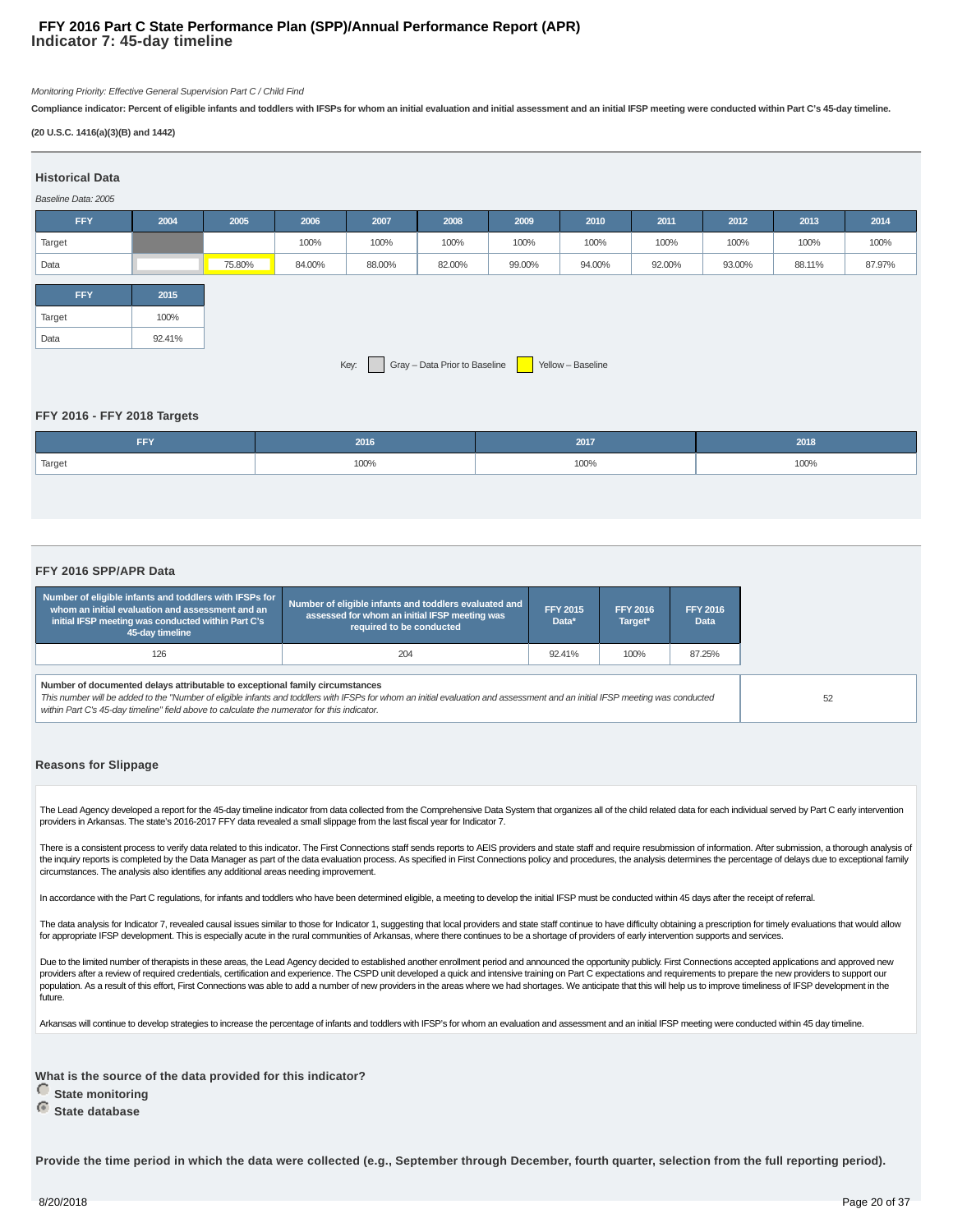Data for this indicator was collected from January 1-March 30,2017.

**Describe how the data accurately reflect data for infants and toddlers with IFSPs for the full reporting period.**

The Part C Data Unit, used information gathered from the Comprehensive Data System to report the percentage of infants and toddlers receiving evaluations, assessments and IFSP meetings within a timely manner. Arkansas' statewide data system is used by AEIS providers and state staff to report data on children receiving supports and services. The CDS was developed to capture and display data that reflects the status of the infant toddlers early intervention file.

Each child's file, in CDS includes the following: the date of the signed IFSP and the first date of service as indicated on the childs IFSP. Thoughout the reporting period, Part C staff are allowed access to the AEIS provi electronic record to work together to assist in finding a means to address concerns surrounding the infants and toddlers they serve. Information is collected from License Community Programs, Independent Service Providers, and state service coordanitors. Child data was pulled for IFSP, with dates starting January 1- March 30, 2017 and sent to each AEIS provider for verification and returned. With extreme care,First Connections selected this time period in order to capture the same children as reported in Indicator 1 .

As directed by the Data Manager, agency staff reviewed if the children who received their services in a timely manner also had an evalution and assessment and IFSP developed in 45 days. Also, to ensure the accurateness of the data; adequate time was given for verification of data. Additonal analysis of all information was conducted by the Data Manager regarding data that was reported for this time period to data for the full year (FFY2016) determined that it is reflective of a full year of data.

## **Provide additional information about this indicator (optional)**

In accordance with OSEP Memo 09-02, Arkansas used the following procedure where findings of noncompliance were not corrected in the required time period. Providers who were not able to correct noncompliance were placed under a corrective action plan which outlined specific steps that the provider needed to complete, such as training, technical assistance and one on one support from Lead Agency staff. Quality Assurance staff closel monitored the completion of the corrective action plan and reviewed updated data to ensure that the program is correctly implementing the regulatory requirements. Additionally, uncorrected noncompliance was a used as a factor in the local programs determination status.

#### **Actions required in FFY 2015 response**

none

Note: Any actions required in last year's response table that are related to correction of findings should be responded to on the "Correction of Previous Findings of Noncompliance" page of this indicator. If your State's only actions required in last year's response are related to findings of noncompliance, a text field will not be displayed on this page.

#### **Correction of Findings of Noncompliance Identified in FFY 2015**

| Findings of Noncompliance Identified | <b>Findings of Noncompliance Verified as</b><br><b>Corrected Within One Year</b> | <b>Findings of Noncompliance Subsequently</b><br>Corrected | <b>Findings Not Yet Verified as Corrected</b> |
|--------------------------------------|----------------------------------------------------------------------------------|------------------------------------------------------------|-----------------------------------------------|
|                                      |                                                                                  |                                                            |                                               |

#### **FFY 2015 Findings of Noncompliance Verified as Corrected**

Describe how the State verified that the source of noncompliance is correctly implementing the regulatory requirements

Part C administrative staff examined local provider data to ensure that all infants and toddlers received evaluations, assessments and IFSP meetings in the required time period.

As part of the agencies verification practice, Arkansas monitoring staff reviewed updated data from each local program to determine if subsequent infants and toddlers had an evaluation and an IFSP within the 45-day time period. First Connections unit staff completed this process in accordance with the guidance provided in OSEP Memorandum 09-02, dated October 17, 2008. Arkansas Part C determined that each AEIS provider, for whom data formerly showed noncompliance has corrected the noncompliance and is correctly implementing the regulatory requirement for infants and toddlers who receive evaluations, assessments and IFSP meetings within the required time.

Describe how the State verified that each individual case of noncompliance was corrected

Arkansas Part C Administrative staff reviewed individual child records of each infant or toddler who did not have an evaluation, assessment and IFSP meeting within 45 days. Record review for FFY 2015 indicated that childre who had not received evaluations ,assessments and timely IFSP meetings indeed had subsequently completed evaluation and the IFSP meeting was conducted, although late.

#### **FFY 2015 Findings Not Yet Verified as Corrected**

Actions taken if noncompliance not corrected

#### **OSEP Response**

The State reported that it used data from a State database to report on this indicator. The State further reported that it did not use data for the full reporting period (July 1, 2016-June 30, 2017). The State described ho period in which the data were collected accurately reflects data for infants and toddlers with IFSPs for the full reporting period.

The State did not report on the actions it took to address the uncorrected noncompliance identified in FFY 2015, as required by the measurement table.

Because the State reported less than 100% compliance for FFY 2016, the State must report on the status of correction of noncompliance identified in FFY 2016 for this indicator. In addition, the State must demonstrate, in t FFY 2017 SPP/APR, that the remaining two uncorrected findings of noncompliance identified in FY 2015 were corrected. When reporting on the correction of noncompliance, the State must report, in the FFY 2017 SPP/APR, that it has verified that each EIS program or provider with findings of noncompliance identified in FFY 2016 and each EIS program or provider with remaining noncompliance identified in FFY 2015: (1) is correctly implementing the specific regulatory requirements (i.e., achieved 100% compliance) based on a review of updated data such as data subsequently collected through on-site monitoring or a State data system; and (2) has corrected each individual case of noncompliance, unless the child is no longer within the jurisdiction of the EIS program or provider, consistent with OSEP Memo 09-02. In the FFY 2017 SPP/APR, the State must describe the specific actions that were taken to verify the correction. If the State did not identify any findings of noncompliance in FFY 2016, although its FFY 2016 data reflect less than 100% compliance, provide an explanation of wh State did not identify any findings of noncompliance in FFY 2016.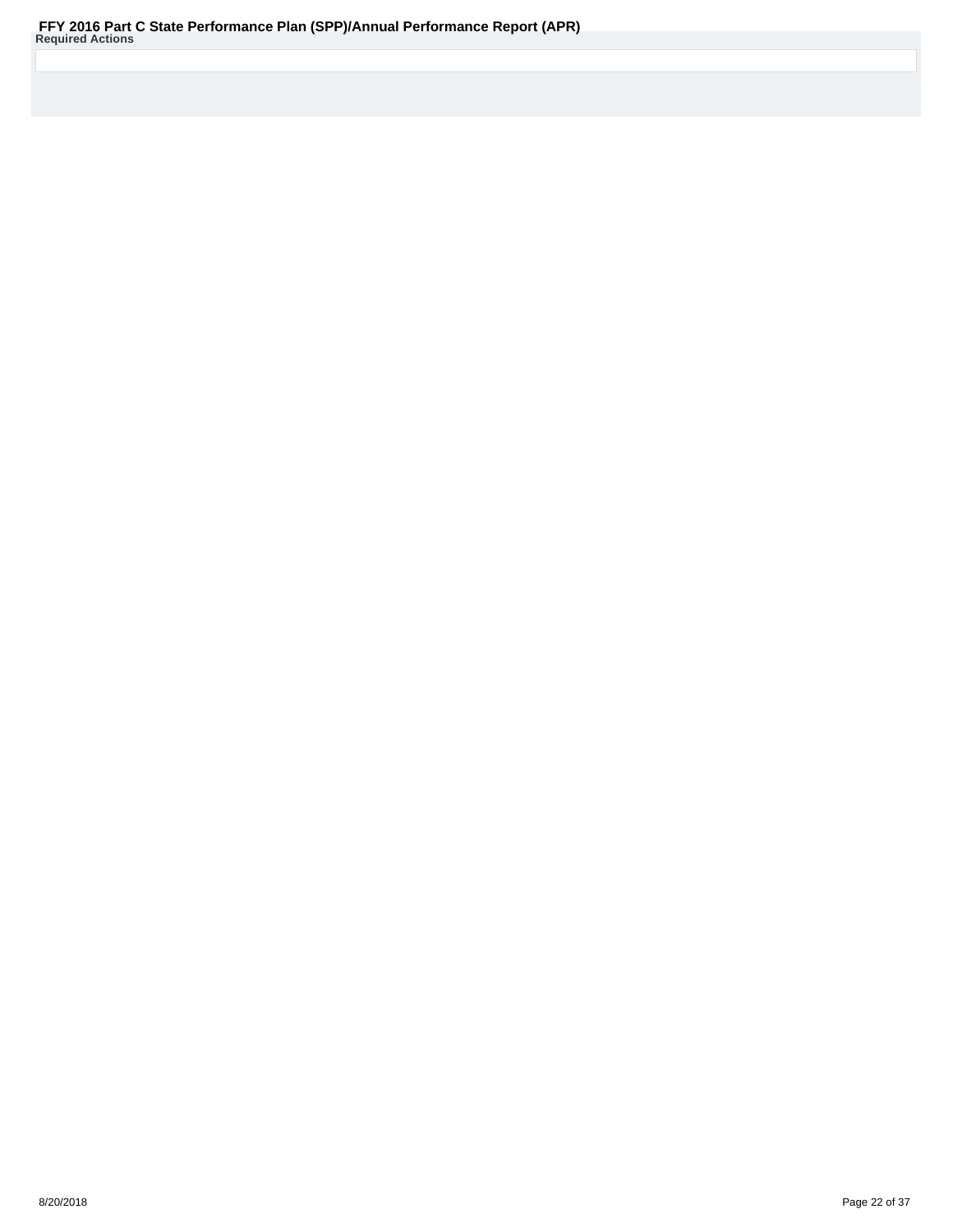## **Indicator 8A: Early Childhood Transition FFY 2016 Part C State Performance Plan (SPP)/Annual Performance Report (APR)**

#### Monitoring Priority: Effective General Supervision Part C / Effective Transition

**Compliance indicator: The percentage of toddlers with disabilities exiting Part C with timely transition planning for whom the Lead Agency has:**

- **A. Developed an IFSP with transition steps and services at least 90 days, and at the discretion of all parties, not more than nine months, prior to the toddler's third birthday;**
- **Notified (consistent with any opt-out policy adopted by the State) the State educational agency (SEA) and the local educational agency (LEA) where the toddler resides at least 90 days prior to the B. toddler's third birthday for toddlers potentially eligible for Part B preschool services; and**
- C. Conducted the transition conference held with the approval of the family at least 90 days, and at the discretion of all parties, not more than nine months, prior to the toddler's third birthday for **toddlers potentially eligible for Part B preschool services.**

**(20 U.S.C. 1416(a)(3)(B) and 1442)**

## **Historical Data**

#### Baseline Data: 2005

| <b>FFY</b>                                                 | 2004   | 2005   | 2006   | 2007   | 2008   | 2009   | 2010   | 2011   | 2012   | 2013   | 2014   |
|------------------------------------------------------------|--------|--------|--------|--------|--------|--------|--------|--------|--------|--------|--------|
| Target                                                     |        |        | 100%   | 100%   | 100%   | 100%   | 100%   | 100%   | 100%   | 100%   | 100%   |
| Data                                                       |        | 54.00% | 99.00% | 55.00% | 88.00% | 96.00% | 91.00% | 90.00% | 96.00% | 85.14% | 92.02% |
| <b>FFY</b>                                                 | 2015   |        |        |        |        |        |        |        |        |        |        |
| Target                                                     | 100%   |        |        |        |        |        |        |        |        |        |        |
| Data                                                       | 95.48% |        |        |        |        |        |        |        |        |        |        |
| Gray - Data Prior to Baseline<br>Yellow - Baseline<br>Key: |        |        |        |        |        |        |        |        |        |        |        |

#### **FFY 2016 - FFY 2018 Targets**

| <b>FFY</b> | 2016 | 2017 | 2018 |
|------------|------|------|------|
| Target     | 100% | 100% | 100% |
|            |      |      |      |

#### **FFY 2016 SPP/APR Data**

**Data include only those toddlers with disabilities exiting Part C with timely transition planning for whom the Lead Agency has developed an IFSP with transition steps and services at least 90 days, and at the discretion of all parties, not more than nine months, prior to the toddler's third birthday.**

## Yes  $\bigcap_{\mathsf{No}}$

| Number of children exiting Part C who have an IFSP | Number of toddlers with disabilities exiting Part C | <b>FFY 2015</b> | <b>FFY 2016</b> | <b>FFY 2016</b> |
|----------------------------------------------------|-----------------------------------------------------|-----------------|-----------------|-----------------|
| with transition steps and services                 |                                                     | Data*           | Target*         | <b>Data</b>     |
| 178                                                | 277                                                 | 95.48%          | 100%            | 90.97%          |

**Number of documented delays attributable to exceptional family circumstances** Number or documented delays attributable to exceptional family circumstances<br>This number will be added to the "Number of children exiting Part C who have an IFSP with transition steps and services" field to calculate the n

#### **Reasons for Slippage**

Data review indicates that some providers are still having difficulty understanding the requirements around transition. As part of the review process, agency staff completed an assessment of activities related to Early Childhood Transition. The assessment concluded that providers verbally report that they understand the process, however they are not adding the information to the child's individual plan. Arkansas Part C continues to work move the needle to achieve 100% compliance. With the assistance of partners throughout the state, the Lead Agency will continue to provide guidance and support to AEIS providers and state service coordinators. In order to provide clear concise support to providers and staff, the state's Professional Development team uses the transition guide "When I'm Three Where Will I Be" to ensure that information is related in the same manner regardless of staff. During the training classes on transition the instructor reviews federal requirements for transition , including steps, LEA notifications and timely transition conferences. First Connections staff reinforces this information through phone calls, and onsite visits. As part of the support process, agency staff analyzes the data to identify specific providers who have difficulty with transition and aid them in developing strategies to their actions related to this area. Part C Quality Assurance staff and Data Unit staff also provide technical assistance to state service coordinators regarding the transition process and it's requirements. During the TA v they help them problem solve difficulties in scheduling, inviting families and explaining the importance of planning for the next stages of the child's life. Lead Agency staff will continue to work to improve the percentag children that have step and services at least 90 days, and at the discretion of all parties, not more than nine months, prior to the toddler's third birthday.

**What is the source of the data provided for this indicator?**

State monitoring

State database

**Provide the time period in which the data were collected (e.g., September through December, fourth quarter, selection from the full reporting period).**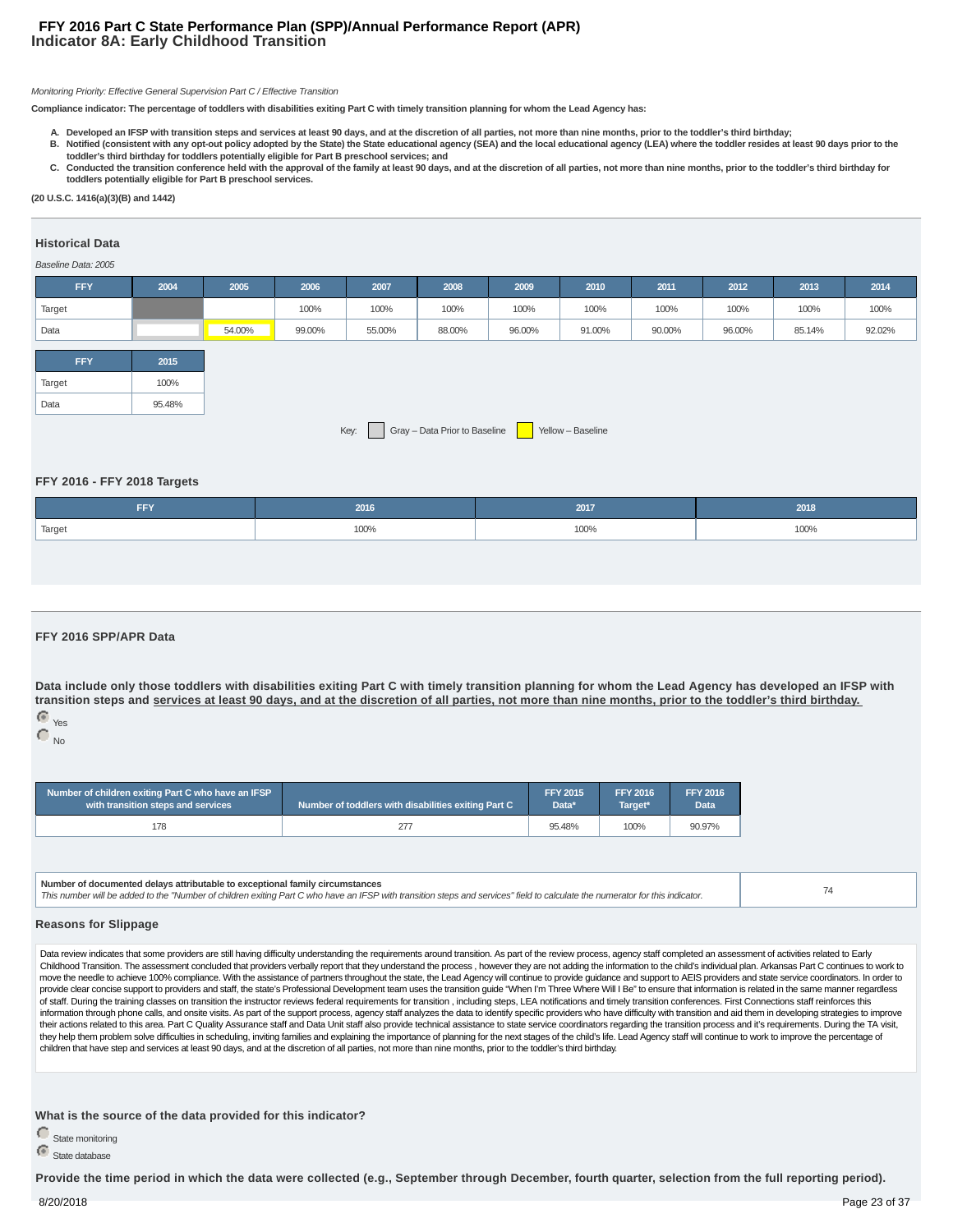<span id="page-23-0"></span>Arkansas' Lead Agency chose the period of time from July 1, 2016 – June 30, 2017 to collect data to represent reporting for the full fiscal year 2016.

#### **Describe how the data accurately reflect data for infants and toddlers with IFSPs for the full reporting period.**

Information reported for FFY 2016 for indicator 8 was retrieved from the state's data system. In order to ensure the validity of the data collected, Administrative staff used the inquiry process to validate the information in the Comprehensive Data System (CDS). Data for this indicator reflects the full fiscal year and includes all provider types and geographic areas. First Connections data system was designed to produce an electronic record for each infant and toddler within the program, that accurately reflects the status of the infant and toddlers file at any given time. Within the child's file, the system includes steps and services listed on the child's I sent to each AEIS provider for verification and resubmission to the data manager. Agency staff are given appropriate time to confirm and verify program data. The Data Manager completes the analysis of program data that was reported for this period of time to data for the full year (FFY2016).

## **Provide additional information about this indicator (optional)**

In accordance with OSEP Memo 09-02, Arkansas used the following procedure where findings of noncompliance were not corrected in the required time period. Providers who were not able to correct noncompliance were placed under a corrective action plan which outlined specific steps that the provider needed to complete, such as training, technical assistance and one on one support from Lead Agency staff. Quality Assurance staff closel monitored the completion of the corrective action plan and reviewed updated data to ensure that the program is correctly implementing the regulatory requirements. Additionally, uncorrected noncompliance was a used as a factor in the local programs determination status.

#### **Actions required in FFY 2015 response**

#### none

Note: Any actions required in last year's response table that are related to correction of findings should be responded to on the "Correction of Previous Findings of Noncompliance" page of this indicator. If your State's only actions required in last year's response are related to findings of noncompliance, a text field will not be displayed on this page.

#### **Correction of Findings of Noncompliance Identified in FFY 2015**

| Findings of Noncompliance Identified | <b>Findings of Noncompliance Verified as</b><br><b>Corrected Within One Year</b> | <b>Findings of Noncompliance Subsequently</b><br>Corrected | <b>Findings Not Yet Verified as Corrected</b> |
|--------------------------------------|----------------------------------------------------------------------------------|------------------------------------------------------------|-----------------------------------------------|
|                                      |                                                                                  |                                                            |                                               |

#### **FFY 2015 Findings Not Yet Verified as Corrected**

Actions taken if noncompliance not corrected

#### **OSEP Response**

The State did not report on the actions it took to address the uncorrected noncompliance identified in FFY 2015, as required by the measurement table.

Because the State reported less than 100% compliance for FFY 2016, the State must report on the status of correction of noncompliance identified in FFY 2016 for this indicator. In addition, the State must demonstrate, in t FFY 2017 SPP/APR, that the remaining two uncorrected findings of noncompliance identified in FFY 2015 were corrected. When reporting on the correction of noncompliance, the State must report, in the FFY 2017 SPP/APR, that it has verified that each EIS program or provider with findings of noncompliance identified in FFY 2016 and each EIS program or provider with remaining noncompliance identified in FFY 2015: (1) is correctly implementing the specific regulatory requirements (i.e., achieved 100% compliance) based on a review of updated data such as data subsequently collected through on-site monitoring or a State data system; and (2) has corrected each individual case of noncompliance, unless the child is no longer within the jurisdiction of the EIS program or provider, consistent with OSEP Memo 09-02. In the FFY 2017 SPP/APR, the State must describe the specific actions that were taken to verify the correction. If the State did not identify any findings of noncompliance in FFY 2016, although its FFY 2016 data reflect less than 100% compliance, provide an explanation of wh State did not identify any findings of noncompliance in FFY 2016.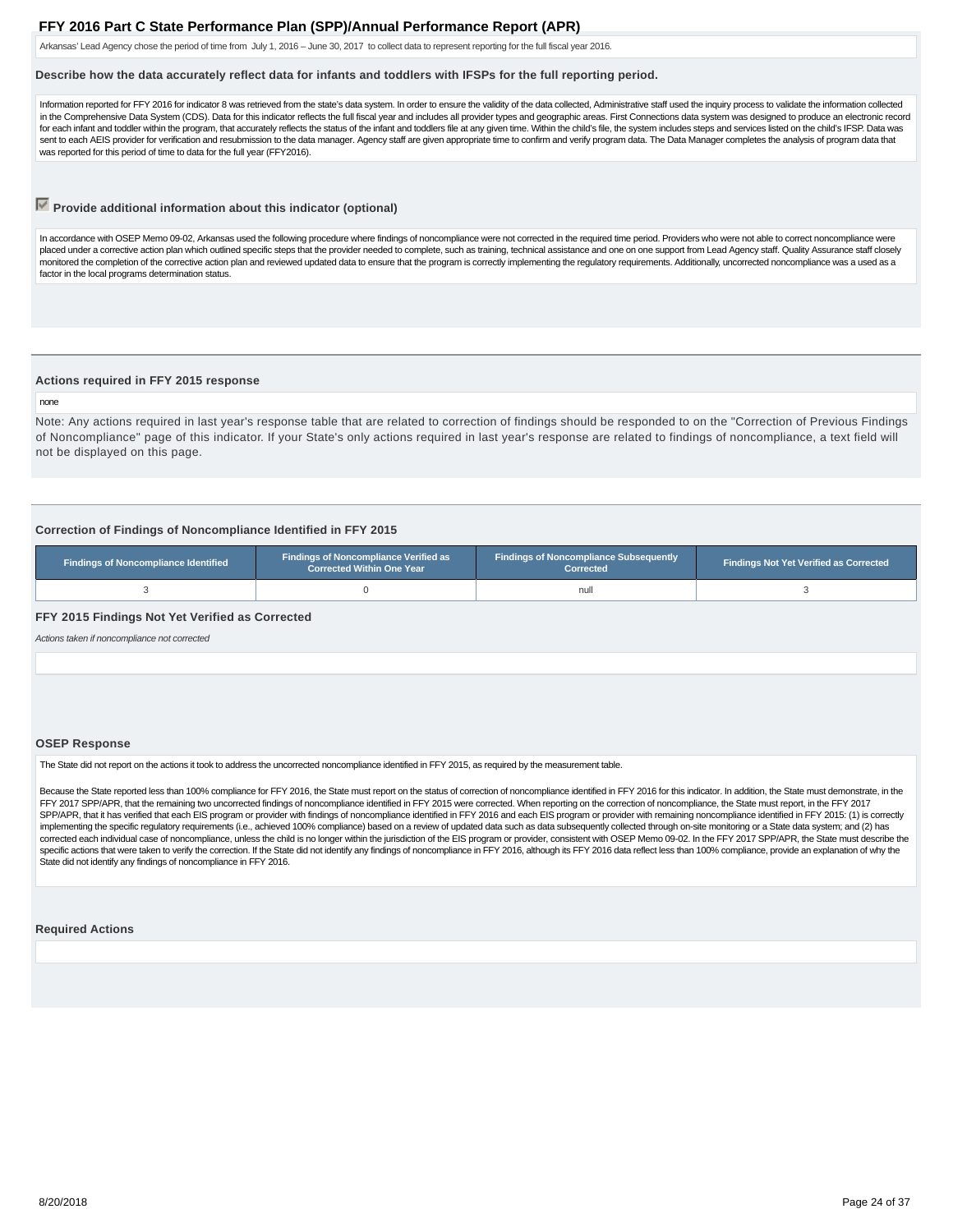## **Indicator 8B: Early Childhood Transition FFY 2016 Part C State Performance Plan (SPP)/Annual Performance Report (APR)**

#### Monitoring Priority: Effective General Supervision Part C / Effective Transition

**Compliance indicator: The percentage of toddlers with disabilities exiting Part C with timely transition planning for whom the Lead Agency has:**

- **A. Developed an IFSP with transition steps and services at least 90 days, and at the discretion of all parties, not more than nine months, prior to the toddler's third birthday;**
- **Notified (consistent with any opt-out policy adopted by the State) the State educational agency (SEA) and the local educational agency (LEA) where the toddler resides at least 90 days prior to the B. toddler's third birthday for toddlers potentially eligible for Part B preschool services; and**
- C. Conducted the transition conference held with the approval of the family at least 90 days, and at the discretion of all parties, not more than nine months, prior to the toddler's third birthday for **toddlers potentially eligible for Part B preschool services.**

**(20 U.S.C. 1416(a)(3)(B) and 1442)**

## **Historical Data**

## Baseline Data: 2005

| <b>FFY</b>                                                 | 2004   | 2005   | 2006   | 2007   | 2008   | 2009   | 2010   | 2011   | 2012   | 2013   | 2014   |
|------------------------------------------------------------|--------|--------|--------|--------|--------|--------|--------|--------|--------|--------|--------|
| Target                                                     |        |        | 100%   | 100%   | 100%   | 100%   | 100%   | 100%   | 100%   | 100%   | 100%   |
| Data                                                       |        | 79.00% | 96.40% | 89.00% | 88.00% | 95.00% | 96.00% | 91.00% | 97.00% | 87.61% | 95.82% |
| <b>FFY</b>                                                 | 2015   |        |        |        |        |        |        |        |        |        |        |
|                                                            |        |        |        |        |        |        |        |        |        |        |        |
| Target                                                     | 100%   |        |        |        |        |        |        |        |        |        |        |
| Data                                                       | 98.64% |        |        |        |        |        |        |        |        |        |        |
| Gray - Data Prior to Baseline<br>Yellow - Baseline<br>Key: |        |        |        |        |        |        |        |        |        |        |        |

## **FFY 2016 - FFY 2018 Targets**

| <b>FFY</b> | 2016 | 2017 | 2018 |
|------------|------|------|------|
| Target     | 100% | 100% | 100% |
|            |      |      |      |

## **FFY 2016 SPP/APR Data**

### **Data include notification to both the SEA and LEA**

 Yes No

| Number of toddlers with disabilities exiting Part C<br>where notification to the SEA and LEA occurred at<br>least 90 days prior to their third birthday for toddlers<br>potentially eligible for Part B preschool services | Number of toddlers with disabilities exiting Part C who<br>were potentially eligible for Part B | <b>FFY 2015</b><br>Data* | <b>FFY 2016</b><br>Target* | <b>FFY 2016</b><br><b>Data</b> |
|----------------------------------------------------------------------------------------------------------------------------------------------------------------------------------------------------------------------------|-------------------------------------------------------------------------------------------------|--------------------------|----------------------------|--------------------------------|
| 275                                                                                                                                                                                                                        | 277                                                                                             | 98.64%                   | 100%                       | 99.28%                         |

#### **Number of parents who opted out**

| This number will be subtracted from the "Number of toddlers with disabilities exiting Part C who were potentially eligible for Part B" field to calculate the denominator for this |  |
|------------------------------------------------------------------------------------------------------------------------------------------------------------------------------------|--|
| <i>indicator.</i>                                                                                                                                                                  |  |

| ٦<br>$\sim$ |  |  |
|-------------|--|--|

#### **Describe the method used to collect these data**

The state used the Comprehensive Data System to collect data for Indicator 8. Part C selected the time period from July 1, 2016 to June 30, 2017 to reflect reporting for the full fiscal year.

## **Do you have a written opt-out policy? No**

## **What is the source of the data provided for this indicator?**

State monitoring State database

**Provide the time period in which the data were collected (e.g., September through December, fourth quarter, selection from the full reporting period).** 8/20/2018 Page 25 of 37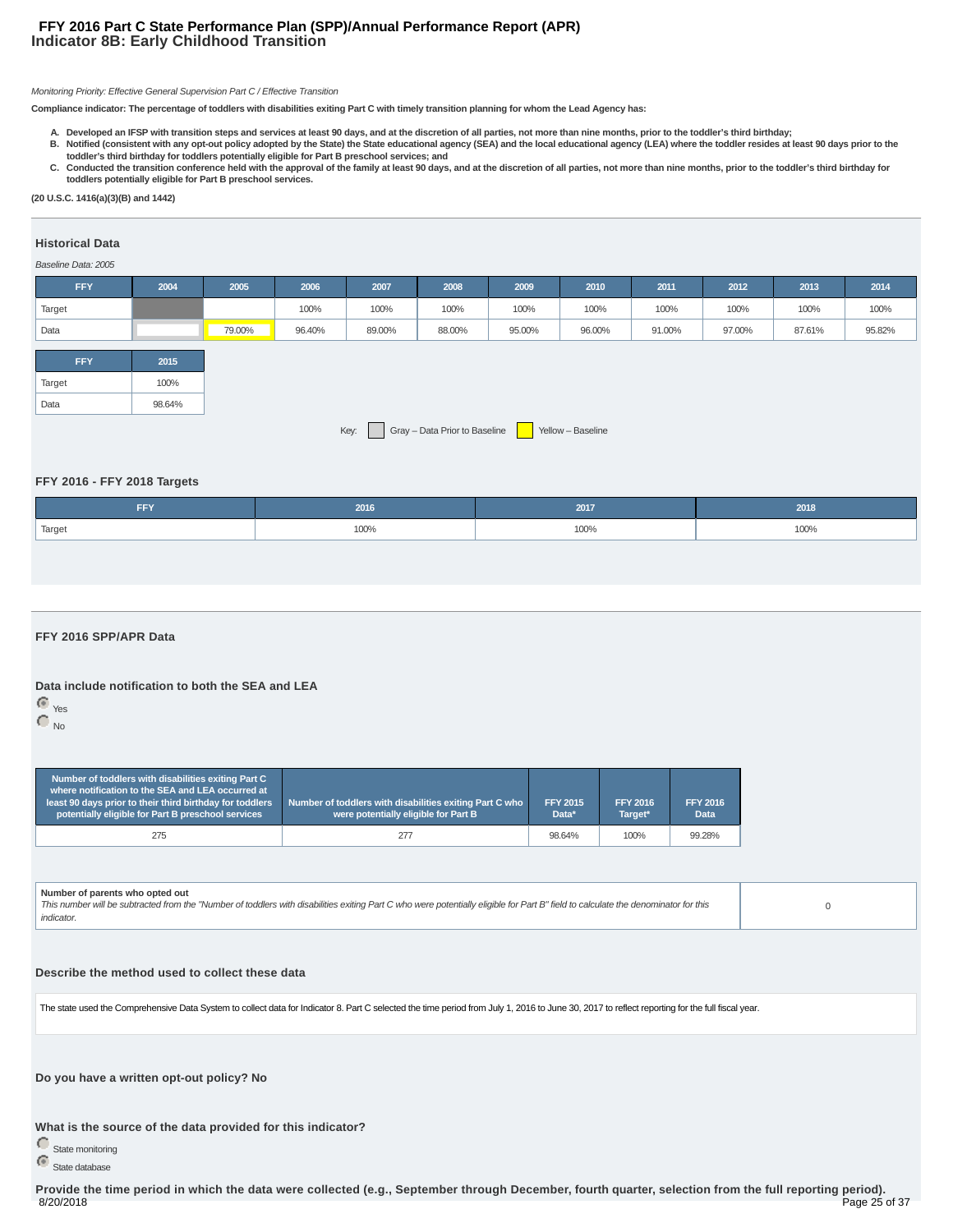<span id="page-25-0"></span>State Fiscal Year July 1, 2016 through June 30, 2017

#### **Describe how the data accurately reflect data for infants and toddlers with IFSPs for the full reporting period.**

The Lead Agency collects data for indicator 8 from the Comprehensive Data System( CDS). Data Unit staff utilizes the inquiry process to verify information collected form the states database. AEIS providers use the CDS to report data on the infants and toddlers within their local program. Information is gathered from all provider types within the Part C system. CDS generated an electronic record for each First Connections infant and toddler database includes actions within the transition process, as part of the childs file. As adminstrators within the system, Data Unit staff are given direct access to the AEIS providers electronic file, which allows them to w together with AEIS providers to address issues and concerns.

#### **Actions required in FFY 2015 response**

none

Note: Any actions required in last year's response table that are related to correction of findings should be responded to on the "Correction of Previous Findings of Noncompliance" page of this indicator. If your State's only actions required in last year's response are related to findings of noncompliance, a text field will not be displayed on this page.

#### **Correction of Findings of Noncompliance Identified in FFY 2015**

| <b>Findings of Noncompliance Verified as</b><br>Findings of Noncompliance Identified<br><b>Corrected Within One Year</b> |  | <b>Findings of Noncompliance Subsequently</b><br>Corrected | Findings Not Yet Verified as Corrected |  |
|--------------------------------------------------------------------------------------------------------------------------|--|------------------------------------------------------------|----------------------------------------|--|
|                                                                                                                          |  | null                                                       |                                        |  |

#### **FFY 2015 Findings of Noncompliance Verified as Corrected**

Describe how the State verified that the source of noncompliance is correctly implementing the regulatory requirements

Training for AEIS providers gives clear directions around the requirements of the SEA/LEA notification process. The guidance provides clarity around federal regulations that indicates that they must ensure that all childre their program receive timely transition planning and if cited that they must correct all noncompliance.

Part C examined data to ensure that each provider notified the SEA and LEA where the toddler resides at least 90 days prior to the toddlers third birthday for toddlers potentially eligible for Part B preschool services.

As part of the agencies verification practice, Arkansas monitoring staff reviewed updated data from each local program to determine that timely notification to the SEA and LEA was made for subsequent toddlers. First Connections unit staff completed this process in accordance with the guidance provided in OSEP Memorandum 09-02, dated October 17, 2008. Arkansas Part C determined that each AEIS provider, for whom data formerly showed noncompliance has corrected the noncompliance and is correctly implementing the regulatory requirement for infants and toddlers.

Describe how the State verified that each individual case of noncompliance was corrected

With regards to correction of noncompliance, the First Connections monitoring guidelines requires monitors to verify that each program corrected each case of noncompliance. Included in the verification, is a review of records for toddlers who did not receive timely transition planning to verify that the there was SEA/LEA notification although late, unless that child is no longer within the jurisdiction. Lead Agency staff certified that noncompliance was corrected within one year of notification, for each AEIS provider, as required.

#### **OSEP Response**

Because the State reported less than 100% compliance for FFY 2016, the State must report on the status of correction of noncompliance identified in FFY 2016 for this indicator. When reporting on the correction of noncompliance, the State must report, in the FFY 2017 SPP/APR, that it has verified that each EIS program or provider with noncompliance identified in FFY 2016 for this indicator: (1) is correctly implementing the specific regulatory requirements (i.e., achieved 100% compliance) based on a review of updated data such as data subsequently collected through on-site monitoring or a State data system; and (2) has corrected each individual case of noncompliance, unless the child is no longer within the jurisdiction of the EIS program or provider, consistent with OSEP Memo 09-02. In the FFY 2017 SPP/APR, the State must describe the specific actions that were taken to verify the correction. If the State did not identify any findings of noncompliance in FFY 2016, although its FFY 2016 data reflect less than 100% compliance, provide an explanation of why the State did not identify any of noncompliance in FFY 2016.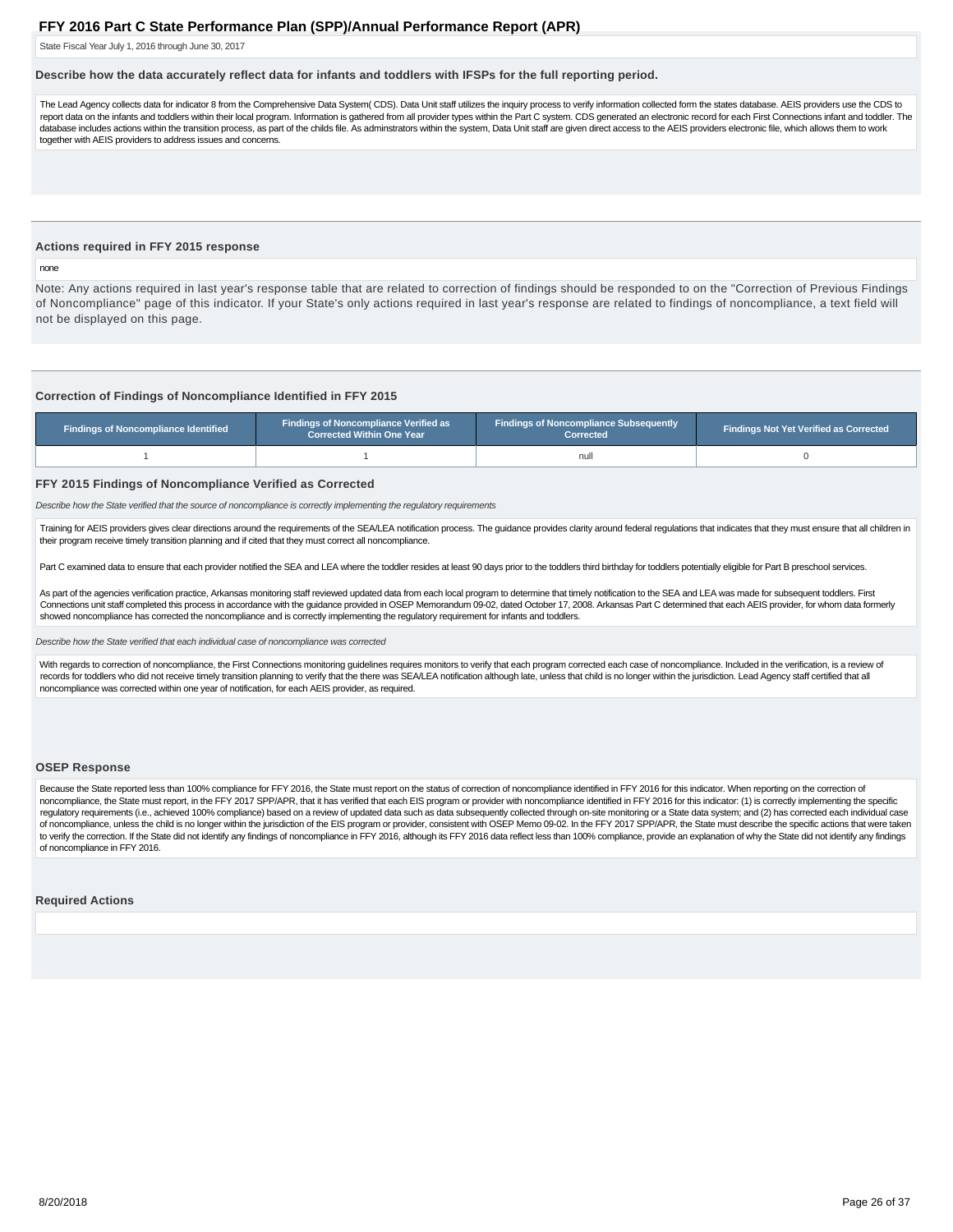## **Indicator 8C: Early Childhood Transition FFY 2016 Part C State Performance Plan (SPP)/Annual Performance Report (APR)**

#### Monitoring Priority: Effective General Supervision Part C / Effective Transition

**Compliance indicator: The percentage of toddlers with disabilities exiting Part C with timely transition planning for whom the Lead Agency has:**

- **A. Developed an IFSP with transition steps and services at least 90 days, and at the discretion of all parties, not more than nine months, prior to the toddler's third birthday;**
- **Notified (consistent with any opt-out policy adopted by the State) the State educational agency (SEA) and the local educational agency (LEA) where the toddler resides at least 90 days prior to the B. toddler's third birthday for toddlers potentially eligible for Part B preschool services; and**
- C. Conducted the transition conference held with the approval of the family at least 90 days, and at the discretion of all parties, not more than nine months, prior to the toddler's third birthday for **toddlers potentially eligible for Part B preschool services.**

**(20 U.S.C. 1416(a)(3)(B) and 1442)**

#### **Historical Data**

## Baseline Data: 2005

| <b>FFY</b>                                                 | 2004   | 2005   | 2006   | 2007   | 2008   | 2009   | 2010   | 2011   | 2012   | 2013   | 2014   |
|------------------------------------------------------------|--------|--------|--------|--------|--------|--------|--------|--------|--------|--------|--------|
| Target                                                     |        |        | 100%   | 100%   | 100%   | 100%   | 100%   | 100%   | 100%   | 100%   | 100%   |
| Data                                                       |        | 87.00% | 44.00% | 55.00% | 57.00% | 86.00% | 87.00% | 76.00% | 87.00% | 86.28% | 83.59% |
| <b>FFY</b>                                                 | 2015   |        |        |        |        |        |        |        |        |        |        |
| Target                                                     | 100%   |        |        |        |        |        |        |        |        |        |        |
| Data                                                       | 88.24% |        |        |        |        |        |        |        |        |        |        |
| Gray - Data Prior to Baseline<br>Yellow - Baseline<br>Key: |        |        |        |        |        |        |        |        |        |        |        |

## **FFY 2016 - FFY 2018 Targets**

| <b>FFY</b> | 2016 | 2017 | 2018 |
|------------|------|------|------|
| Target     | 100% | 100% | 100% |
|            |      |      |      |

#### **FFY 2016 SPP/APR Data**

**Data reflect only those toddlers for whom the Lead Agency has conducted the transition conference held with the approval of the family at least 90 days, and at the discretion of all parties, not more than nine months, prior to the toddler's third birthday for toddlers potentially eligible for Part B preschool services**

## Yes  $\bigcap_{\text{No}}$

| Number of toddlers with disabilities exiting Part C<br>where the transition conference occurred at least 90<br>days, and at the discretion of all parties at least nine<br>months prior to the toddler's third birthday for<br>toddlers potentially eligible for Part B | Number of toddlers with disabilities exiting Part C who<br>were potentially eligible for Part B | <b>FFY 2015</b><br>Data* | <b>FFY 2016</b><br>Target* | <b>FFY 2016</b><br><b>Data</b> |
|-------------------------------------------------------------------------------------------------------------------------------------------------------------------------------------------------------------------------------------------------------------------------|-------------------------------------------------------------------------------------------------|--------------------------|----------------------------|--------------------------------|
| 186                                                                                                                                                                                                                                                                     | 277                                                                                             | 88.24%                   | 100%                       | 93.63%                         |

| Number of toddlers for whom the parent did not provide approval for the transition conference<br>This number will be subtracted from the "Number of toddlers with disabilities exiting Part C who were potentially eligible for Part B" field to calculate the denominator for this<br>indicator.                                                                                                                                      | 10 |
|----------------------------------------------------------------------------------------------------------------------------------------------------------------------------------------------------------------------------------------------------------------------------------------------------------------------------------------------------------------------------------------------------------------------------------------|----|
| Number of documented delays attributable to exceptional family circumstances<br>This number will be added to the "Number of toddlers with disabilities exiting Part C where the transition conference occurred at least 90 days, and at the discretion of all parties<br>at least nine months prior to the toddler's third birthday for toddlers potentially eligible for Part B" field to calculate the numerator for this indicator. | 64 |

## **What is the source of the data provided for this indicator?**

State monitoring

**State database** 

**Provide the time period in which the data were collected (e.g., September through December, fourth quarter, selection from the full reporting period).**

First Connections collected data from the period of June 30, 2016- July 1, 2017. The data collected during this time period represents reporting for the full fiscal year. (2016)

**Describe how the data accurately reflect data for infants and toddlers with IFSPs for the full reporting period.**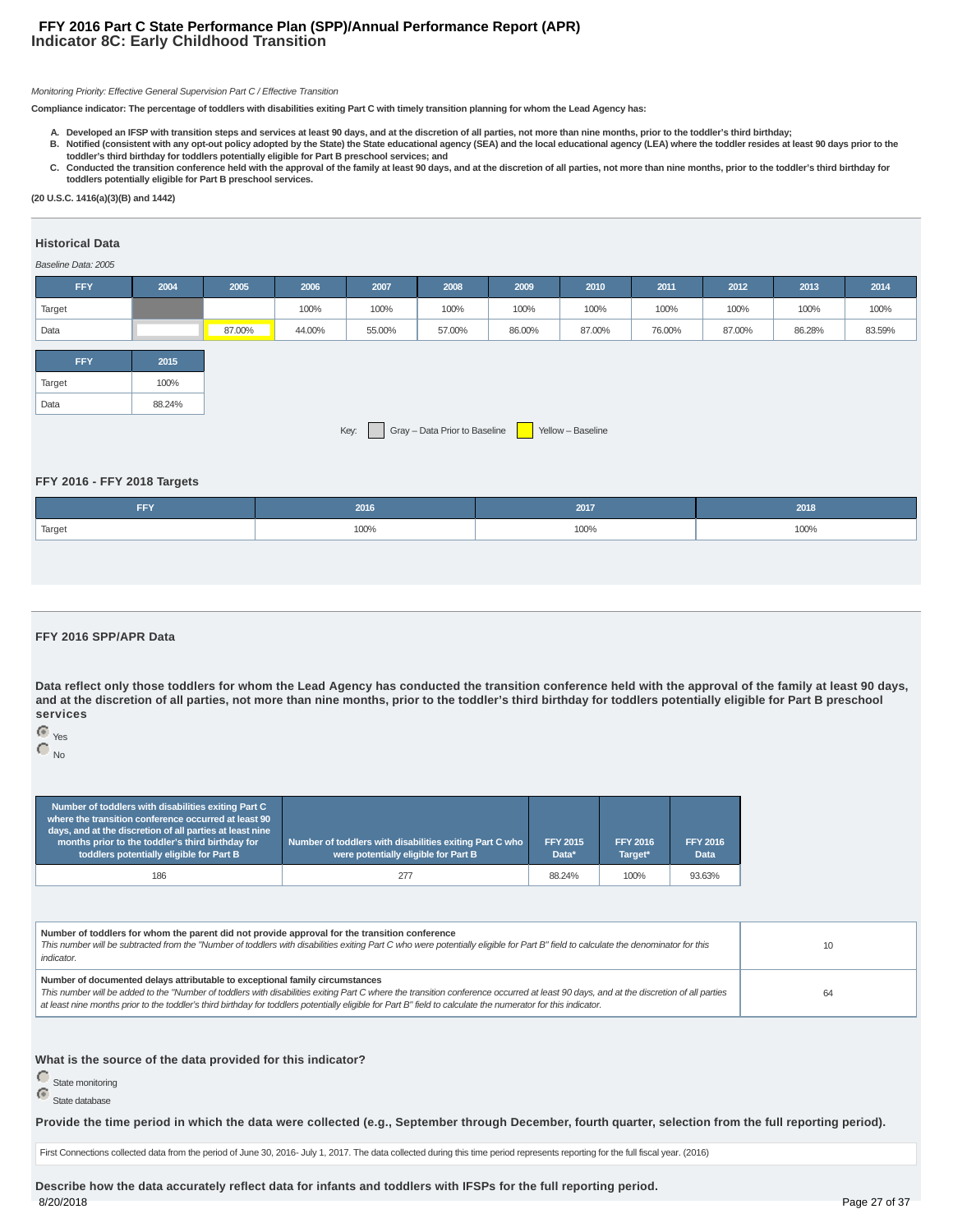<span id="page-27-0"></span>Arkansas Part C collected/retrieved data for Indicator 8 from the states database. The inquiry process is used by the Lead Agency to verify the information collected in the Comprehensive Data System (CDS). As required, data for the annual report was gathered from each provider type within the First Connections program. State Service Coordinators and local early intervention providers enter data on the infants and toddlers that they serve directly into the CDS. Part C staff developed the Comprehensive Data System to gather and display data that reflects the status of the infant and toddlers early intervention file. The system includes, as part of the indivi record, the date of the childs transition conference as required in Part C policy. Annual report data was taken from IFSP's with dates starting July 1, 2016- June 30, 2017, and forwarded to state staff and AEIS providers f review and submission back to the Data Manager. Members of the data team verified that the data reported for this time period (FFY2016) is reflective of all the infants and toddlers for the full reporting period.

## **Provide additional information about this indicator (optional)**

In accordance with OSEP Memo 09-02, Arkansas used the following procedure where findings of noncompliance were not corrected in the required time period. Providers who were not able to correct noncompliance were placed under a corrective action plan which outlined specific steps that the provider needed to complete, such as training, technical assistance and one on one support from Lead Agency staff. Quality Assurance staff closel monitored the completion of the corrective action plan and reviewed updated data to ensure that the program is correctly implementing the regulatory requirements. Additionally, uncorrected noncompliance was a used as a factor in the local programs determination status.

#### **Actions required in FFY 2015 response**

#### none

Note: Any actions required in last year's response table that are related to correction of findings should be responded to on the "Correction of Previous Findings of Noncompliance" page of this indicator. If your State's only actions required in last year's response are related to findings of noncompliance, a text field will not be displayed on this page.

#### **Correction of Findings of Noncompliance Identified in FFY 2015**

| <b>Findings of Noncompliance Verified as \</b><br>Findings of Noncompliance Identified<br><b>Corrected Within One Year</b> |  | <b>Findings of Noncompliance Subsequently</b><br>Corrected | <b>Findings Not Yet Verified as Corrected</b> |  |  |
|----------------------------------------------------------------------------------------------------------------------------|--|------------------------------------------------------------|-----------------------------------------------|--|--|
|                                                                                                                            |  | null                                                       |                                               |  |  |

#### **FFY 2015 Findings of Noncompliance Verified as Corrected**

Describe how the State verified that the source of noncompliance is correctly implementing the regulatory requirements

The Arkansas monitoring procedures dictates that Lead Agency staff monitor early intervention service providers and report their progress with regards to non- compliance. Administrative staff examine data related to timely transition conferences. Also, technical assistance is provided to AEIS providers and state service coordinators regarding transition planning with special attention being placed on the timely transition conference.

As part of the agencies verification practice, Arkansas monitoring staff reviewed updated data from each local program to determine that timely transition conference was held for subsequent toddlers. First Connections unit staff completed this process in accordance with the guidance provided in OSEP Memorandum 09-02, dated October 17, 2008. Arkansas Part C determined that each AEIS provider, for whom data formerly showed noncompliance has corrected the noncompliance and is correctly implementing the regulatory requirement for infants and toddlers.

Describe how the State verified that each individual case of noncompliance was corrected

First Connections monitoring verification process requires that program staff coduct a course of action that involves an examination of files for toddlers who did not receive timely transition planning and were not in comp with requirements to verify that the children received transition services (transition conference) although late, unless that child is no longer within the jurisdiction of the program. Part C staff confirmed that 2 finding noncompliance was corrected within one year and the remaining will be followed up on during the next reporting period.

#### **FFY 2015 Findings Not Yet Verified as Corrected**

Actions taken if noncompliance not corrected

#### **OSEP Response**

The State did not report on the actions it took to address the uncorrected noncompliance identified in FFY 2015, as required by the measurement table.

Because the State reported less than 100% compliance for FFY 2016, the State must report on the status of correction of noncompliance identified in FFY 2016 for this indicator. In addition, the State must demonstrate, in t FFY 2017 SPP/APR, that the remaining two uncorrected findings of noncompliance identified in FFY 2015 were corrected. When reporting on the correction of noncompliance, the State must report, in the FFY 2017 SPP/APR, that it has verified that each EIS program or provider with findings of noncompliance identified in FFY 2016 and each EIS program or provider with remaining noncompliance identified in FFY 2015: (1) is correctly implementing the specific regulatory requirements (i.e., achieved 100% compliance) based on a review of updated data such as data subsequently collected through on-site monitoring or a State data system; and (2) has corrected each individual case of noncompliance, unless the child is no longer within the jurisdiction of the EIS program or provider, consistent with OSEP Memo 09-02. In the FFY 2017 SPP/APR, the State must describe the specific actions that were taken to verify the correction. If the State did not identify any findings of noncompliance in FFY 2016, although its FFY 2016 data reflect less than 100% compliance, provide an explanation of wh State did not identify any findings of noncompliance in FFY 2016.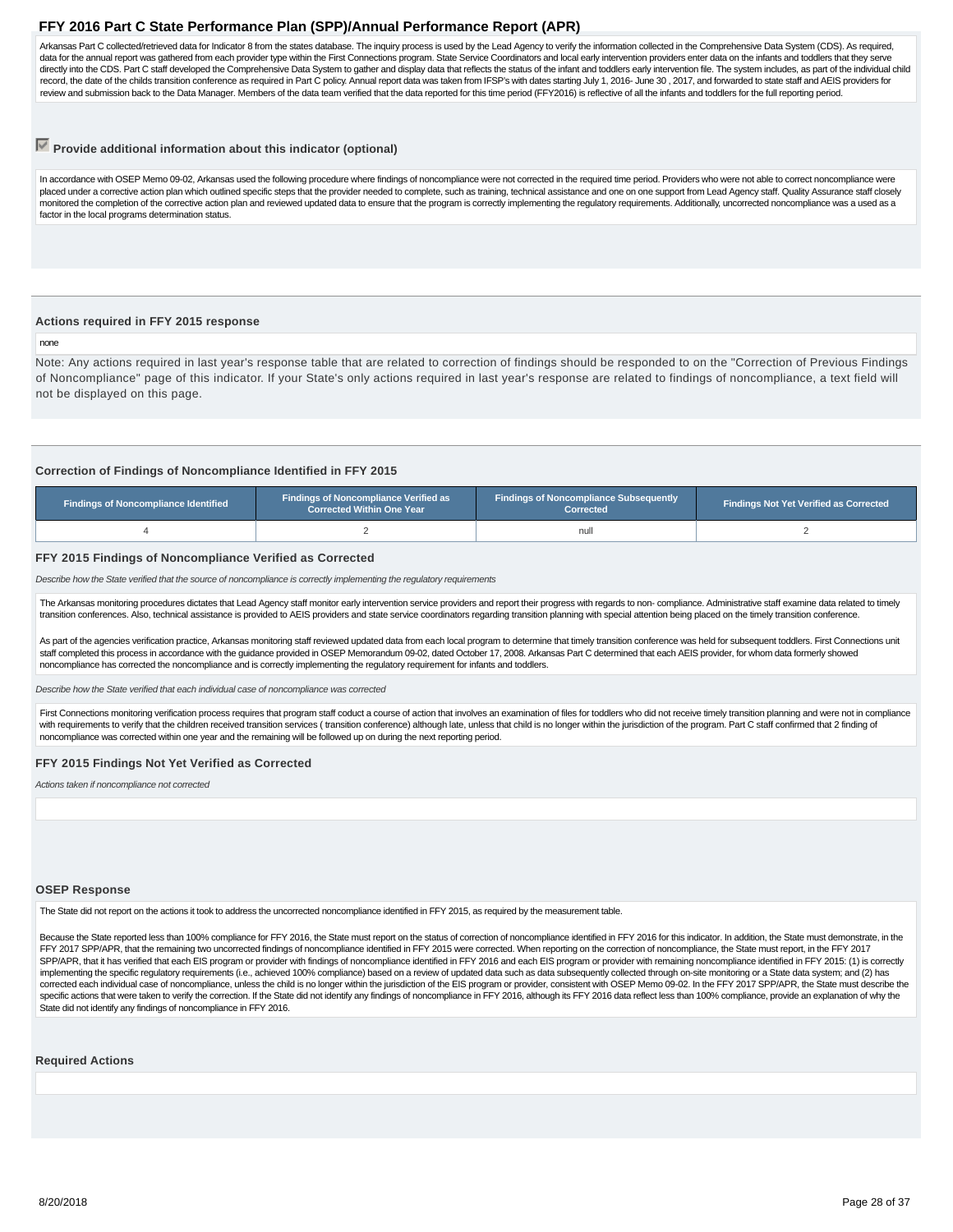## **Indicator 9: Resolution Sessions FFY 2016 Part C State Performance Plan (SPP)/Annual Performance Report (APR)**

Monitoring Priority: Effective General Supervision Part C / General Supervision

**Results indicator: Percent of hearing requests that went to resolution sessions that were resolved through resolution session settlement agreements (applicable if Part B due process procedures under section 615 of the IDEA are adopted).**

## **(20 U.S.C. 1416(a)(3)(B) and 1442)**

## **Historical Data**

| <b>Baseline Data:</b>                                                   |       |      |      |      |      |      |      |      |      |       |       |
|-------------------------------------------------------------------------|-------|------|------|------|------|------|------|------|------|-------|-------|
| <b>FFY</b>                                                              | 2004  | 2005 | 2006 | 2007 | 2008 | 2009 | 2010 | 2011 | 2012 | 2013  | 2014  |
| Target $\geq$                                                           |       |      |      |      |      |      |      |      |      | $0\%$ | $0\%$ |
| Data                                                                    |       |      |      |      |      |      |      |      |      | $0\%$ | $0\%$ |
| <b>FFY</b>                                                              | 2015  |      |      |      |      |      |      |      |      |       |       |
| Target $\geq$                                                           | $0\%$ |      |      |      |      |      |      |      |      |       |       |
| Data                                                                    | $0\%$ |      |      |      |      |      |      |      |      |       |       |
| Key: Gray - Data Prior to Baseline Yellow - Baseline Blue - Data Update |       |      |      |      |      |      |      |      |      |       |       |

## **FFY 2016 - FFY 2018 Targets**

| FFY           | 2016 | 2017  | 2018  |  |  |  |  |
|---------------|------|-------|-------|--|--|--|--|
| Target $\geq$ | 0%   | $0\%$ | $0\%$ |  |  |  |  |
| Key:          |      |       |       |  |  |  |  |

## **Targets: Description of Stakeholder Input** - Please see the Stakeholder Involvement section of the *introduction*.

Enter additional information about stakeholder involvement

#### **Prepopulated Data**

| <b>Source</b>                                                                                          | <b>Date</b> | <b>Description</b>                                                       |   | <b>Overwrite Data</b> |
|--------------------------------------------------------------------------------------------------------|-------------|--------------------------------------------------------------------------|---|-----------------------|
| SY 2016-17 EMAPS IDEA Part C Dispute<br>Resolution Survey; Section C: Due<br><b>Process Complaints</b> | 11/1/2017   | 3.1(a) Number resolution sessions resolved through settlement agreements | n | n                     |
| SY 2016-17 EMAPS IDEA Part C Dispute<br>Resolution Survey; Section C: Due<br><b>Process Complaints</b> | 11/1/2017   | 3.1 Number of resolution sessions                                        | n | n                     |

#### **Explanation of Alternate Data**

#### **FFY 2016 SPP/APR Data**

| 3.1(a) Number resolution sessions resolved<br>through settlement agreements | 3.1 Number of resolution sessions | <b>FFY 2015</b><br>Data* | FFY 2016 Target* | <b>FFY 2016</b><br>Data |
|-----------------------------------------------------------------------------|-----------------------------------|--------------------------|------------------|-------------------------|
|                                                                             |                                   | 0%                       | $0.00\%$         | $0\%$                   |

## **Actions required in FFY 2015 response**

none

#### **OSEP Response**

| This indicator is not applicable to the State. |               |
|------------------------------------------------|---------------|
| 8/20/2018                                      | Page 29 of 37 |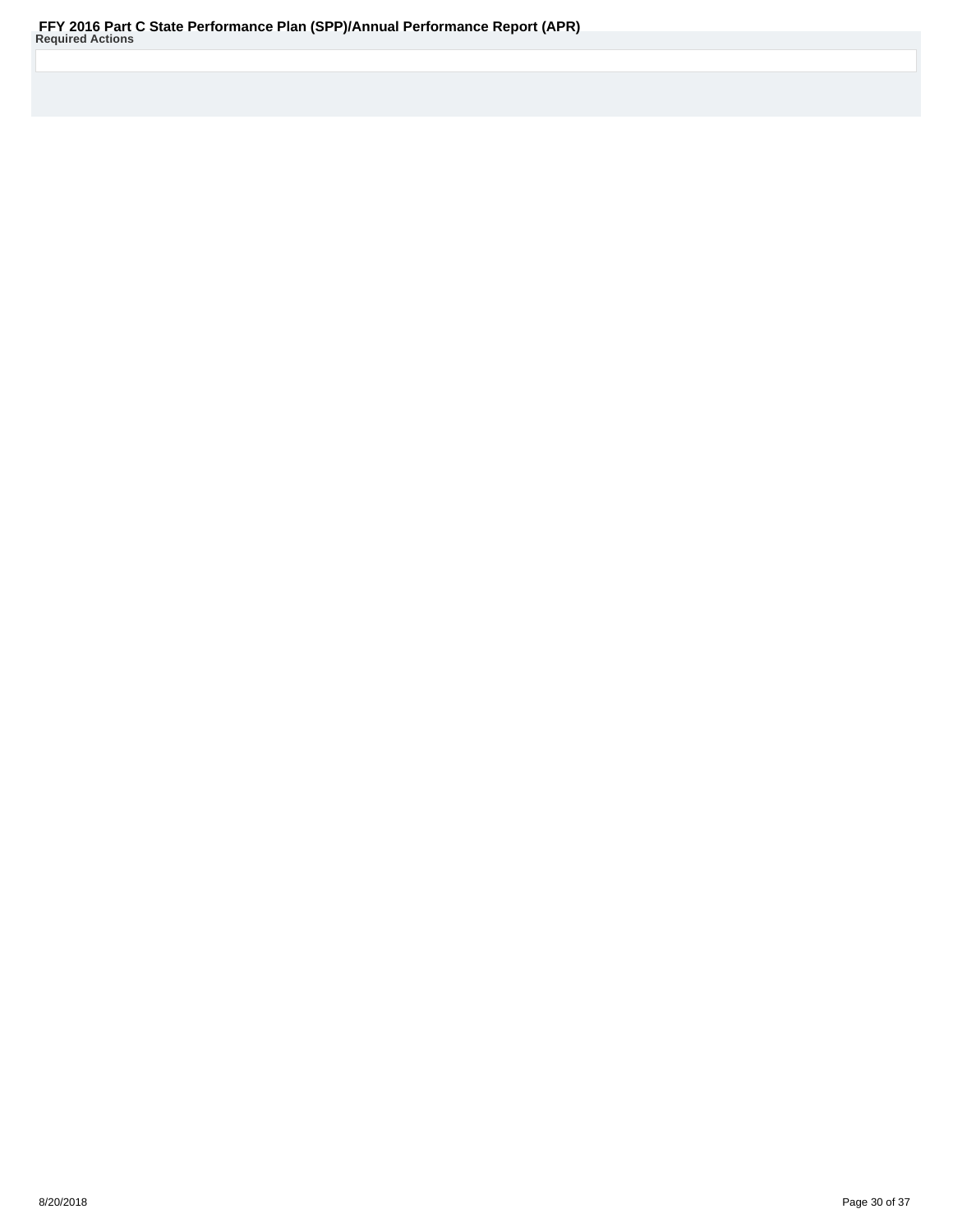## **Indicator 10: Mediation FFY 2016 Part C State Performance Plan (SPP)/Annual Performance Report (APR)**

Monitoring Priority: Effective General Supervision Part C / General Supervision

**Results indicator: Percent of mediations held that resulted in mediation agreements.**

#### **(20 U.S.C. 1416(a)(3)(B) and 1442)**

| <b>Historical Data</b> |       |      |      |       |      |                                                 |                    |       |      |       |      |
|------------------------|-------|------|------|-------|------|-------------------------------------------------|--------------------|-------|------|-------|------|
| Baseline Data: 2005    |       |      |      |       |      |                                                 |                    |       |      |       |      |
| <b>FFY</b>             | 2004  | 2005 | 2006 | 2007  | 2008 | 2009                                            | 2010               | 2011  | 2012 | 2013  | 2014 |
| Target $\geq$          |       |      |      | $0\%$ |      |                                                 |                    |       |      | $0\%$ | 0%   |
| Data                   |       |      |      |       |      |                                                 |                    | $0\%$ |      |       |      |
| <b>FFY</b>             | 2015  |      |      |       |      |                                                 |                    |       |      |       |      |
| Target $\geq$          | $0\%$ |      |      |       |      |                                                 |                    |       |      |       |      |
| Data                   |       |      |      |       |      |                                                 |                    |       |      |       |      |
|                        |       |      | Key: |       |      | Gray - Data Prior to Baseline Yellow - Baseline | Blue - Data Update |       |      |       |      |

## **FFY 2016 - FFY 2018 Targets**

| FFY    |  | 2016 |  | 2017 |  |  | 2018 |  |
|--------|--|------|--|------|--|--|------|--|
| Target |  | . .  |  |      |  |  | . .  |  |
| Key:   |  |      |  |      |  |  |      |  |

## **Targets: Description of Stakeholder Input** - Please see the Stakeholder Involvement section of the *introduction*.

**Enter additional information about stakeholder involvement** 

## **Prepopulated Data**

| <b>Source</b>                                                                               | <b>Date</b> | <b>Description</b>                                                  | <b>Data</b> | <b>Overwrite Data</b> |
|---------------------------------------------------------------------------------------------|-------------|---------------------------------------------------------------------|-------------|-----------------------|
| SY 2016-17 EMAPS IDEA Part C Dispute<br>Resolution Survey; Section B: Mediation<br>Requests | 11/1/2017   | 2.1.a. iMediations agreements related to due process complaints     | n           | null                  |
| SY 2016-17 EMAPS IDEA Part C Dispute<br>Resolution Survey; Section B: Mediation<br>Requests | 11/1/2017   | 2.1.b. iMediations agreements not related to due process complaints | n           | null                  |
| SY 2016-17 EMAPS IDEA Part C Dispute<br>Resolution Survey; Section B: Mediation<br>Requests | 11/1/2017   | 2.1 Mediations held                                                 | n           | null                  |

## **FFY 2016 SPP/APR Data**

| 2.1.a.i Mediations agreements<br>2.1.b.i Mediations agreements not<br>related to due process complaints<br>related to due process complaints |  | 2.1 Mediations held | <b>FFY 2015</b><br>Data* | FFY 2016 Target* | <b>FFY 2016</b><br>Data |
|----------------------------------------------------------------------------------------------------------------------------------------------|--|---------------------|--------------------------|------------------|-------------------------|
|                                                                                                                                              |  |                     |                          | $\%$ - $\%$      |                         |

## **Provide additional information about this indicator (optional)**

Please note that Arkansas has never had 10 or more mediations. Arkansas has never set targets, or reported data in this indicator in Grads360. We noticed that the data was not correct and were attempting to correct the dat Arkansas was not trying to revise targets or data. We were trying to Correct data that was not correct.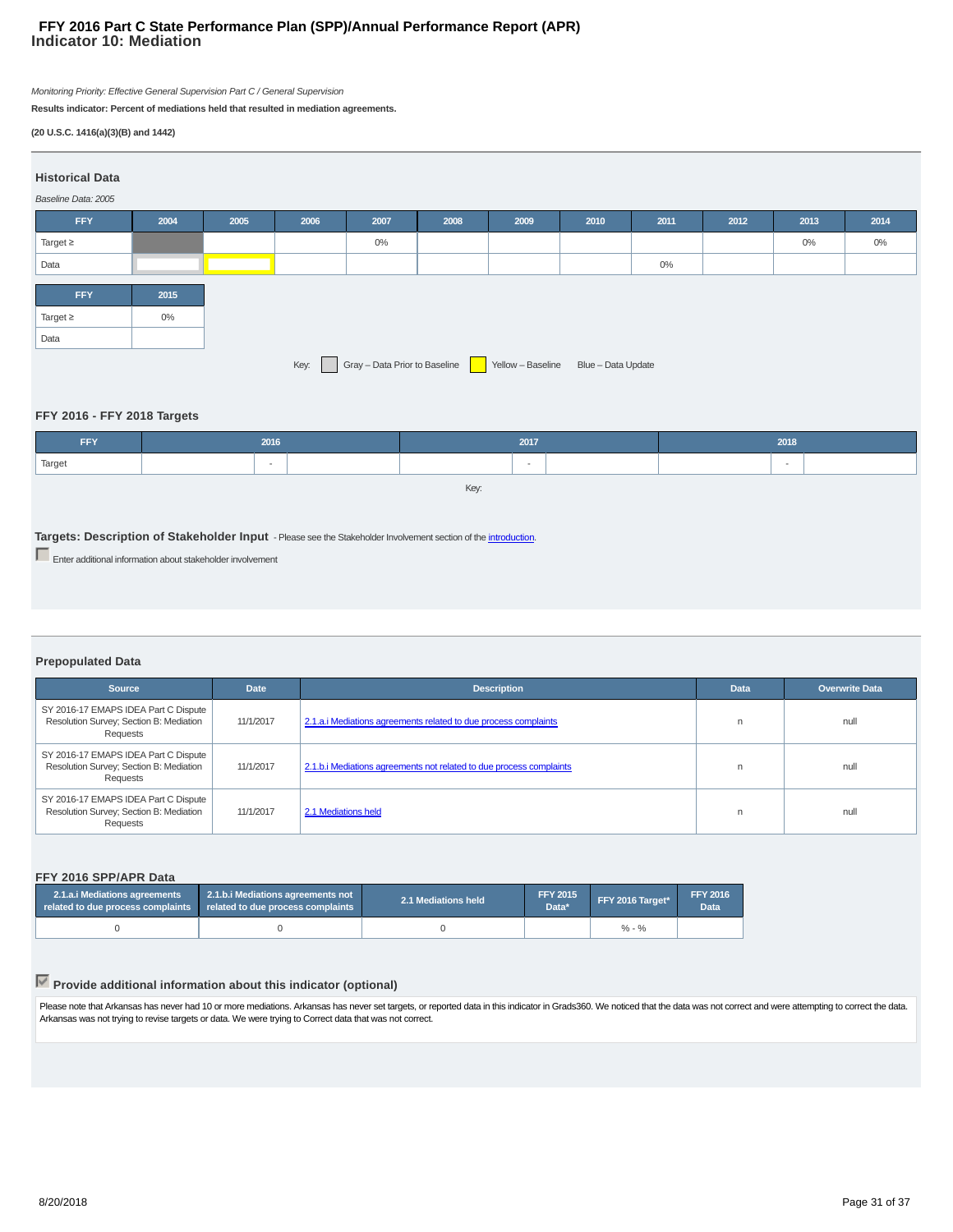<span id="page-31-0"></span>

|                                       | . . |  |
|---------------------------------------|-----|--|
| Actions required in FFY 2015 response |     |  |
| none                                  |     |  |
|                                       |     |  |
|                                       |     |  |
|                                       |     |  |
| <b>OSEP Response</b>                  |     |  |
|                                       |     |  |
|                                       |     |  |
|                                       |     |  |
| <b>Required Actions</b>               |     |  |
|                                       |     |  |
|                                       |     |  |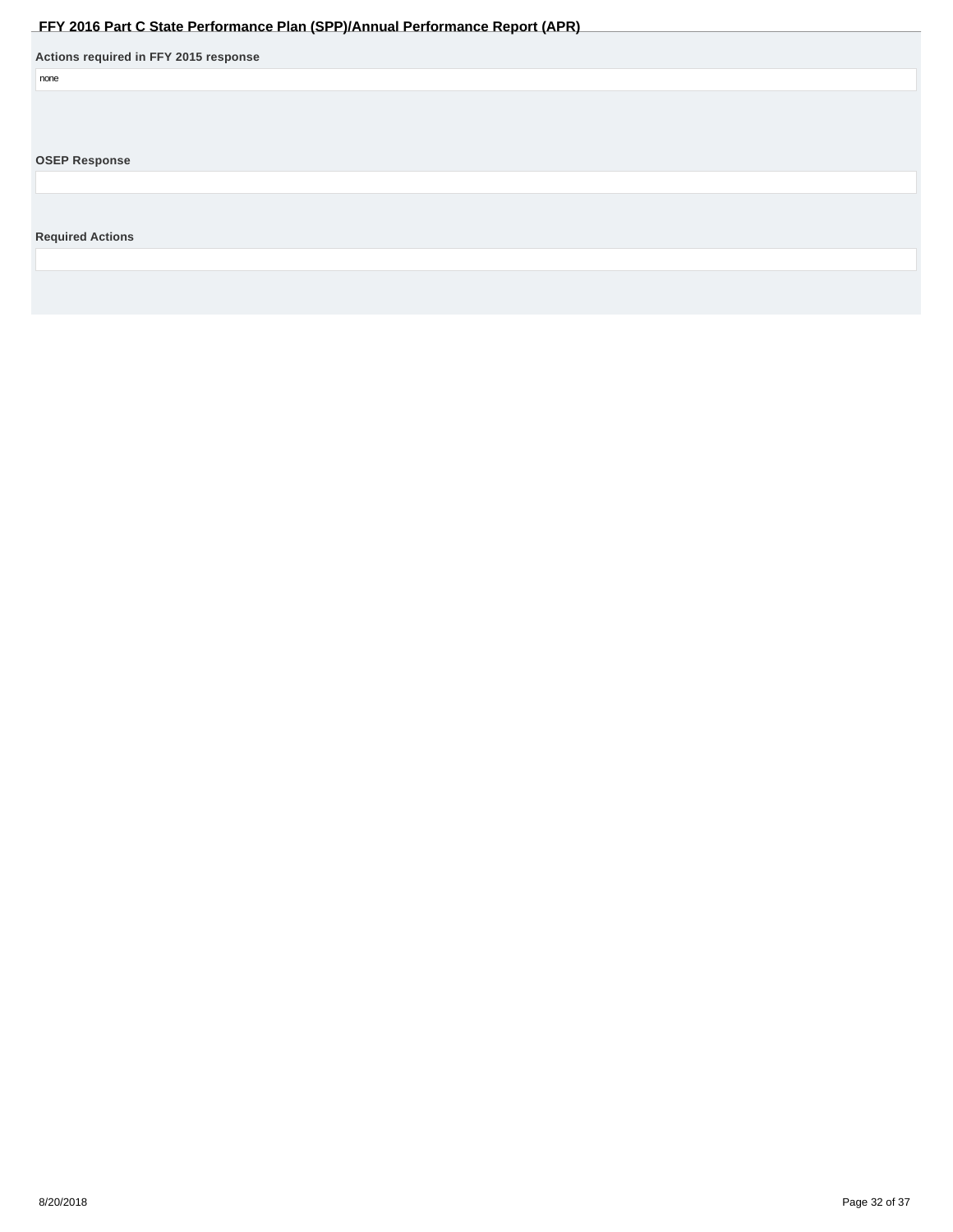## **Indicator 11: State Systemic Improvement Plan FFY 2016 Part C State Performance Plan (SPP)/Annual Performance Report (APR)**

#### Monitoring Priority: General Supervision

**Results indicator: The State's SPP/APR includes a State Systemic Improvement Plan (SSIP) that meets the requirements set forth for this indicator.**



#### **FFY 2017 - FFY 2018 Targets**

| <b>FFY</b>                                                                                                                                                                    | 2017 | 2018 |  |  |  |  |  |  |  |
|-------------------------------------------------------------------------------------------------------------------------------------------------------------------------------|------|------|--|--|--|--|--|--|--|
| Target                                                                                                                                                                        |      |      |  |  |  |  |  |  |  |
| Key:                                                                                                                                                                          |      |      |  |  |  |  |  |  |  |
|                                                                                                                                                                               |      |      |  |  |  |  |  |  |  |
| <b>Description of Measure</b>                                                                                                                                                 |      |      |  |  |  |  |  |  |  |
| Please see attachement below.                                                                                                                                                 |      |      |  |  |  |  |  |  |  |
|                                                                                                                                                                               |      |      |  |  |  |  |  |  |  |
| Targets: Description of Stakeholder Input - Please see the Stakeholder Involvement section of the introduction.<br>Enter additional information about stakeholder involvement |      |      |  |  |  |  |  |  |  |
| Overview                                                                                                                                                                      |      |      |  |  |  |  |  |  |  |
| Please see attached.                                                                                                                                                          |      |      |  |  |  |  |  |  |  |
|                                                                                                                                                                               |      |      |  |  |  |  |  |  |  |
|                                                                                                                                                                               |      |      |  |  |  |  |  |  |  |

#### **Data Analysis**

A description of how the State identified and analyzed key data, including data from SPP/APR indicators, 618 data collections, and other available data as applicable, to: (1) select the State-identified Measurable Result(s Infants and Toddlers with Disabilities and their Families, and (2) identify root causes contributing to low performance. The description must include information about how the data were disaggregated by multiple variables EIS program and/or EIS provider, geographic region, race/ethnicity, socioeconomic status, gender, etc.) As part of its data analysis, the State should also consider compliance data and whether those data present potential barriers to improvement. In addition, if the State identifies any concerns about the quality of the data, the description must include how the State will address these concerns. Finally, if additional data are needed, the should include the methods and timelines to collect and analyze the additional data.

Please see attached.

#### **Analysis of State Infrastructure to Support Improvement and Build Capacity**

A description of how the State analyzed the capacity of its current infrastructure to support improvement and build capacity in EIS programs and/or EIS providers to implement, scale up, and sustain the use of evidence-based practices to improve results for infants and toddlers with disabilities and their families. State systems that make up its infrastructure include, at a minimum: governance, fiscal, quality standards, professional developme The State must also identify current State-level improvement plans and other early learning initiatives, such as Race to the Top-Early Learning Challenge and the Home Visiting program and describe the extent that these new initiatives are aligned, and how they are, or could be, integrated with, the SSIP. Finally, the State should identify representatives (e.g., offices, agencies, positions, individuals, and other stakeholders) that were invo developing Phase I of the SSIP and that will be involved in developing and implementing Phase II of the SSIP.

Please see below.

### **State-identified Measurable Result(s) for Infants and Toddlers with Disabilities and Their Families**

A statement of the result(s) the State intends to achieve through the implementation of the SSIP. The State-identified Measurable Result(s) for Infants and Toddlers with Disabilities and their Families must be aligned to an SPP/APR indicator or a component of an SPP/APR indicator. The State-identified Measurable Result(s) for Infants and Toddlers with Disabilities and their Families must be clearly based on the Data and State Infrastructure Analyses and must be a child- or family-level outcome in contrast to a process outcome. The State may select a single result (e.g., increase the rate of growth in infants and toddlers demonstrating positive social-emotiona skills) or a cluster of related results (e.g., increase the percentage reported under child outcome B under Indicator 3 of the SPP/APR (knowledge and skills) and increase the percentage trend reported for families under<br>Pa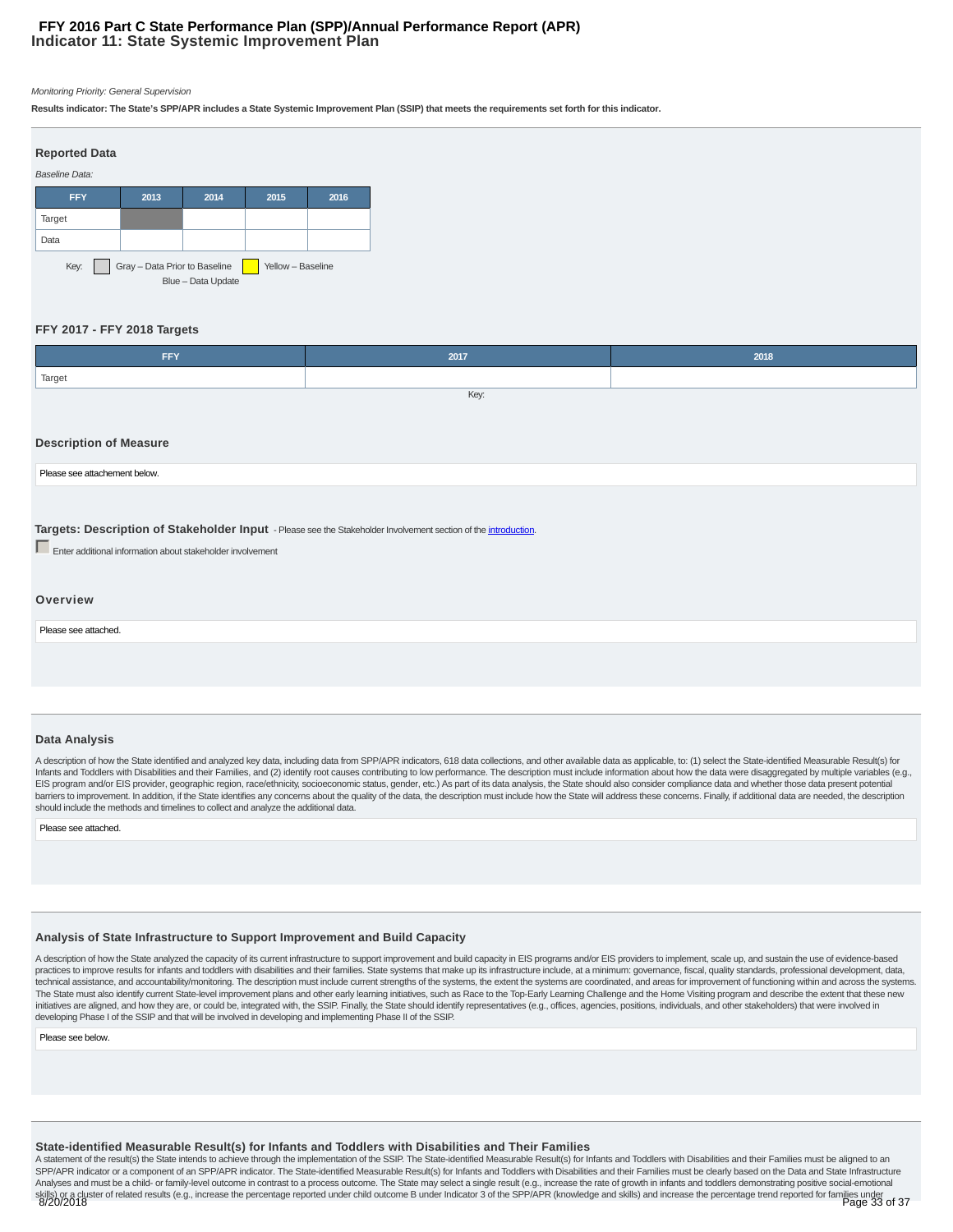| Indicator 4 (helping their child develop and learn)). | $\sim$ $\sim$ | . |  |
|-------------------------------------------------------|---------------|---|--|
| Statement                                             |               |   |  |
| Please see below.                                     |               |   |  |
|                                                       |               |   |  |
|                                                       |               |   |  |
| Description                                           |               |   |  |
| Please see below.                                     |               |   |  |
|                                                       |               |   |  |
|                                                       |               |   |  |
|                                                       |               |   |  |

#### **Selection of Coherent Improvement Strategies**

An explanation of how the improvement strategies were selected, and why they are sound, logical and aligned, and will lead to a measurable improvement in the State-identified Measurable Result(s) for Infants and Toddlers w program and/or EIS provider implementation of evidence-based practices to improve the State-identified result(s) for infants and toddlers with disabilities and their families. The State must describe how implementation of improvement strategies will address identified root causes for low performance and ultimately build EIS program and/or EIS provider capacity to achieve the State-identified Measurable Result(s) for Infants and Toddlers with Disabilities and their Families.

Please see attachement.

#### **Theory of Action**

A graphic illustration that shows the rationale of how implementing the coherent set of improvement strategies selected will increase the State's capacity to lead meaningful change in EIS programs and/or EIS providers, and

**Submitted Theory of Action: No Theory of Action Submitted** 

**Provide a description of the provided graphic illustration (optional)**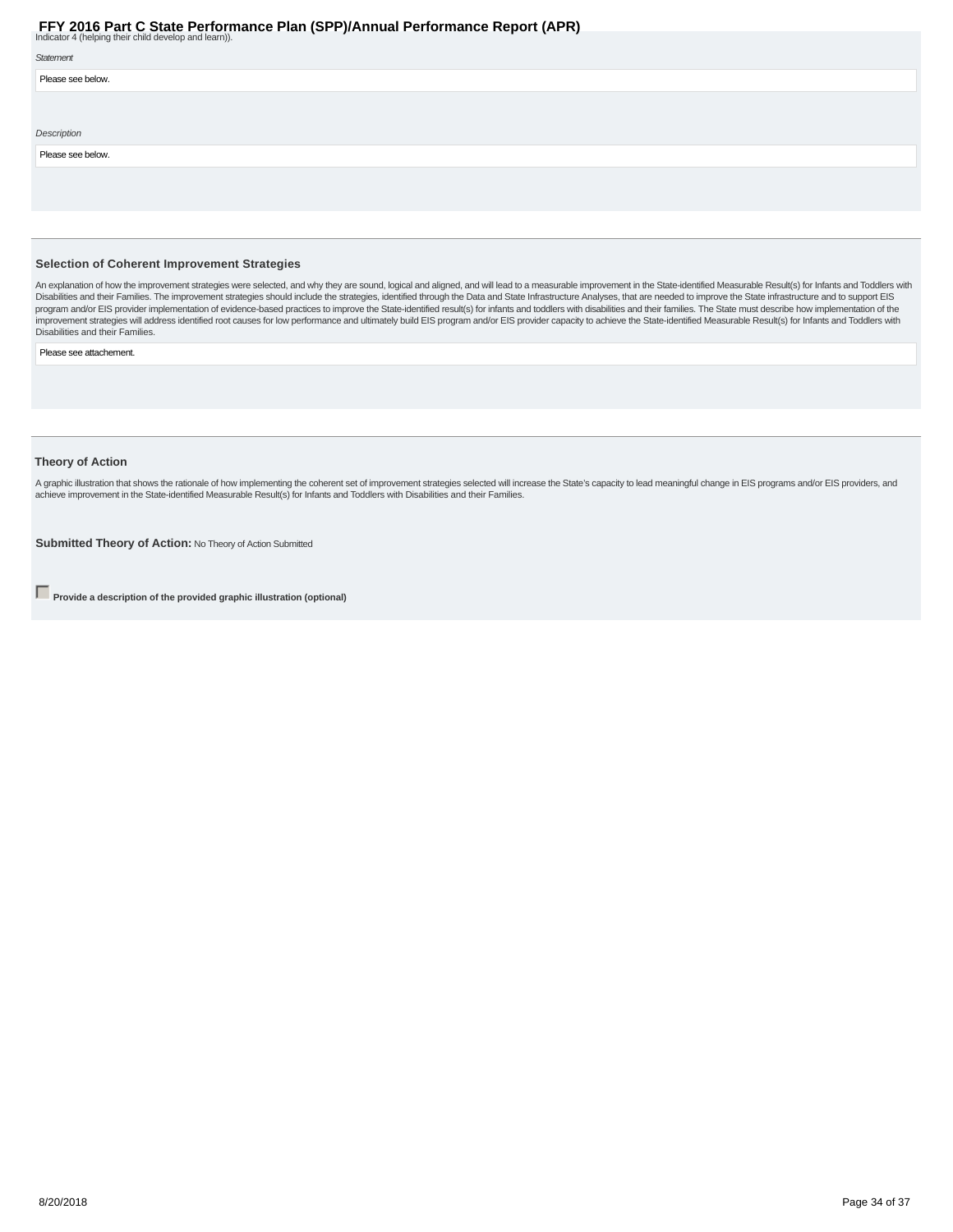#### **Infrastructure Development**

(a) Specify improvements that will be made to the State infrastructure to better support EIS programs and providers to implement and scale up EBPs to improve results for infants and toddlers with disabilities and their fam (b) Identify the steps the State will take to further align and leverage current improvement plans and other early learning initiatives and programs in the State, including Race to the Top-Early Learning Challenge, Home Vi Program, Early Head Start and others which impact infants and toddlers with disabilities and their families.

(c) Identify who will be in charge of implementing the changes to infrastructure, resources needed, expected outcomes, and timelines for completing improvement efforts.

(d) Specify how the State will involve multiple offices within the State Lead Agency, as well as other State agencies and stakeholders in the improvement of its infrastructure.

Please see attachment

#### **Support for EIS programs and providers Implementation of Evidence-Based Practices**

(a) Specify how the State will support EIS providers in implementing the evidence-based practices that will result in changes in Lead Agency, EIS program, and EIS provider practices to achieve the SIMR(s) for infants and toddlers with disabilities and their families.

(b) Identify steps and specific activities needed to implement the coherent improvement strategies, including communication strategies and stakeholder involvement; how identified barriers will be addressed; who will be in of implementing; how the activities will be implemented with fidelity; the resources that will be used to implement them; and timelines for completion.

(c) Specify how the State will involve multiple offices within the Lead Agency (and other State agencies such as the SEA) to support EIS providers in scaling up and sustaining the implementation of the evidence-based pract once they have been implemented with fidelity.

Please see attachement

#### **Evaluation**

(a) Specify how the evaluation is aligned to the theory of action and other components of the SSIP and the extent to which it includes short-term and long-term objectives to measure implementation of the SSIP and its impac achieving measurable improvement in SIMR(s) for infants and toddlers with disabilities and their families.

(b) Specify how the evaluation includes stakeholders and how information from the evaluation will be disseminated to stakeholders

(c) Specify the methods that the State will use to collect and analyze data to evaluate implementation and outcomes of the SSIP and the progress toward achieving intended improvements in the SIMR(s).

(d) Specify how the State will use the evaluation data to examine the effectiveness of the implementation; assess the State's progress toward achieving intended improvements; and to make modifications to the SSIP as necess Please see attachment

**Technical Assistance and Support**

Describe the support the State needs to develop and implement an effective SSIP. Areas to consider include: Infrastructure development; Support for EIS programs and providers implementation of EBP; Evaluation; and Stakeholder involvement in Phase II.

Please see attachement

#### **Phase III submissions should include:**

• Data-based justifications for any changes in implementation activities.

- Data to support that the State is on the right path, if no adjustments are being proposed.
- Descriptions of how stakeholders have been involved, including in decision-making.

#### **A. Summary of Phase 3**

- 1. Theory of action or logic model for the SSIP, including the SiMR.
- 2. The coherent improvement strategies or principle activities employed during the year, including infrastructure improvement strategies.
- 3. The specific evidence-based practices that have been implemented to date.
- 4. Brief overview of the year's evaluation activities, measures, and outcomes. 5. Highlights of changes to implementation and improvement strategies.

Please see attachment.

#### **B. Progress in Implementing the SSIP**

1. Description of the State's SSIP implementation progress: (a) Description of extent to which the State has carried out its planned activities with fidelity—what has been accomplished, what milestones have been met, and whether the intended timeline has been followed and (b) Intended outputs that have been accomplished as a result of the implementation activities. 2. Stakeholder involvement in SSIP implementation: (a) How stakeholders have been informed of the ongoing implementation of the SSIP and (b) How stakeholders have had a voice and been involved in decision-making regarding the ongoing implementation of the SSIP.

Please see attachment.

#### **C. Data on Implementation and Outcomes**

1. How the State monitored and measured outputs to assess the effectiveness of the implementation plan: (a) How evaluation measures align with the theory of action, (b) Data sources for each key measure, (c) Description of baseline data for key measures, (d) Data collection procedures and associated timelines, (e) [If applicable] Sampling procedures, (f) [If appropriate] Planned data comparisons, and (g) How data management and data analysis procedures allow for assessment of progress toward achieving intended improvements

2. How the State has demonstrated progress and made modifications to the SSIP as necessary: (a) How the State has reviewed key data that provide evidence regarding progress toward achieving intended improvements to infrastructure and the SiMR, (b) Evidence of change to baseline data for key measures, (c) How data support changes that have been made to implementation and improvement strategies, (d) How data are informing next steps<br>in 3. Stakeholder involvement in the SSIP evaluation: (a) How stakeholders have been informed of the ongoing evaluation of the SSIP and (b) How stakeholders have had a voice and been involved in decision-making regarding the ongoing evaluation of the SSIP

Please see attachment.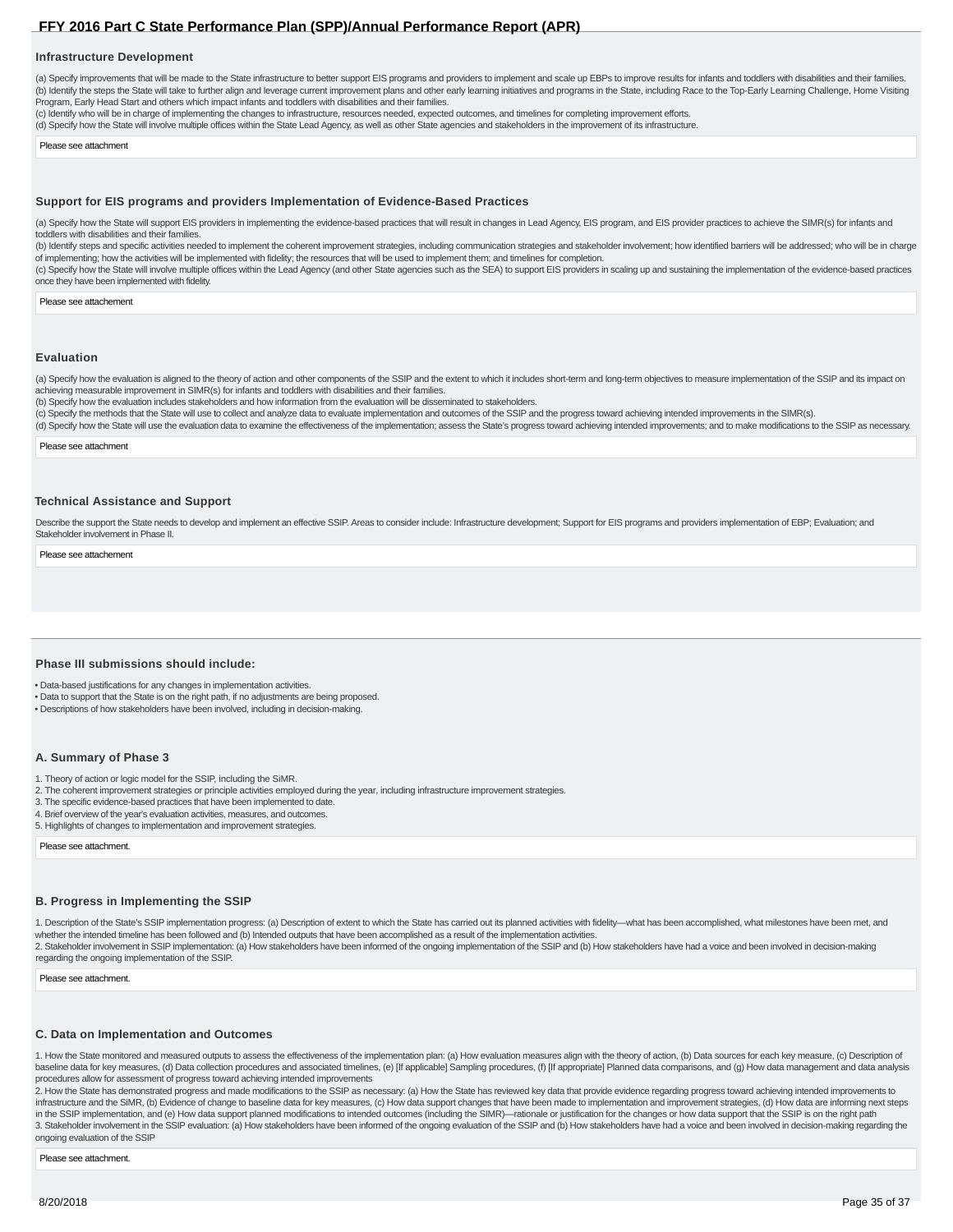<span id="page-35-0"></span>**D. Data Quality Issues: Data limitations that affected reports of progress in implementing the SSIP and achieving the SIMR**

1. Concern or limitations related to the quality or quantity of the data used to report progress or results

2. Implications for assessing progress or results 3. Plans for improving data quality

Please see attachment.

#### **E. Progress Toward Achieving Intended Improvements**

1. Infrastructure changes that support SSIP initiatives, including how system changes support achievement of the SiMR, sustainability, and scale-up

- 2. Evidence that SSIP's evidence-based practices are being carried out with fidelity and having the desired effects
- 3. Outcomes regarding progress toward short-term and long-term objectives that are necessary steps toward achieving the SIMR
- 4. Measurable improvements in the SIMR in relation to targets

Please see attachment.

#### **F. Plans for Next Year**

- 1. Additional activities to be implemented next year, with timeline 2. Planned evaluation activities including data collection, measures, and expected outcomes
- 3. Anticipated barriers and steps to address those barriers
- 4. The State describes any needs for additional support and/or technical assistance

Please see attachment.

#### **OSEP Response**